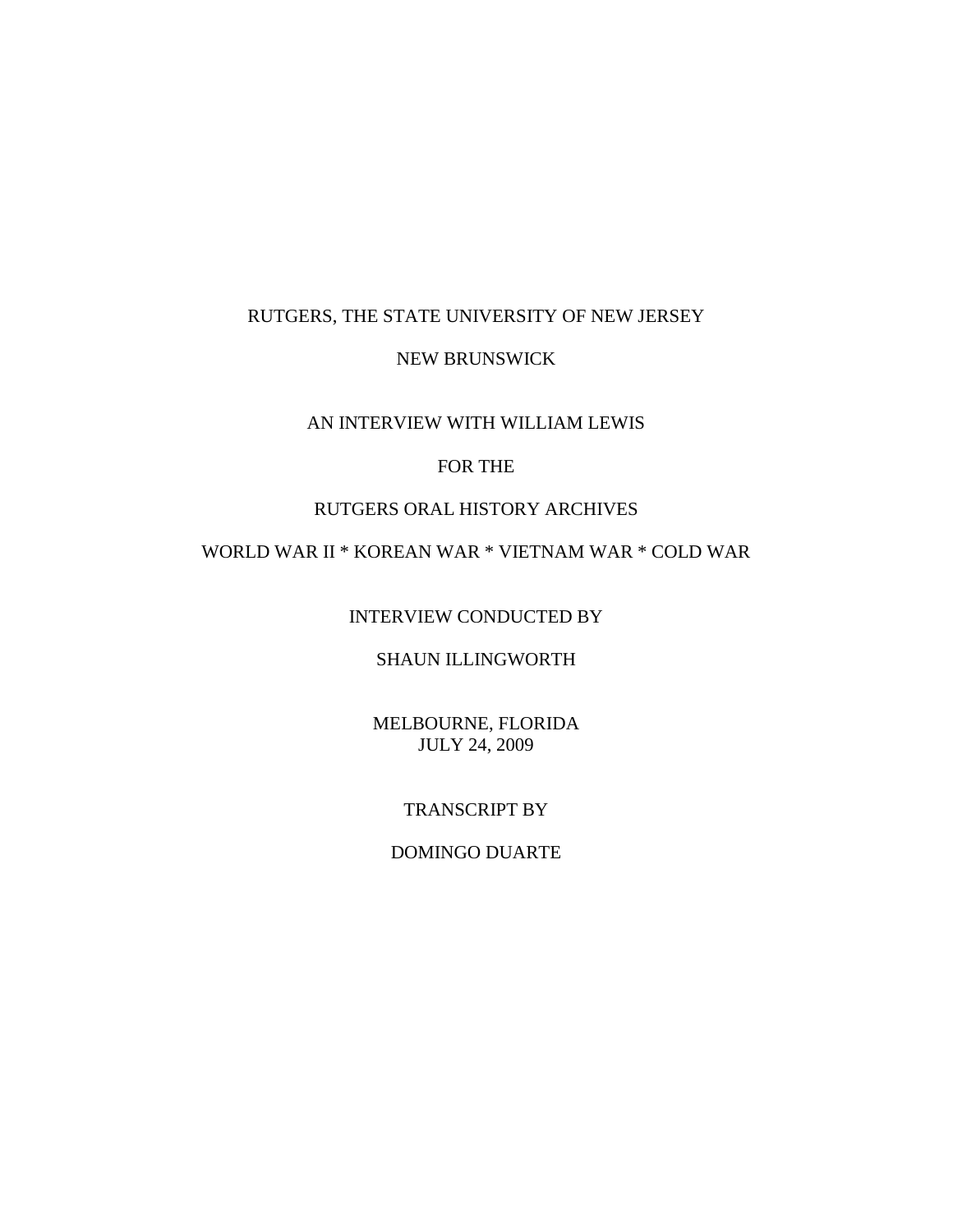Shaun Illingworth: This begins an interview with Lieutenant Colonel William Lewis, US Air Force (Retired), in Melbourne, Florida, on July 24, 2009. Colonel Lewis, thank you very much for having me here today, and Mrs. Lewis, thank you. To begin, could you tell me when and where you were born?

William Lewis: I was born in Atlantic City, April 15, 1920.

SI: What were your parents' names?

WL: My father's name was Leroy and my mother's name was Mabel.

SI: On your father's side of the family, do you know of any kind of immigration history or how the family came to settle in that area?

WL: Yes, I do, more on my father's side than my mother's, but my father's grandfather, who was named Louis Lewis, he came over on a sailing ship in, oh, the late 1890s to Philadelphia. … He was a great gymnast, a physical culture type of person, and he joined, he came over from Germany, became associated with the *Turnverein* in Philadelphia and later became a physical culture professor at Girard College. … So, my father has a German background. Now, my mother's family, I don't have too much on that, how they got to Atlantic City.

SI: Your grandfather, Louis Lewis, was a professor in the college.

WL: Yes, ... that was my father's grandfather, my great-grand[father]. My father's grandfather, he had four boys, and one of whom was my father's father.

SI: Okay.

WL: My grandfather, who is deceased. My father is also deceased. So, eventually, they became established in Atlantic City and formed a coal company, called the William Lewis Company, and which went for quite a number of years, up until 1930 or so. ... It was lost in the Crash and ... the Depression. [Editor's Note: Colonel Lewis is referring to the Stock Market Crash of October 1929 which initiated the Great Depression.]

SI: Do you know how your parents met?

WL: They met because they lived on the same street in Atlantic City, and so, that's how they met. See, I'm not sure I can remember exactly the name of that street right now, but they grew up as neighborhood kids and they met that way.

SI: Your father went into the family business.

WL: Yes, he did. He associated with his father and he had a brother who also was associated in the business, … but, as I say, that went down in the Depression, in the Crash of '29-'30.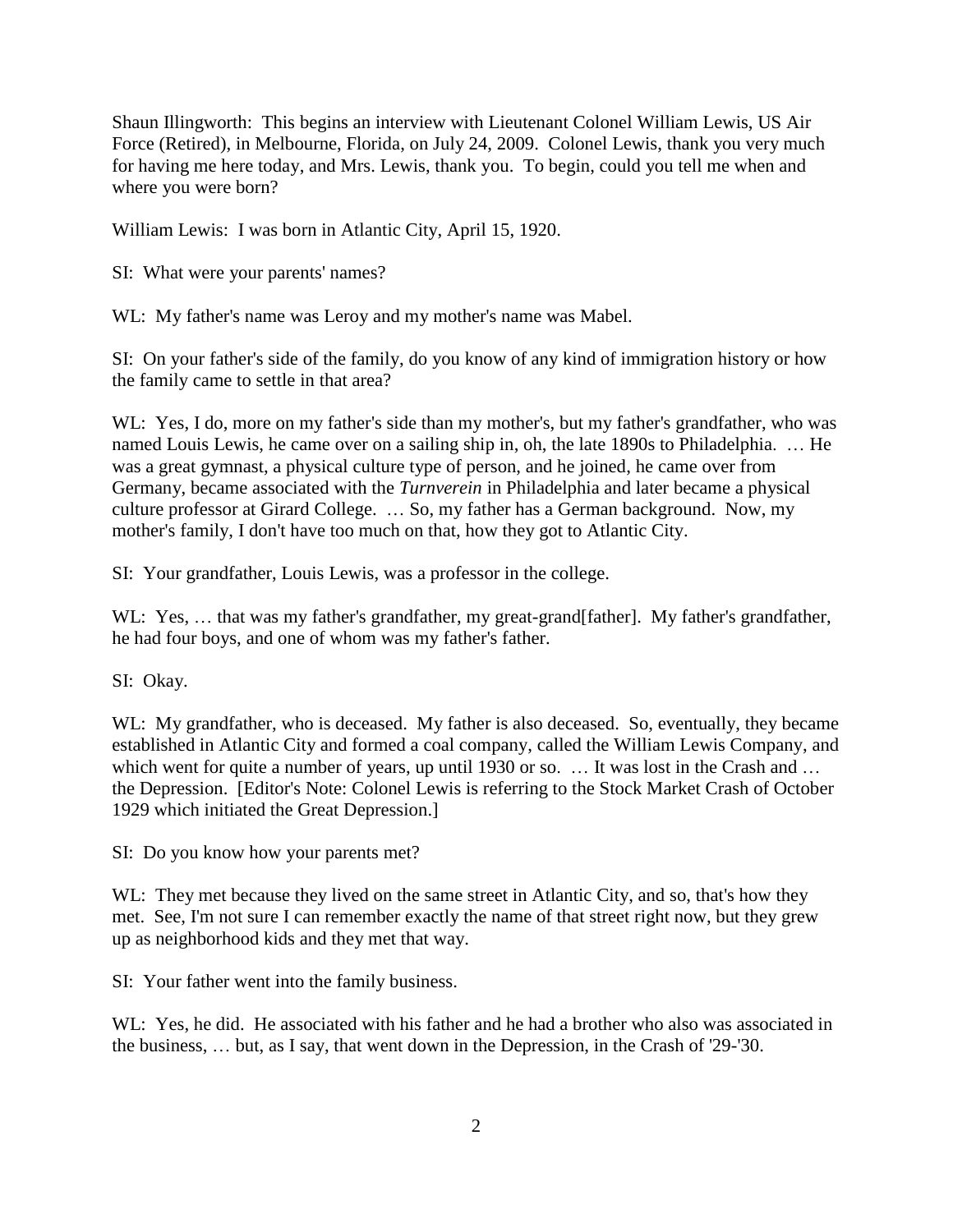SI: Did you have any brothers and sisters?

WL: Yes, I had two sisters. Elizabeth, Betty, was one; she's deceased. She was older than me, born in 1918, and then, I have a sister, June, who is still with us and she was born in 1926 and she lives in Linwood, New Jersey.

SI: Just before you were born, World War I happened. Did your parents ever discuss that period, what it was like for them?

WL: Not too much about that. ... My father didn't go in because he had a family, but they didn't tell too much about that period, except, you know, there's rationing and that sort of thing. So, that's all I remember of what my father had said about that, and my mother.

SI: With a German background, did any "Old World" traditions live on in your family? Did they keep anything up in food or language?

WL: Yes, oh, definitely. They made sauerkraut and they liked to drink beer and they taught me that and, to this day, I still like a beer, now and then. So, they had German traditions that followed through in the family. That's what I remember most about my parents for the German side of that.

SI: Did they belong to any kind of German community organizations or German-American groups?

WL: Not particularly, that I know, except for my great-grandfather who came over, you know, around 1900 on the sailing ship and became established in Philadelphia with the German *Turnverein*, and so on, but I don't think my father was particularly involved in any German organizations, *per se*.

SI: You were born in Atlantic City. How long did the family live in Atlantic City before they moved out to Margate?

WL: Five years, and we moved down in 1925 to Margate, when I was five years old. [Editor's Note: Margate is a small beach community adjacent to Atlantic City, New Jersey.]

SI: Do you have any memories of when you lived in Atlantic City?

WL: Yes, I do remember that. I remember, my sister, Betty, she had scarlet fever, and then, ... she was separated from me in a bedroom and we used to pass notes under the sill of the door, … but I never got scarlet fever. That's something I definitely remember and that's pretty much it, as far as, you know, my living in Atlantic City.

SI: Did they have to quarantine the entire house?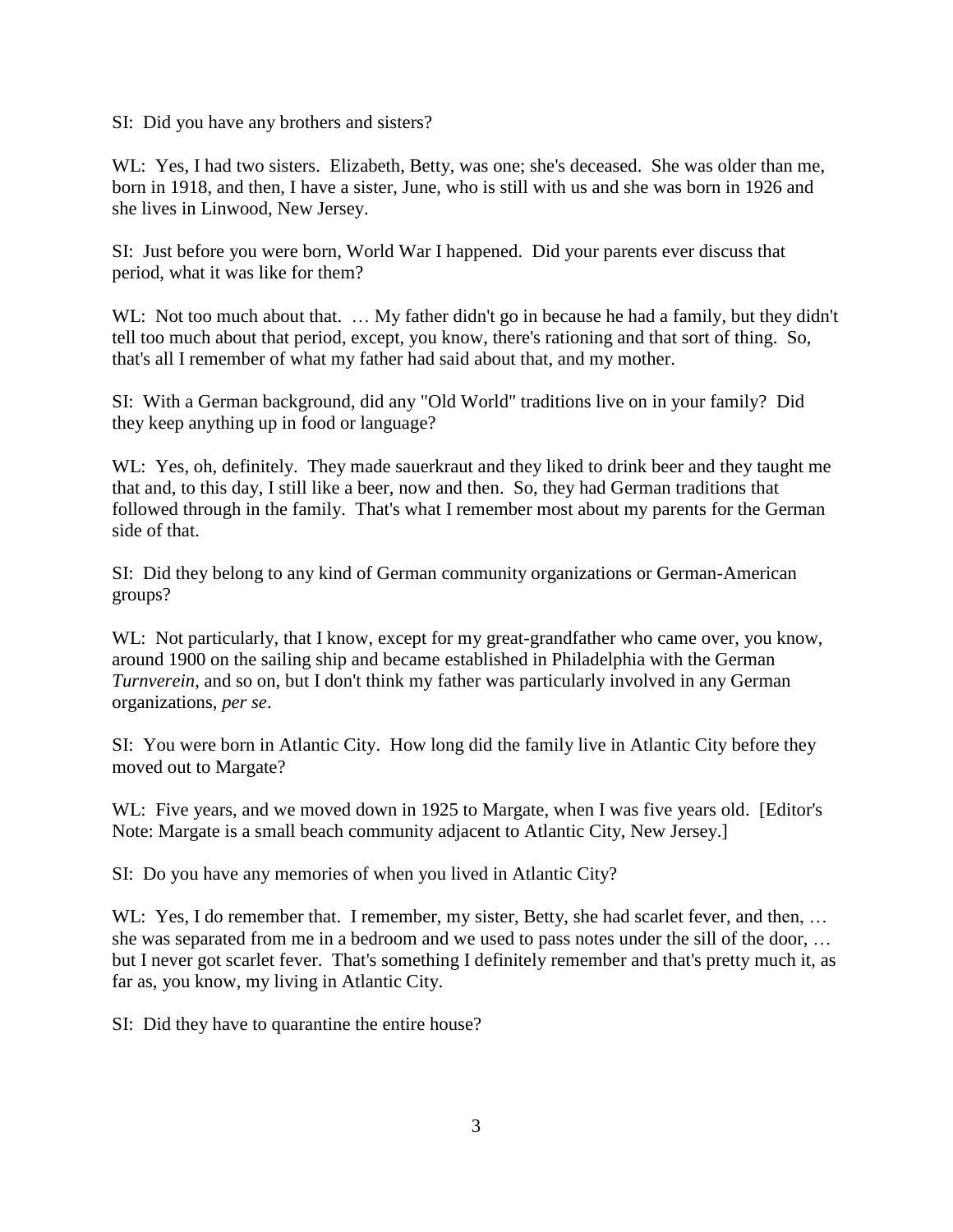WL: I don't recall. ... I don't know about that. I know that I was quarantined away from my sister and, as I say, we communicated, but I never did get scarlet fever myself, and she recovered.

SI: When you moved to Margate, what was the community like that you moved into?

WL: Well, it was just sort of building up residentially and it was a nice place and they had a school system. It was just a great place to move to and to grow up in, and I always liked Margate very much. ... Of course, I loved the beach and I spent a lot of time on the beach growing up, and still love to go to the beach and take a swim, now and then.

SI: Did it have a fairly sizable year-round community, or was it one of those communities that swelled in the summer?

WL: No, it wasn't that kind of a community. It was pretty much year-round, although some people would rent their houses to Philadelphians and others in the summer to make a few dollars. … Of course, people came down from Atlantic City to the beaches, and so, there was more activity then, but … it was pretty much a year-round community.

SI: The Stock Market Crash occurred and the Depression started when you were about nine or ten.

WL: Yes, exactly.

SI: It obviously had a big impact on your family business.

WL: Oh, yes, definitely.

SI: Was your father out of work at all or did he go right into another job?

WL: Well, he was able to get employed by McAllister Fuel Company. They're another coal company there, and he got a job as manager with them, because he had a lot of experience running … his father's business, the William Lewis Company. So, he may have been out for awhile, but not really too long. … I remember hard times, … but he was a good provider. We always ate well and, you know, we survived it okay, … particularly when he got the job with McAllister. As I say, I don't know whether there was a period when he didn't have a job. There's probably some period of time, but not a lot. That's my impression.

SI: Do you remember some of the ways that it did impact your family? Do remember if you cut back on or reused things?

WL: No, not too much. ... You know, I had to cut back on some things, toys and things, but we always had some toys at Christmas and, as I say, my father was a good provider, a good organizer, and he got us through without too much problem. That's my impression.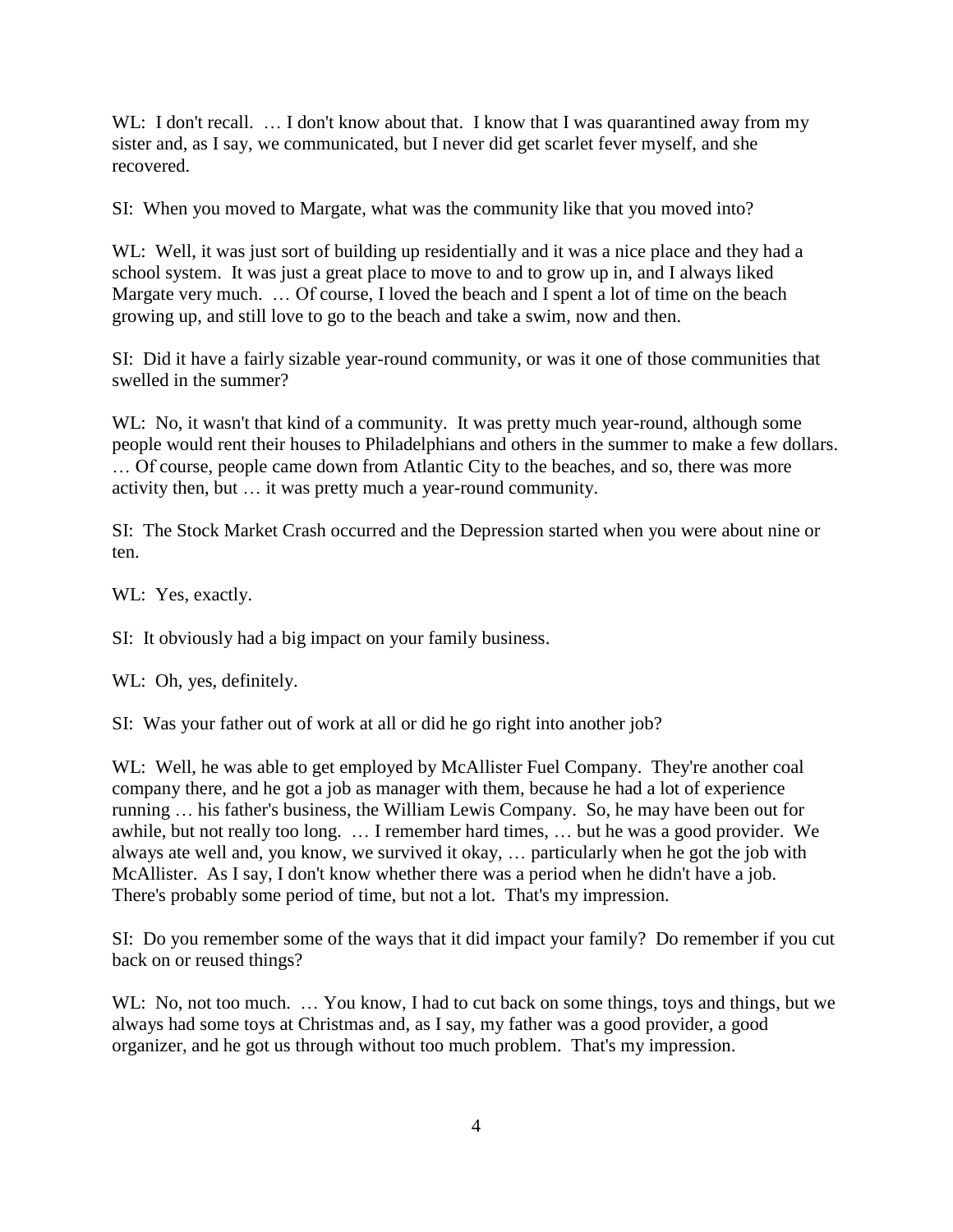SI: Was the neighborhood you grew up in diverse, in terms of people from different ethnic or religious backgrounds?

WL: No, not really. I mean, it was a white neighborhood and pretty much Christians. Later on, a lot of Jewish people moved into Margate, but not [then]. At that time, it was pretty much white, Anglo-Saxon, Protestant, maybe some Catholic, you know, that sort of a society.

SI: Was it more of a working-class neighborhood or a middle-class neighborhood?

WL: It was pretty much middle-class where I lived. Now, in what we called "the Lower End," down further to the south, there was … less imposing housing and there were some lower income people there, but that was the one section that we referred to as the Lower End, … but, generally, it was, you know, a middle-class kind of a town. I would say, overall, you could say that.

SI: You mentioned that you enjoyed going to the beach and that you grew up on the beach. Were there other activities that you were involved in as a child?

WL: Well, we used to play football on the beach and we had a baseball team, local baseball teams, and I remember taking part in those activities, but the main thing was going to the beach, really, but I can't recall [much else]. … You know, through school, I did some basketball and that sort of thing. … I was in the Cub Scouts and the Boy Scouts.

SI: Okay.

WL: You know, and [I] took part in those activities. I said Cub Scouts; did they have Cub Scouts then? I'm not sure about that. [Editor's Note: The Cub Scouting movement began in the late 1920s and early 1930s.] I know, definitely, I was a Boy Scout, you know.

SI: Did they have Sea Scouts? [Editor's Note: Sea Scouts is an all-boys organization within the Scouting movement that emphasizes water-based outdoor activities, such as kayaking, canoeing, sailing and rowing, and also teaches boys skills such as navigating and seamanship.]

WL: I think they did, yes, but I wasn't involved in that. I do remember Sea Scouts, you know, being talked about.

SI: How far did you go with the Boy Scouts?

WL: I became a First Class Boy Scout. That's as far as I went in Boy Scouts.

SI: Did you do a lot of camping and those types of activities?

WL: Yes, I went to [camp]. They had the camp down in southern New Jersey called Camp Edge, near Alloway, and I went there over several summers to a Scout camp … and really enjoyed that. That was really great.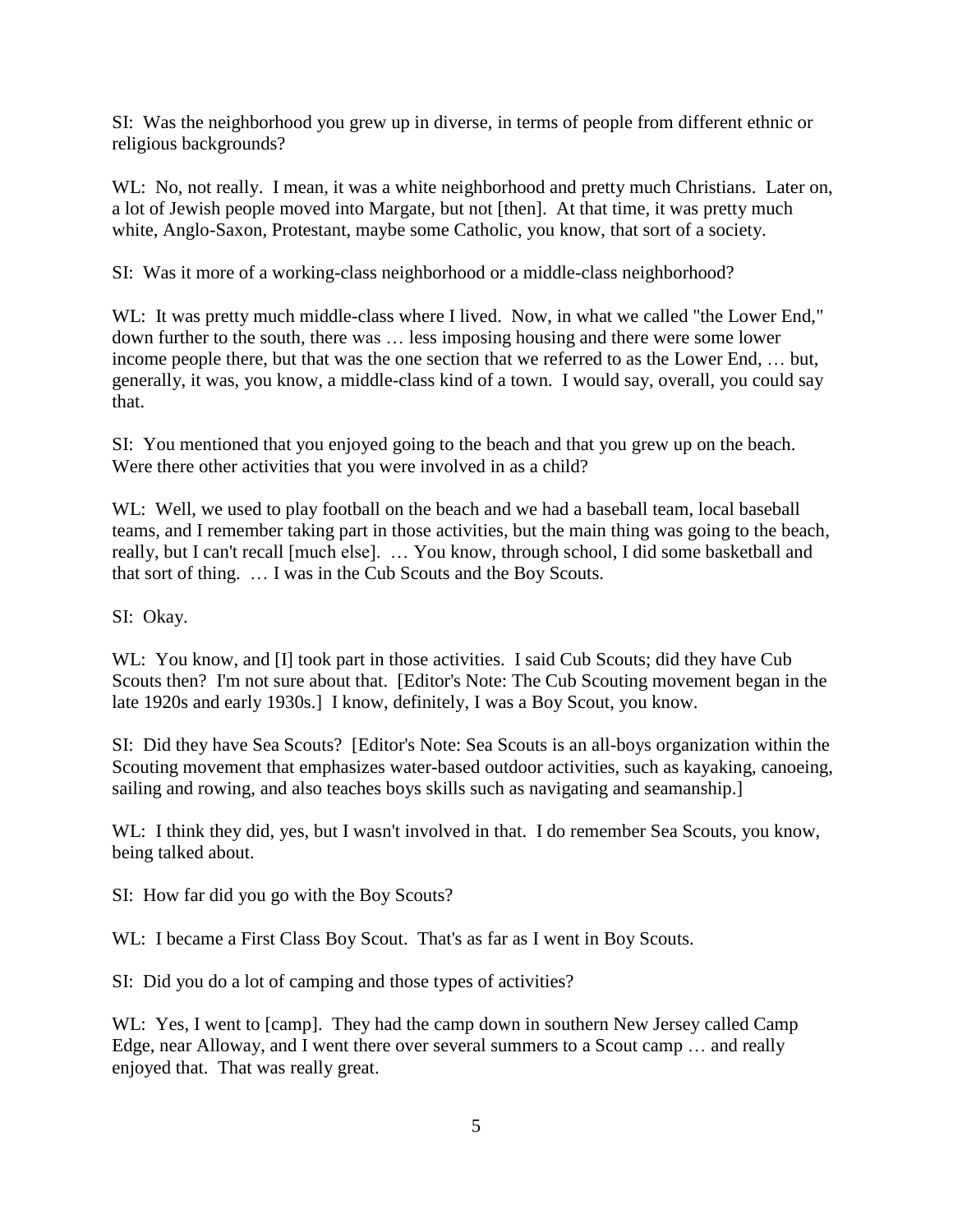SI: Did you go to school in Margate?

WL: Yes.

SI: What did you think of the schools and your education in Margate?

WL: Oh, it was very, very good, a very good education. I started in kindergarten, ... it was a school down around Union Avenue in Margate, and then, went there for a year or so. … Then, they built a school at Granville Avenue, and then, I went there and went on through to the eighth grade and graduated. I had a good education, good teachers. I remember fondly some of the teachers and, really, it was just fine. I really enjoyed it and took part in school activities, and so on.

SI: Was there a particular subject that you gravitated towards or enjoyed?

WL: Well, I tended to lean toward math and physical sciences. ... We certainly had other things, but generally toward math.

SI: Many people I interview who come from the southern part of New Jersey have said that they tended to associate with Philadelphia quite a bit.

WL: Yes.

SI: Did you go into Philadelphia often with your family?

WL: Well, yes, we would take trips there to shop, Wanamaker's and Strawbridge and Clothier. [Editor's Note: Wanamaker's was the first department store opened in Philadelphia. Strawbridge and Clothier was another popular department store.] By the way, Clothier, he was president of Rutgers years ago. [laughter] That was his family. [Editor's Note: Dr. Robert C. Clothier was the fourteenth President of Rutgers University, serving from 1932 to 1951. The Philadelphiabased department store chain Strawbridge & Clothier (defunct as of 2006) was founded by Justus C. Strawbridge and Isaac H. Clothier, Dr. Clothier's uncle.] We would go there to shop and that was mainly it. ...

## [TAPE PAUSED]

WL: So, yes, Philadelphia was definitely a place that we did go to and liked Philadelphia.

SI: Up until 1933 was the era of Prohibition. Does anything stand out in your memory regarding Prohibition in that area while you were growing up? [Editor's Note: From 1920 to 1933, the Eighteenth Amendment to the Constitution made the manufacturing, sale and transportation of alcohol for consumption illegal, a period known as Prohibition.]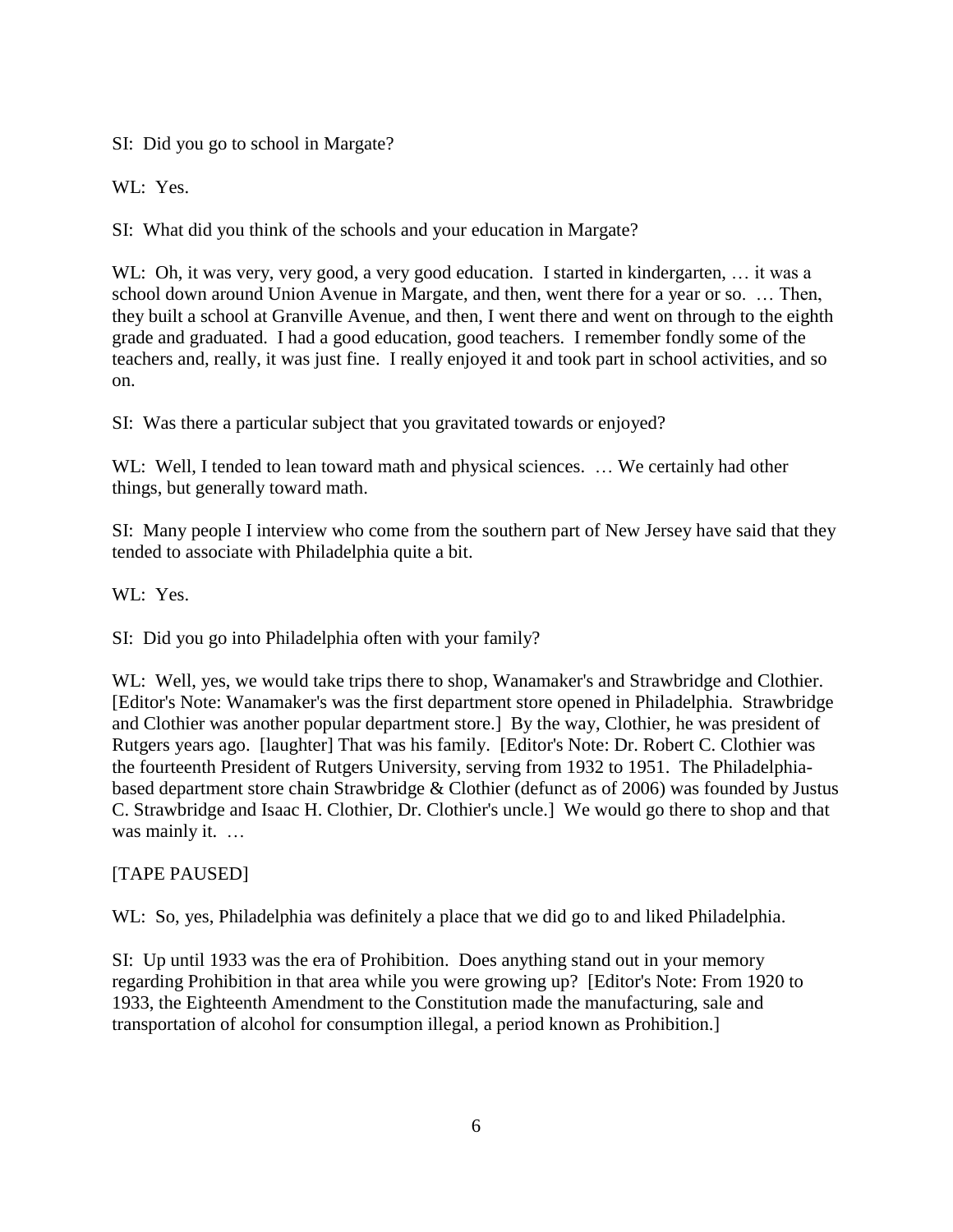WL: Yes, my folks talked about going to speakeasies, [underground drinking establishments], in Atlantic City and the Roaring Twenties and that sort of thing. So, that's what I remember about it. Of course, it was the Depression time through the early '30s, and, in fact, it continued on up to World War II, I guess a follow-on recession, but I remember them talking about speakeasies and going there, like everybody. That's why Prohibition failed, of course, [laughter] because they had speakeasies and they saw that the government was losing money, anyway.

SI: Did you know if your neighbors were making alcohol in their basements? Were you aware of that activity in your neighborhood?

WL: Yes, my father did brew his beer, brew beer. I remember big brown and white crocks, and he would brew beer. … I remember one incident that he told me about, I don't remember it personally, but he said he got too much yeast in and he heard, in the middle of the night, "Poppop," and the tops had blown off the bottles. … I don't know whether that was illegal or not or whether that was what was done. ... I heard about bathtub gin, but he never did that, as far as I know, never made bathtub gin, but I'd heard about it. [Editor's Note: "Bathtub gin," a term first used during the Prohibition era, refers to any liquor or alcohol made under amateur conditions.] So, anyway, … God rest his memory on that; [laughter] I don't think there's anything to worry about there.

SI: My great-grandparents made their own beer and liquor.

WL: Yes.

SI: I think everyone was doing it, to some extent.

WL: Yes.

SI: How involved was your family with the church?

WL: Very much involved. My father was one of the founders of the Margate Community Church and on the board, and so, I grew up going to that church, to what we called Christian Endeavor, a youth group, and we would go every Sunday. … So, he was very much involved. He was not an overly religious man, but he was involved in the church activities. [Editor's Note: The Christian Endeavor group works with local churches and faith communities to establish and sponsor youth-led groups.]

SI: Which denomination is that?

WL: Well, it was a community church. We were ... Protestants, but it was more of a community church. I think my mother started out as Baptist, probably my father, too. I'm not sure about that, but it was just, as I say, a community church, and it was not a particular [sect], Protestant or Episcopalian or Baptist or Methodist. I don't remember anything specific about that.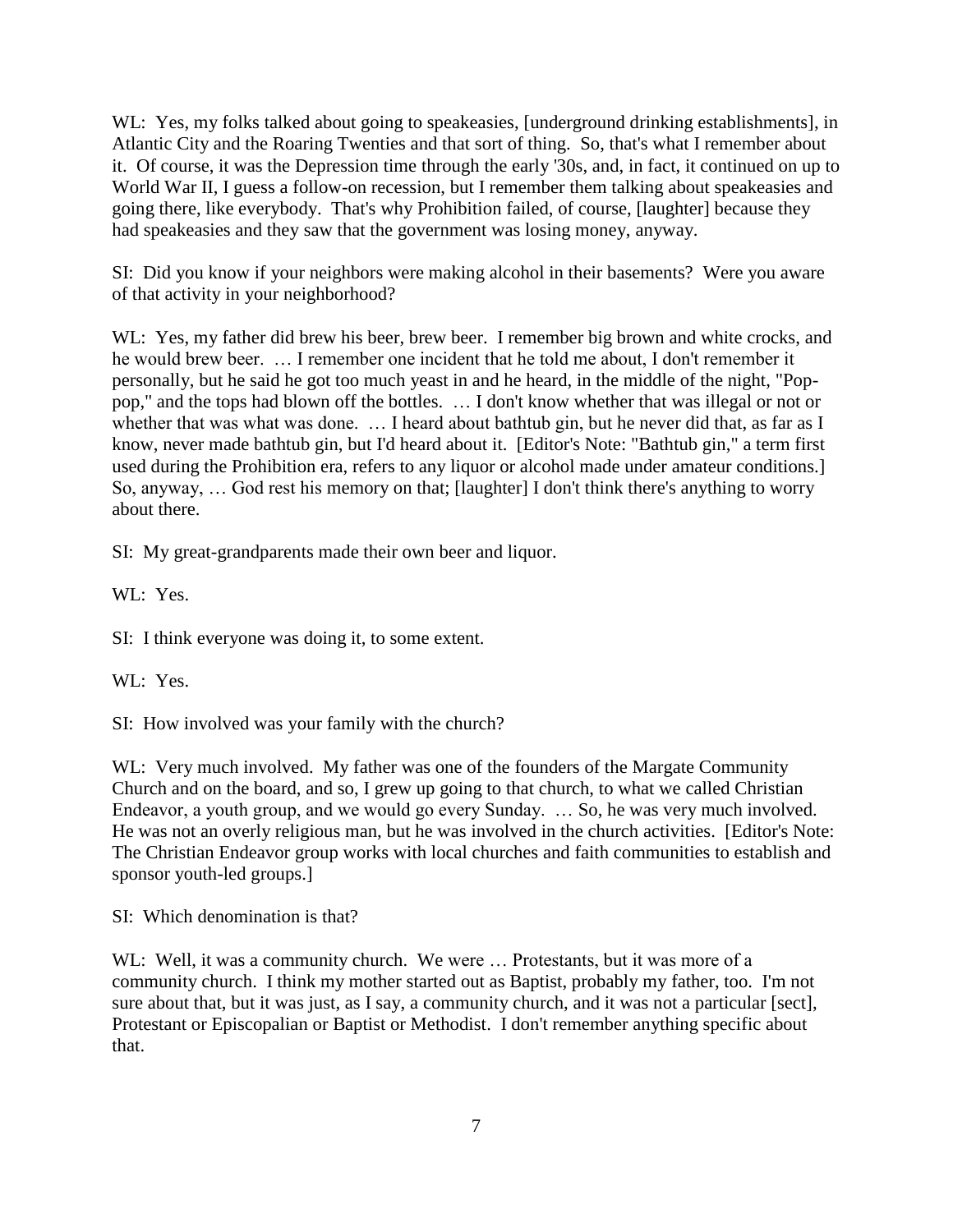SI: It seems that your family was able to get through the Depression okay, but could you see the impact of the Depression on the rest of Margate or Atlantic City?

WL: Yes, I could tell some kids [had it tough]; you know, we talked about problems with not having this or not having that. So, it's sort of a general impression that everybody was in the same boat. So, that's all I can say about that, really.

SI: Do you remember ever experiencing or hearing about transients or hobos coming through town looking for work or looking for meals?

WL: Not too much about that. We had a character we called "Peg Leg," who was, to us kids, ... a scary character, although he probably never hurt anyone, but "Peg Leg" had a beard and it was said that he lived out near the bay, in the wilds of Margate, in those days. Now, it's prime property, of course. … If you saw him, you ran, and, you know, everybody feared "Peg Leg," but, as I say, that was the one character I do remember. … As I say, never heard of him hurting anybody, but, you know, as kids, we feared him.

SI: Were your parents involved in any other community activities besides the church?

WL: Well, my father was Republican. Both parents were brought up "rock-ribbed" Republicans, as I was, and Dad was very active in Republican politics. He became a commissioner in Margate City, Commissioner of Public Works, for quite a number of years. Then, later, he became City Treasurer, and this is getting up into the '60s, so, he was involved in politics quite a bit. Of course, Republicans ran the whole place, that is, Atlantic County, back … in the '20s, '30s and pushing into the '40s.

SI: You mentioned before we started recording that this was the era of Nucky Johnson. [Editor's Note: Republican Enoch Lewis "Nucky" Johnson was an Atlantic City, New Jersey, political boss from 1911 through 1941 known for his corrupt practices and connections to prominent gangsters.]

WL: Yes, yes, right.

SI: Like Frank Hague, up north, he controlled the whole area and its politics. [Editor's Note: Democrat Frank Hague served as Mayor of Jersey City from 1917 to 1947.]

WL: Yes, exactly, yes. Nucky was the Atlantic County boss and quite a power.

SI: Do you know if your father ever had any direct dealings with him?

WL: I don't know if he had direct [dealings]. He knew him, of course. Nucky was very popular with the black community in Atlantic City. They called it the "North Side," and he was noted for giving turkeys at Thanksgiving and providing food and clothes at Christmastime and he was a hero to those people. So, he was a kind of a guy who did some good, but, overall, he was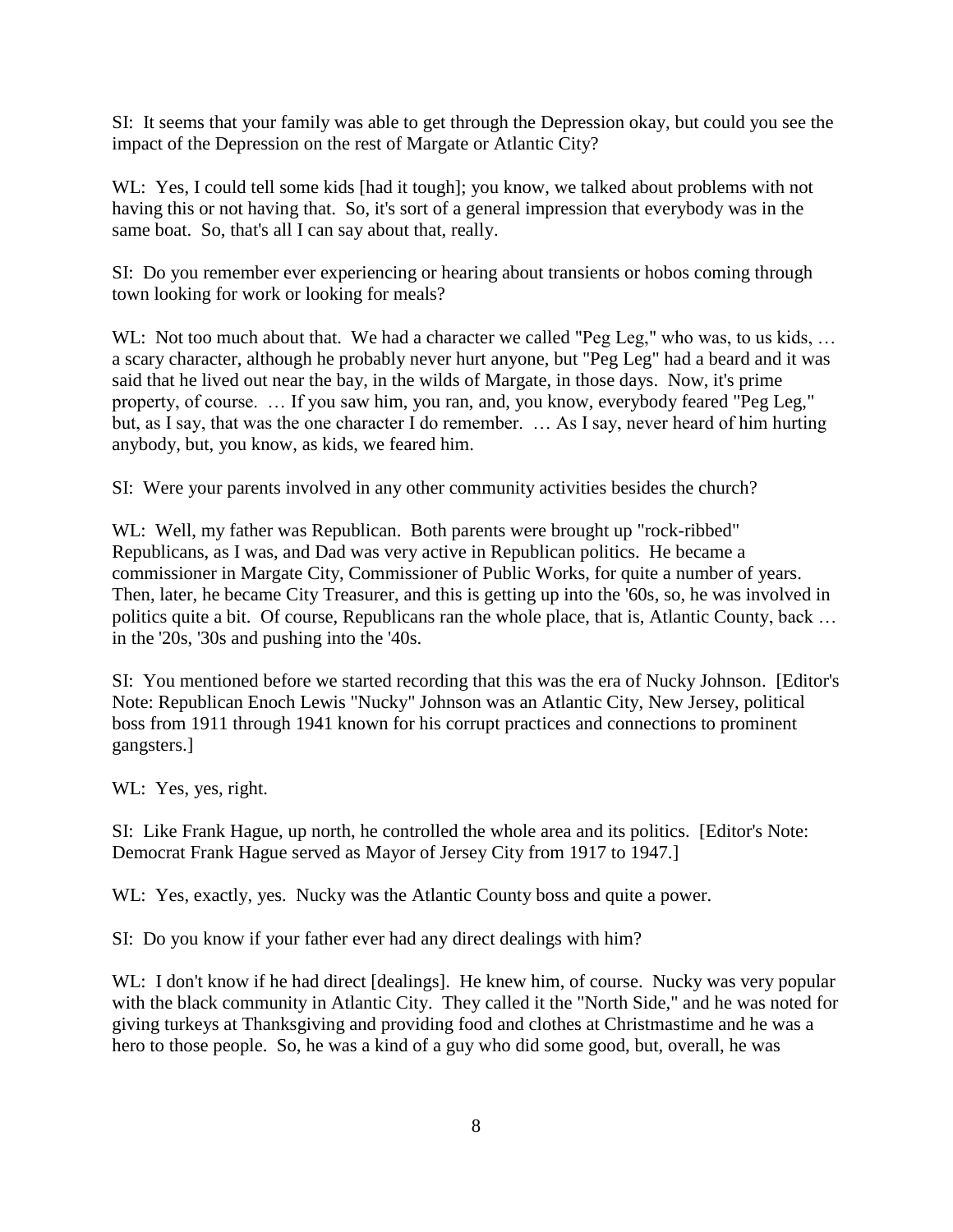making money for himself, you know, but, let's face it, he had some redeeming qualities in a way.

SI: Were your father's political positions in addition to his work with the coal company?

W. Yes, yes, ... right. ... It really didn't have any direct connection with the coal company. It's just, you know, community activities and politics.

SI: How did your family feel about Franklin Roosevelt and the New Deal?

WL: I don't remember their saying too much about him, because they were strict Republicans, and so, I don't remember anything about that, that they said, only that they were strict Republicans.

SI: Did you see any of the New Deal programs being active in your area, such as the WPA construction sites or CCC camps? [Editor's Note: The Works Progress Administration (WPA) was the largest New Deal Agency and well known for its construction of roads and public buildings, as well as social programs.]

WL: No, I don't. One thing I do recall is the CCC, the Civilian Conservation Corps. That was established in Mays Landing, [in Atlantic County], and I knew about that. … My sister had a boyfriend who was in that and told me some things about it, but that's the one thing that I remember. I think that was during the Roosevelt Administration. That's the only thing I remember about the so-called New Deal activities. [Editor's Note: The Civilian Conservation Corps (CCC) gave young, unemployed men jobs in conservation and natural resource development projects.]

SI: You mentioned that your schooling was very good and you gravitated toward mathematics and the sciences. Did you feel that either your teachers or your parents were always preparing you for or pushing you towards going to college?

WL: Well, ... of course, and I went to Margate grade school, and then, to high school, and it was always planned for me to go to college. … I don't remember teachers mentioning it particularly, you know, that you should go to college, and so forth, but, … certainly, when I got into high school, it was planned that I would go to college.

SI: Had any other members of your family gone to college before you?

WL: No, they didn't. My sisters did not go to college; I don't think June went to college or Betty.

SI: Did anybody in your father's generation go to college, or any family member on your mother's side?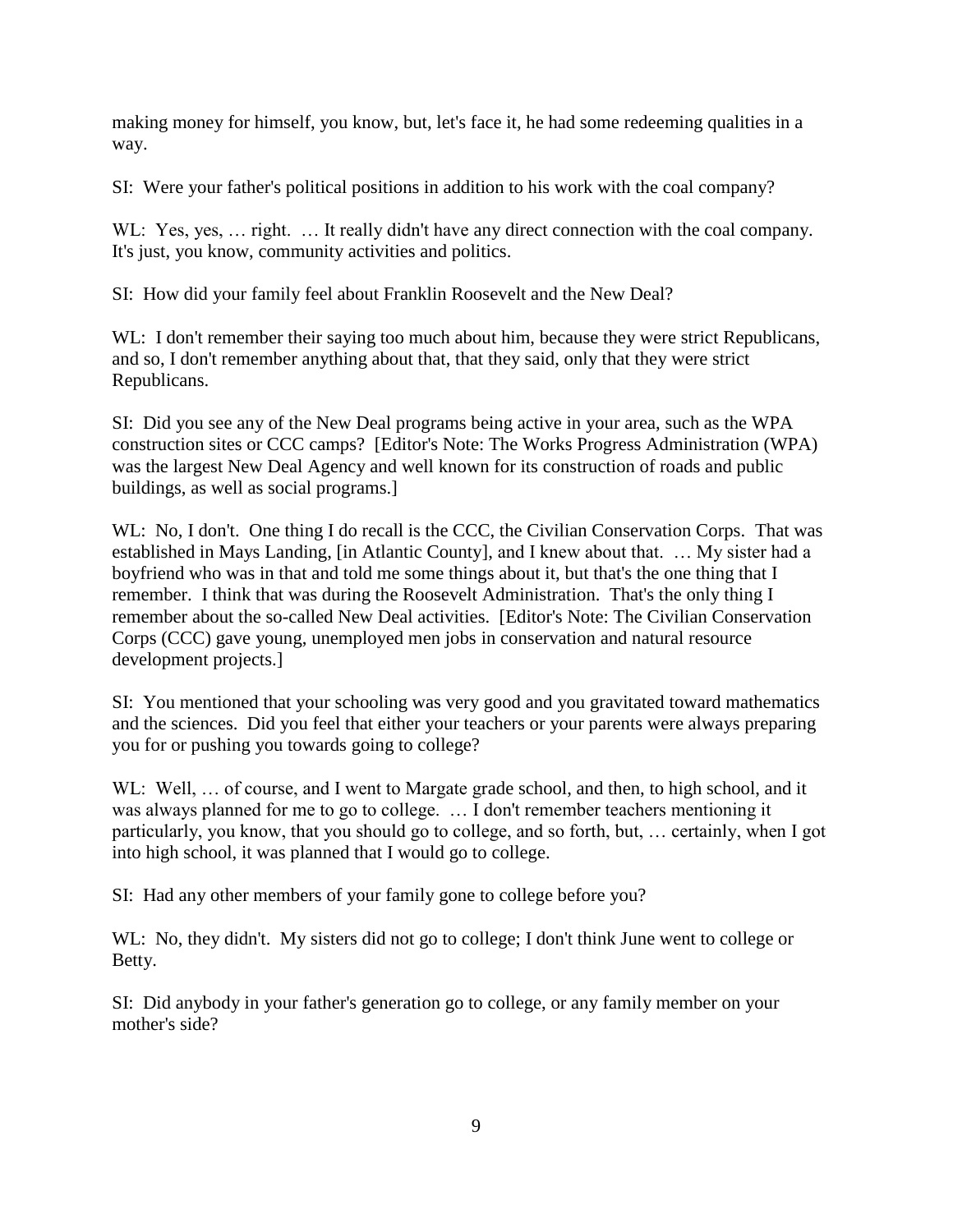WL: ... No, I don't remember that, except for my father's uncles. I know one of them was a doctor … and he lived up in Boston, as I remember. … I think [my] sisters, Betty and June, they may have gone to commercial schools to learn typing and steno [shorthand] work and that sort of thing, but not, … you know, an actual college.

SI: When you were growing up, were there very defined roles for women, either in your family or in society as a whole?

WL: Well, I guess that they tended toward nursing and steno work and secretary work and that sort of thing. That was my impression.

SI: How did you first become interested in or hear about Rutgers?

WL: Well, I knew it was the State University and, when I got into high school, ... I certainly anticipated going there because it was a state university and the cost was, you know, attractive for state residents. So, that was about it. … I had heard of Rutgers and knew about it, but I learned a lot more when I went there, you know. [Editor's Note: Although Rutgers University was New Jersey's land-grant institution, it was not named the State University of New Jersey until 1945 and 1956.]

SI: I want to ask, since you became so involved with tracking hurricanes in your time in the Air Force, do you remember any hurricanes from growing up in the Margate-Atlantic City area? I know they were affected by quite a few.

WL: Oh, yes. Well, I remember, in August, you would get these storms coming by, strong winds, and, you know, we'd go down and watch the raging surf and everything. I remember several of those occasions. … They might have been hurricanes off shore or tropical storms. In other words, they didn't hit, but the one that I do remember hitting, and I wasn't there, really, was the hurricane of 1944, September of 1944. [Editor's Note: The Great Atlantic Hurricane struck the Mid-Atlantic in the middle of September 1944.] I was in India at that time then, but I got a lot of information when I came back from my father about it, and my future wife, Connie, lived through that. She lived in Ventnor and the hurricane of '44, it wiped out the Margate boardwalk, which was never replaced. ... My father said he left work and his car stalled out north of where he lived and he had to wade home in almost chest-high water to get home. He said the water came up to the sill and kind of spilled into the house a little bit, and they lived right across the street from the beach, but they didn't suffer serious damage to the house. … That's what I remember from what I was told about it, and it did a lot of damage in Atlantic City and wiped out a couple of piers, and so forth, you know.

SI: Did you have any part-time jobs or summer jobs during high school, or earlier, perhaps related to the summer tourist trade?

WL: Yes, well, ... I can remember, when I went to Rutgers, I worked at Woolworth's on the boardwalk, … serving frozen custards … on the cafeteria line. I remember doing that, you know, working for the Woolworth Company.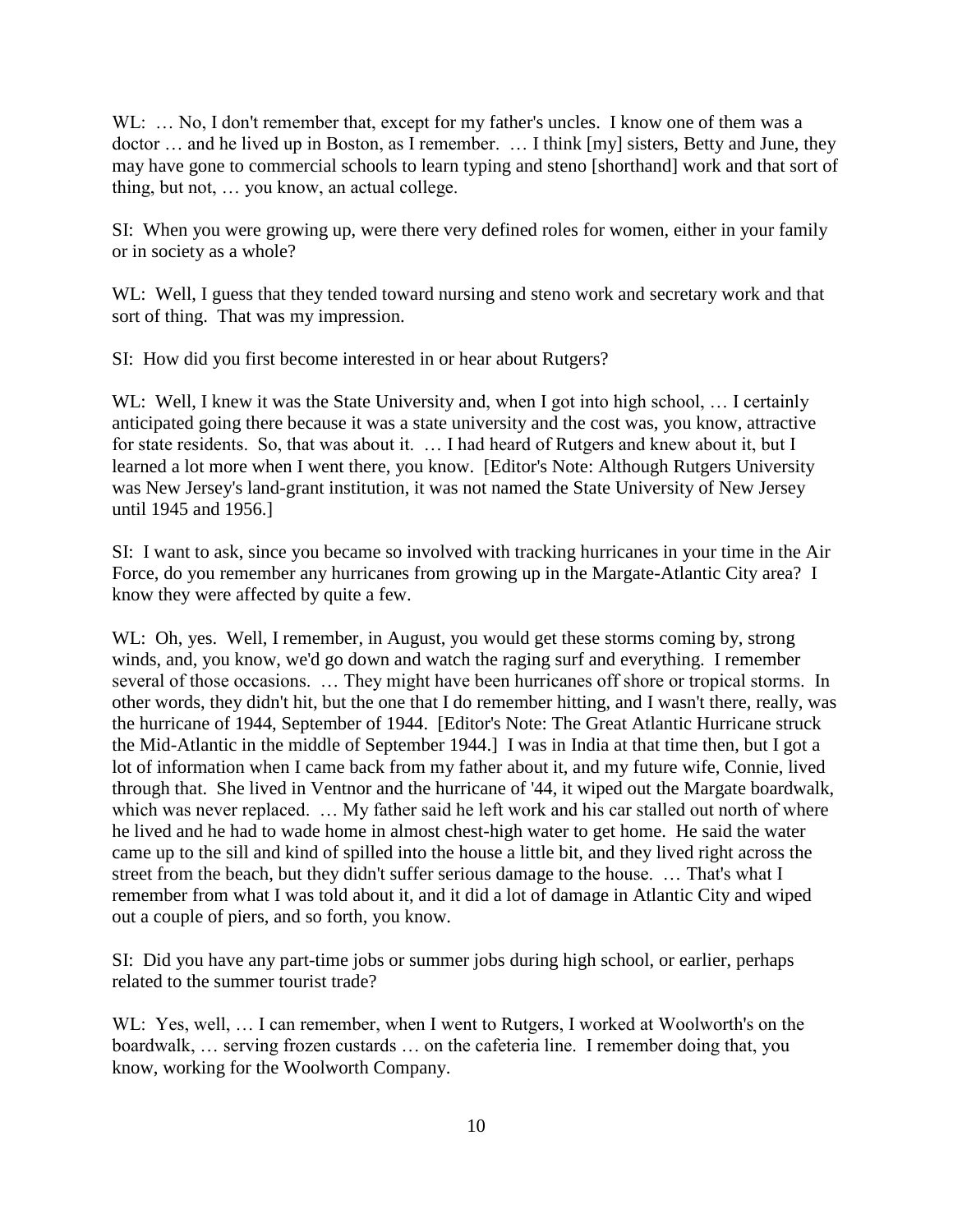SI: Was that the boardwalk in Atlantic City or Margate?

WL: Atlantic City. Yes, they didn't have any commercial activities on the Margate boardwalk. It was just a boardwalk. It was great. It certainly really is a shame that it was wiped out.

SI: In the 1930s, how aware were you of what was happening in the world, with Hitler and Mussolini taking power? Did you follow those events in the news?

WL: Not too much until I got to Rutgers in 1938. So, I was aware of what was going on. I'm just trying to think, … when I was in high school, whether I [knew]. … Yes, I knew what was going on, but, when I got to Rutgers, then, I really was following things a lot more closely, and, of course, particularly as we were supporting Britain, you know, with destroyers and other things … and as we moved toward war. [Editor's Note: Colonel Lewis is referring to the Destroyers for Bases Agreement, struck between the US and United Kingdom in September 1940, and the aid extended to the Allies after the passage of the Lend-Lease legislation in March 1941.] So, I followed it quite closely and, you know, German advances and all that, that sort of thing.

SI: Before you came up to New Brunswick, had you really traveled much outside of the Atlantic City and Philadelphia area?

WL: No, not really. I can't think of any trips. Oh, I think there was a couple trips to New York, just for sightseeing, and that's about as far as I remember going before going to Rutgers. I'm trying to think [of] anything to the south, but, no, I don't remember that, but I definitely remember going to New York a couple times through the '30s.

SI: When you first came on campus, did you live on campus or did you live off campus?

WL: No, I lived on campus, in the Quad, and I think the Quad's still there.

SI: Yes.

WL: Yes, but I lived in the Quad, and then, I lived in Ford Hall, later, and I did live off campus a couple of times. … I think I lived in Winants for awhile there, too, but just sort of mostly the dormitories. [Editor's Note: Winants Hall and Ford Hall were the first and second dormitories, respectively, built on what is now the Rutgers College Avenue Campus.]

SI: What were your first few days and weeks like at Rutgers?

WL: Well, it was exciting, you know, going there, and the world was sort of my oyster--it was a new activity. … I felt good about going to college and [was] very enthused about it and made new friends and everything. So, … [I] just felt good about it.

SI: Was there any kind of freshman initiation or hazing?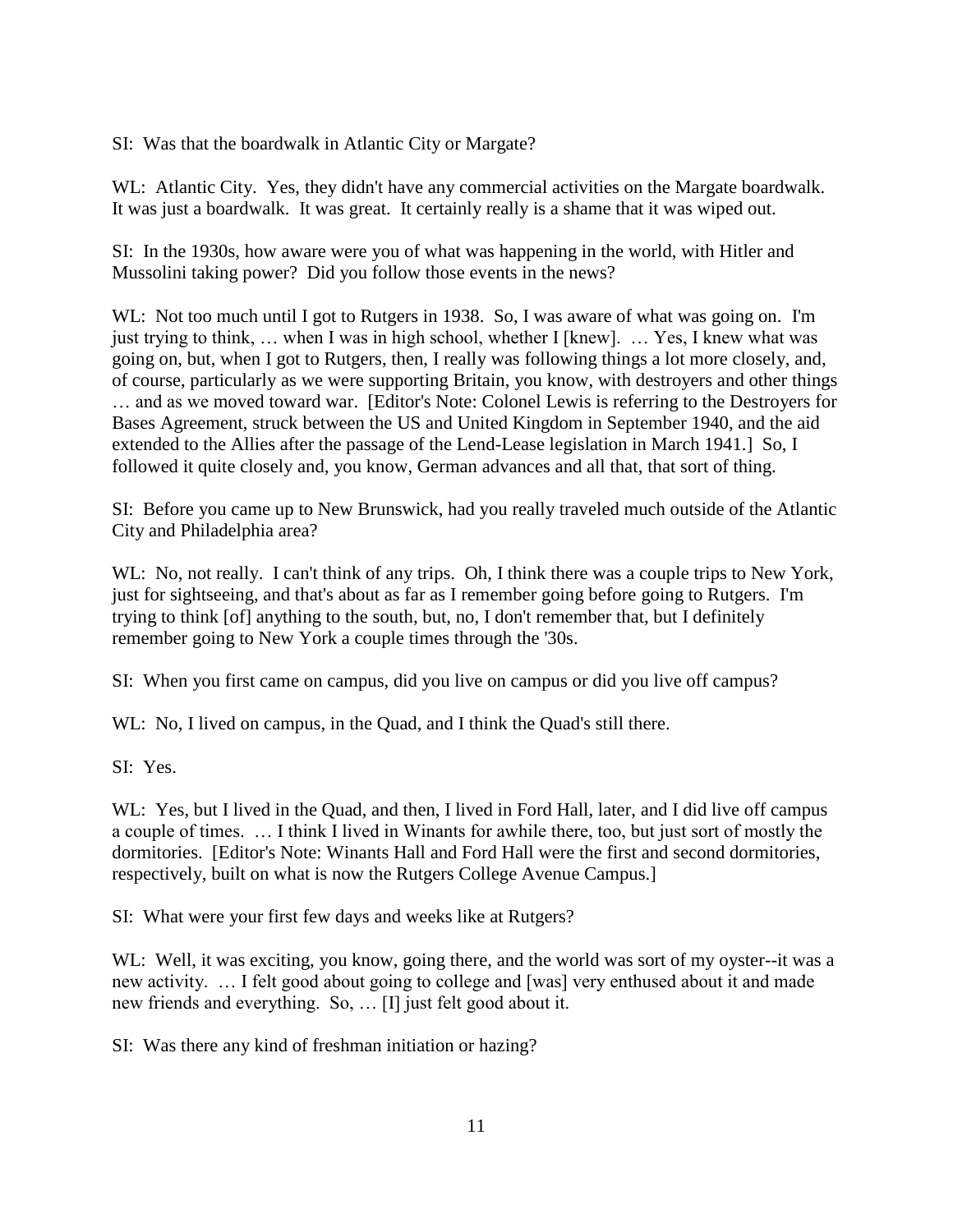WL: I don't remember too much. I think we wore dinks. ... We were told, or, you know, encouraged, in fact, ordered, almost, to wear dinks. That's the one thing I remember, but there was no physical hazing, in my recollection. [Editor's Note: Dinks were small black hats that first-year students wore to make them recognizable as freshmen.]

SI: Did you decide that you wanted to major in chemistry right away? If not, how did that come about?

WL: Oh, yes, definitely. I was very good in chemistry in high school, and math, and I definitely went for chemistry. I loved chemistry.

SI: What did you think you wanted to do in chemistry? Were there any occupations that interested you?

WL: I didn't know, really. I didn't think too far ahead on that, really. I just felt, I guess, something would happen after I graduated, possibly graduate school or work in the industry or something like that. …

### [TAPE PAUSED]

WL: Let's continue.

SI: Do any of your professors stand out in your memory, either in chemistry or any subject?

WL: Oh, yes. I remember, in chemistry, there was a Professor [Delmer L.] Cottle. He was organic chemistry and I loved organic chemistry, and then, there was [William] Rieman. I think he had to do with, oh, I forget now the branch of chemistry that he taught, and then, there was a [Henry L.] Van Mater. … He taught general chemistry, the first one that we encountered, and then, Dean [William T.] Read, who was the dean of the school. I remember him very well, and he was kind of a dynamic kind of a guy. We called him "The Blizzer," because he was really … great to listen to and he would have some activities in the industry he would tell us about. ... Then, I remember Professor [Harold S.] Grant, … who taught mathematics, and I always liked him. He was very good. I'm just trying to think of physics. I liked physics, and I just can't think of a professor there. Of course, I … mostly, you know, knew the chemistry professors. I think there was a Van Meter, too, a Van Mater and a Van Meter. [Editor's Note: Colonel Lewis may be thinking of Professor Peter A. van der Meulen of the Rutgers School of Chemistry, instead of Van Meter.] Anyway, that may be slightly inaccurate there, I'm not sure, but definitely Cottle and Dean Read, Rieman and Professor Grant, you know, in mathematics.

SI: How demanding was the chemistry major? Did you have to take a lot of labs? Did it take up a lot of your time?

WL: Oh, yes, definitely, a lot of lab work. I mean, it was a tough curriculum, and with mathematics and physics. You know, we used to kind of scoff at the ones that … were taking business administration. We had this heavy load in science and physics, chemistry, mathematics,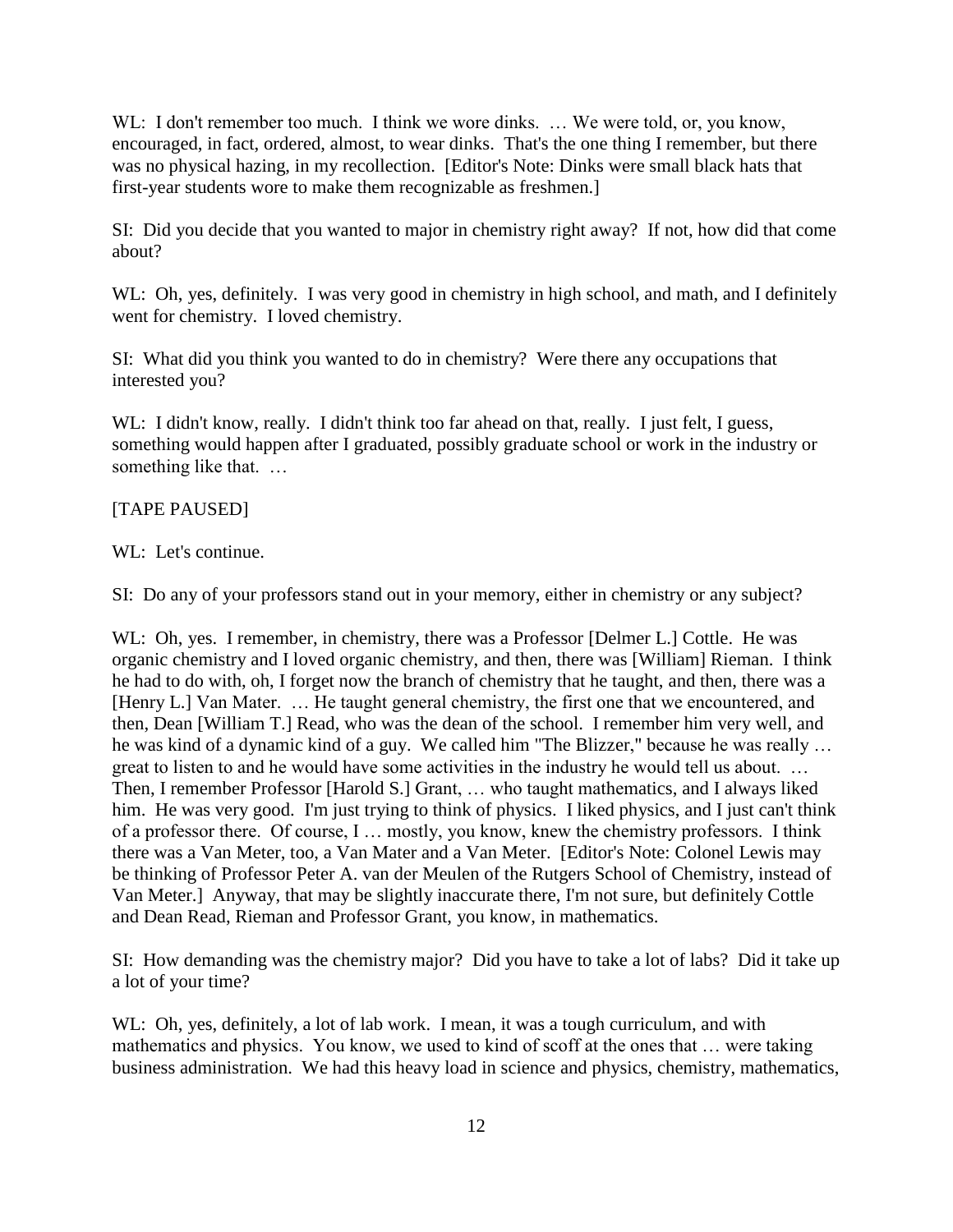and we thought the other guys, you know, they had geography and politics, things like that. … They were getting the education that they wanted, and I'm sure it was good, but it was just the idea that, as science majors, we kind of looked down on them. So, anyway, [laughter] that was an impression.

SI: Did you have to work at all while you were at Rutgers? You mentioned working in the summers, but did you have to work while you were on campus?

WL: ... No, I didn't have to do that. I didn't work on campus.

SI: Did you get involved in any kind of clubs or sports activities?

WL: No, I didn't get into that, for some reason. I don't know why. I always remember playing football on the beach when I grew up in Margate in the '30s, but, somehow, I didn't follow through. … I had played baseball and was pretty good at both of those, but, somehow, … I don't know why, but I wasn't motivated to follow through in high school, nor at Rutgers, in, you know, athletic activities. I just didn't do it.

SI: Did you attend the events as a spectator?

WL: Oh, yes, definitely, went to all the football games and was a great supporter of the team, and the famous game against Princeton in 1938, when we beat Princeton 20-18, that was a monumental achievement. … I might say, there was a lot of celebration after that. [laughter]

SI: Were you ever interested in joining a fraternity?

WL: Oh, I didn't. I was thinking about it, ... and I did go to some fraternity meetings, but I just [did not]. I came close to joining, I think, Lambda Chi Alpha, I think, but, no, I didn't. I guess I wasn't a joiner, really.

SI: Did you see if there was a real split on campus between the people who were in fraternities and the people who were not?

WL: Well, to some extent, but not a major extent, really. You know, I had friends that were in fraternities, and so, I … wasn't struck by a major difference there.

SI: Did you start developing a particular interest in an area of chemistry, something you wanted to specialize in?

WL: Well, I liked organic chemistry best, because there was so much intricacy there, with different compounds and modifications and everything in it. … I was very interested in organic chemistry. …

SI: Do you remember anything about the way your professors taught or the subject matter they were teaching that was particularly innovative or new, that struck you as innovative?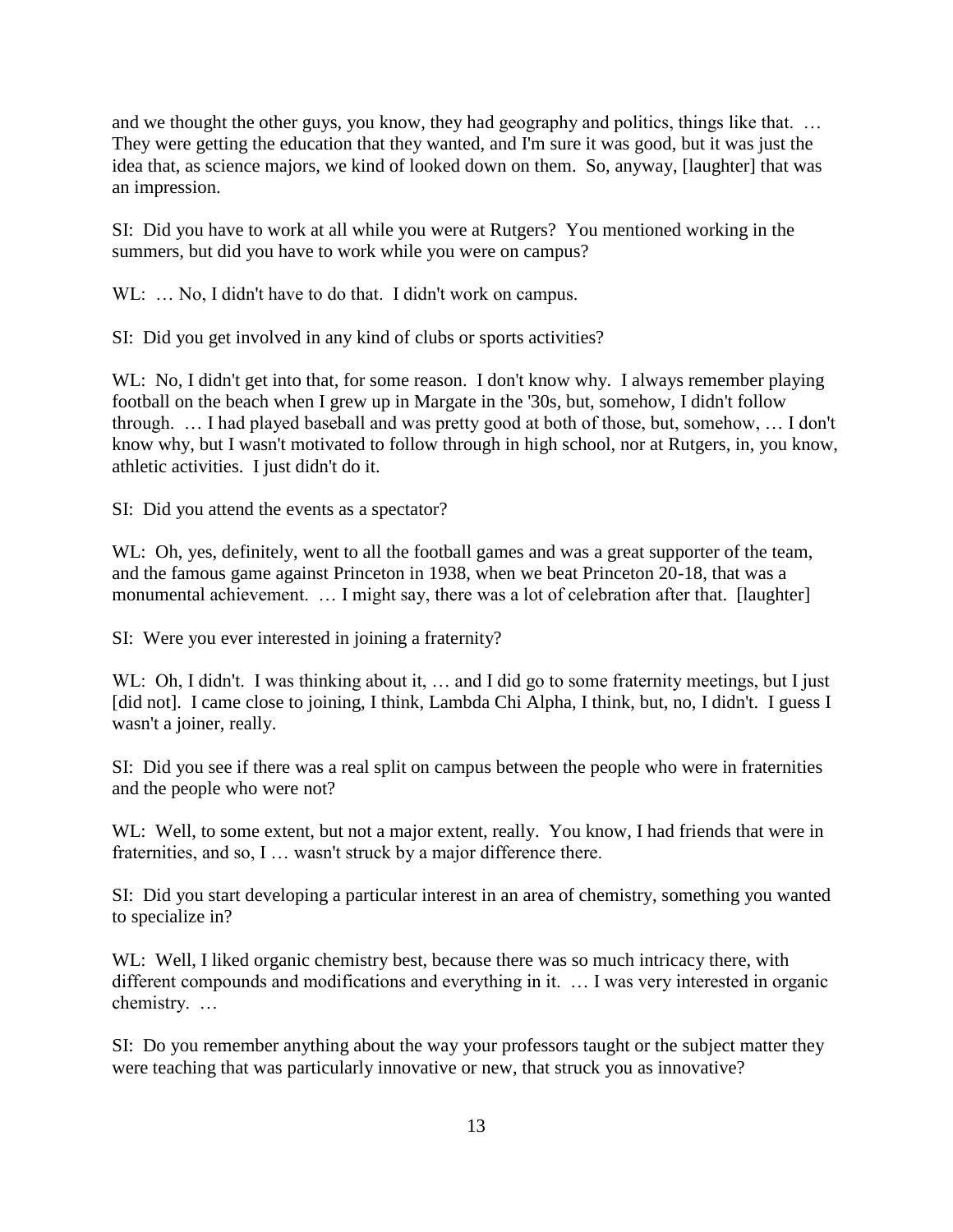WL: No, they were all very good, to my observation, and it was just good teaching.

SI: Looking back, you worked in chemistry, particularly industrial chemistry, for a little while, before you went back into the Air Force.

WL: Yes.

SI: Did you find that there was anything particularly useful, or something that they did not teach you that you wish they had?

WL: No, not really. I was well-equipped to do what I was doing with Sharp and Dohme, [a pharmaceutical company], that was outside of Philadelphia, in Glenolden. … No, you know, I felt I was well-prepared for that job from, you know, my studies at Rutgers.

SI: Did you ever have the opportunity to take any electives that were outside of the sciences?

WL: I probably did, but I can't remember now. ... I don't know. Of course, I took German, the language, but that might have been a requirement. ... There was English composition, and those things that were required, you know, to get a degree. I don't remember taking any electives, *per se*, really.

SI: Were you in the ROTC? I know it was mandatory.

W.L: Yes, yes. ... I guess I was in it for the couple of years, but I didn't continue with ROTC.

SI: Does anything stand out about your time in the ROTC?

WL: No, no. It was just military training and it was good, you know.

SI: Was there a reason why you did not opt to continue on to the advanced course?

WL: No, I don't know, I guess I just decided not to. ... So, anyway, no, ... I didn't have any particular reason for not doing it or doing it.

SI: It is always interesting to me to talk to people who were there in the 1930s and 1940s because there were so many traditions and practices that just went away right after World War II, both because of the size and social changes. One is chapel, that you would have to go to chapel both for announcements and services.

WL: Yes.

SI: Do you remember anything that stands out about chapel in your memory?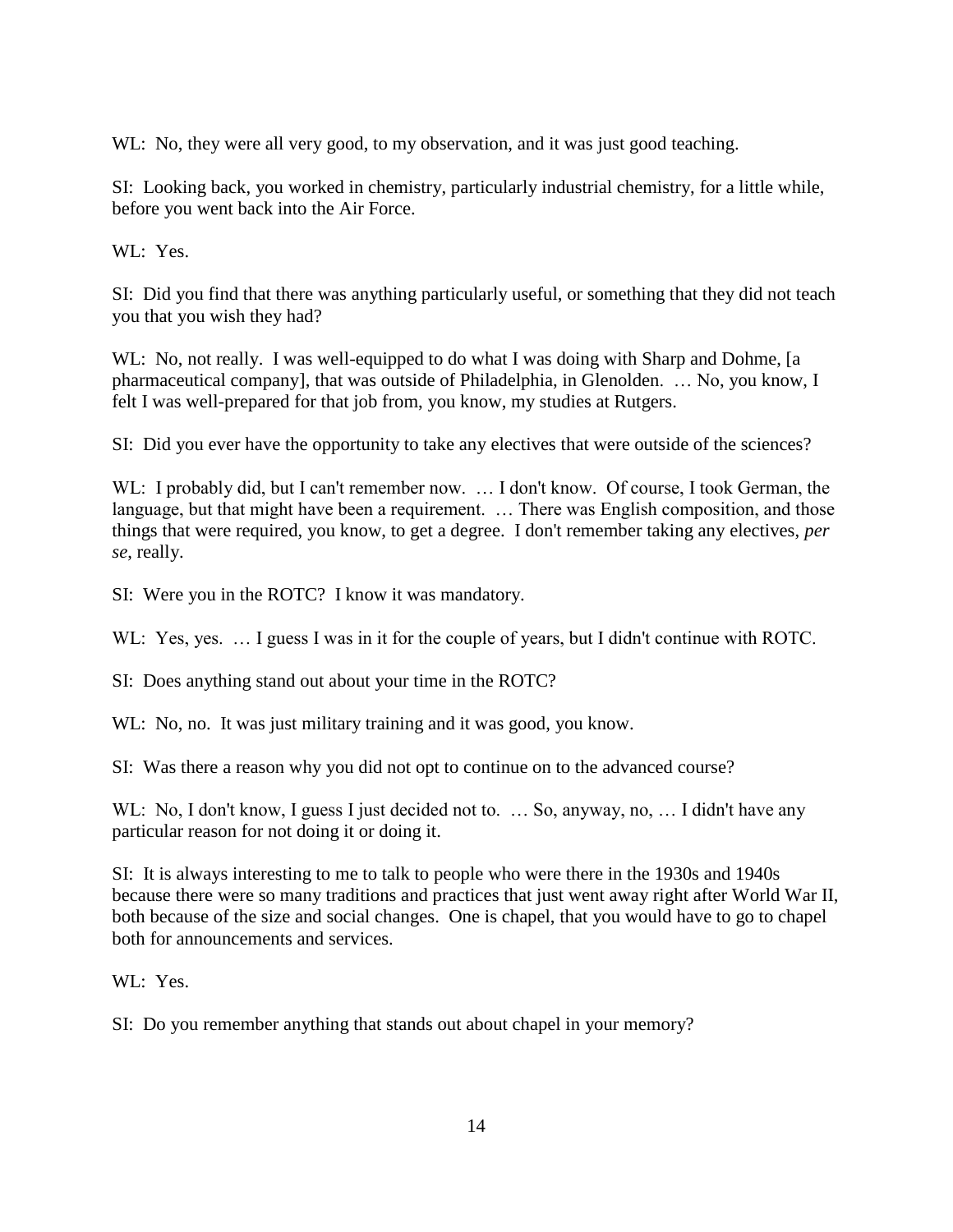WL: Only that many of us didn't want to go when we had to go. You had to go a certain number of times and we were kind of annoyed at that, having to go, but we went, and then, that was that, so, maybe reluctantly, sometimes.

SI: Do you remember any of the speakers who came to speak at chapel or other convocations?

WL: No. There's a man named Demarest and he spoke with kind of a lisp and we called him "Whistling Demarest."

SI: "Whistling Willie?"

WL: "Whistling Willie," that's it, yes, that's what we called him. ... I do remember him, but I don't remember any others in particular. [Editor's Note: The Reverend Dr. William H. S. Demarest was the first alumnus to become President of Rutgers College (1906-1924). He continued to be very active within the University while serving as President of the New Brunswick Theological Seminary.]

SI: Did you have a particular group of friends that you hung around with? Were they either chemistry majors or people from your dorm?

WL: Oh, yes. Well, there was Bill Berglund; he was a close friend. There was Morton Epstein, Al Sherman, they were [from] Atlantic City, and Bill Quinn, he was around, and then, I met others there, but I mostly hung around with them. Another was Danny Watt, also from Atlantic City, who went [to Rutgers]. I think he was in chemistry, I'm not sure, but he only lasted about a year. … He grew up with me in Margate. Berglund, he started in chemistry, then, he phased into bacteriology, but he did get a degree, was there four years, but left early and went in the Marines. ... Oh, there were others that I met and knew, but mostly I palled around with Berglund, Epstein, Al Sherman and the guys from Atlantic City.

SI: Did you get the sense that people from South Jersey were in the minority on campus?

WL: No, I didn't have any particular sense about that, but I think we were. There were some people from up around Northern Jersey, Central Jersey, who commuted, rather than lived at Rutgers. There were those, but I think, definitely, we were in the minority, although I didn't think too much about it.

SI: You mentioned that you started to become more aware of the news coming out of Europe and Asia when you were at Rutgers.

WL: Yes.

SI: Could you elaborate on that? Did you just follow the news more or were people talking about it more? Were there debates, particularly after the war broke out, over whether we should get involved in the war or help England more?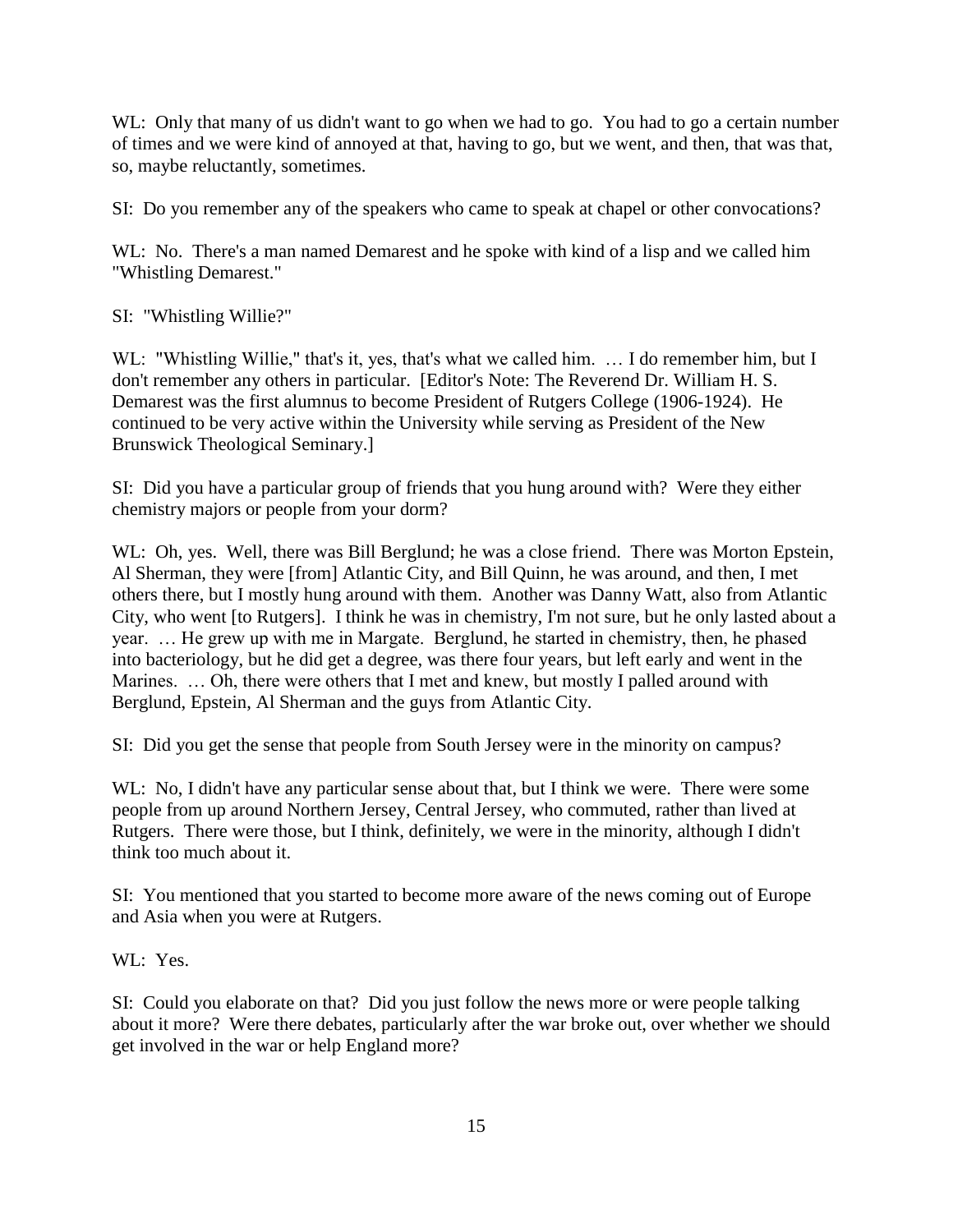WL: Well, you got more and more interested and saw the trend toward us getting into the conflict, all the German advances. I don't know, Berglund and I and some others, we kind of were fascinated by the *blitzkrieg* and how successful it was and everything, but, … certainly after Pearl Harbor, we were really onboard to support the country and do our part. … As I say, we were fascinated by just the efficiency of the Germans and what they were doing, … but, then, we certainly became very sympathetic to Britain, … certainly after Pearl Harbor. [Editor's Note: The *blitzkrieg,* a combined arms fighting tactic based on speed and surprise, was first used by the Germans in their September 1939 invasion of Poland, which initiated World War II.]

SI: Were politics or world events in general talked about on campus a lot? Did people talk about issues such as the peace movement and isolationism?

WL: Well, just to some extent. You know, there were discussions of Hitler and Mussolini, dictators. So, there was some and, … always, there were some philosophers. I meant to mention, or I forgot to mention, Bill Symons. He was from the Atlantic City area, but he was not in chemistry, he was in philosophy or something. … I remember being with him and some of his friends and they would talk about philosophers, German philosophers and others, and they were way, way, way beyond me, but I was fascinated by some of the things that they talked about. … I thought, "Gee, I should … have read some of these," Kant, you know, and Nietzsche and that sort of thing, but that was about it along those lines. [Editor's Note: Nineteenth Century German philosopher Friedrich Nietzsche wrote texts on morality, religion, science and contemporary culture. German Enlightenment philosopher Immanuel Kant was well-known for his theory of knowledge.]

SI: Were you at Rutgers when the attack on Pearl Harbor happened?

WL: Yes, yes, definitely.

SI: What do you remember about that day?

WL: Well, ... just that, you know, that really put us into the war and it was a shocking thing. You know, ... of course, the surprise attack, ... as we know, [was] unexpected, with Japanese envoys actually in Washington at that time and it was just a shocking thing. [Editor's Note: Japanese and US diplomats had been meeting for intermittent peace talks in Washington, DC, up until the attack on Pearl Harbor on December 7th.] We knew that … the game was up, as far as what we were going to do. We were going to go in. That was that.

SI: What were the sentiments like on campus? Was there any initial shock or panic? Were there a lot of people who were ready to go and enlist?

WL: Yes, well, definitely supportive. Oh, definitely, yes, we were all ready to go, really, and a hundred percent behind the war effort, which ... [was] just getting started then.

SI: Since you were in your final semester at Rutgers, were you focused on just graduating or were you looking at options as to what you would do in the war?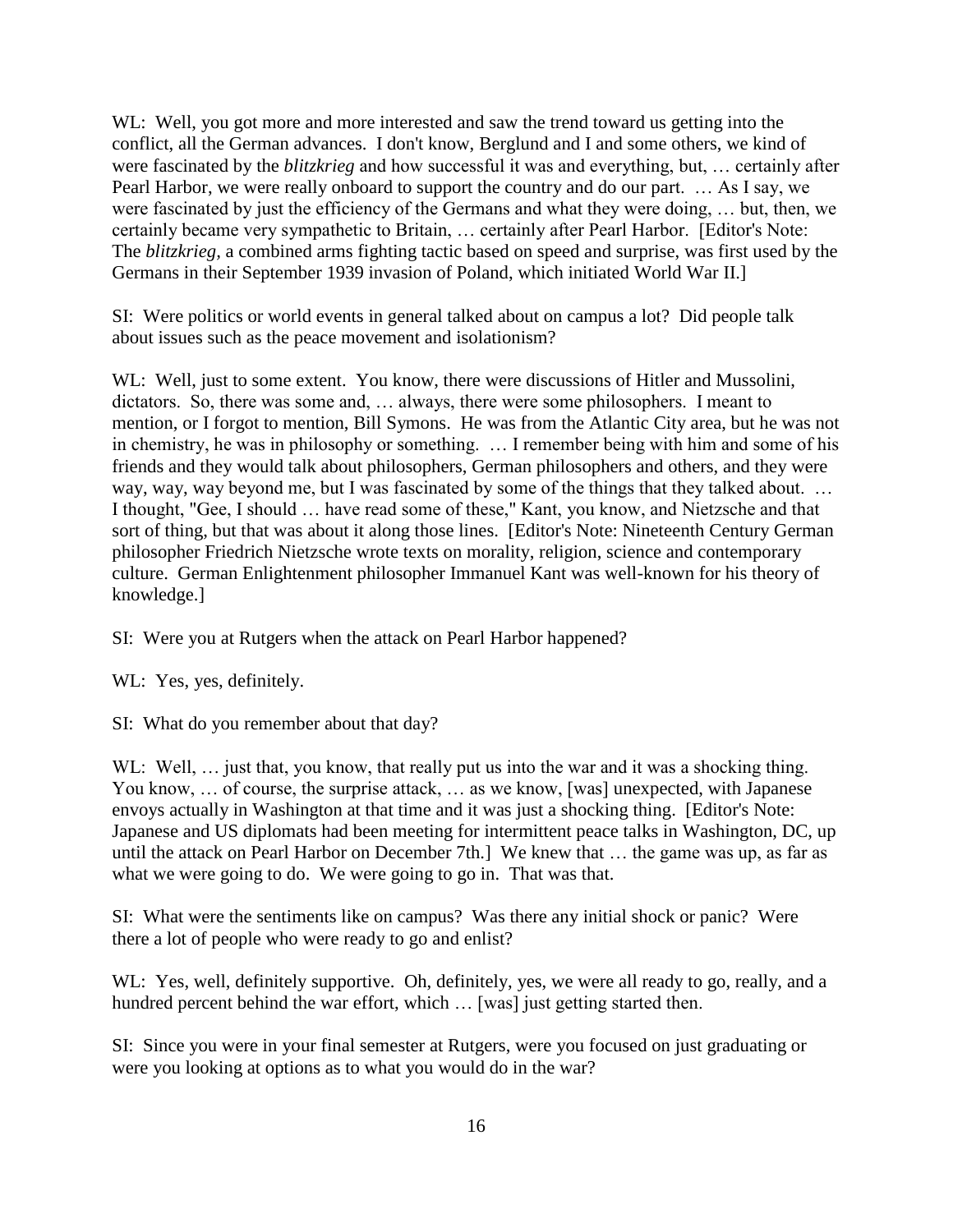WL: I wanted to get in the Army Air Forces, and I interviewed at Rutgers, but I made a mistake by saying that I had hay fever in my youth, which was no big deal, but they were real fussy in those days. … I wanted to get into the flying part of it and they said, "No dice." So, I was rejected at that time, at Rutgers. So, then, when I graduated, I took a position with … a company that was going to train me and others, some [were] also from Rutgers, a few chemists, … to operate explosive plants, and I understood it would be a plant in Kankakee, Illinois. … We were sent to the University of Buffalo … for some training along those lines, and so, I was in that group. I know another one was Joe Horvath. He went there, and there were a couple others from Rutgers, I just can't remember their names right now, and others from different schools, not a great, large group of students. …

SI: Did the Rutgers faculty play any role in getting you all those jobs?

WL: I don't recall that. I think there were some jobs that were available. You found out through some source, and I forget how I found out about this job where I would go to the University of Buffalo for a couple of months, and then, go on to this plant. I don't remember how I found out about that, but whether it came through the Rutgers professors or not, I don't know. … Anyway, I didn't complete it, obviously, because I said, "Oh, I've really got to get into the war." So, I went down to the recruiting station and I made another try to get in the Army Air Forces. … Of course, I didn't mention hay fever at all this time and I was accepted, and that was in June of 1942. That's not off the record, particularly, you know, this hay fever thing; I don't think it's any big deal, but, anyway, this is done every day, people that say they were nineteen when they were actually sixteen, or something like that, to get in. Anyway, that was June of '42, and so, I went back to Margate and waited to be called to the program, [the] Aviation Cadet program, and I was called in December of 1942. … In the interim, I did various jobs in Atlantic City, and one of which led to meeting my future wife, Connie. I worked on the Steel Pier, running the Music Hall sound system. That's how I met you [to his wife, Constance], on the Steel Pier, and she had some connection with the Steel Pier and we met there. … Then, there's more history later on about us, you know. So, anyway, then, I was called in December of '42, went to San Antonio Aviation Cadet Center and started training as an Aviation Cadet.

SI: In that interim, when you were a civilian waiting to be called up, did you ever feel any kind of discrimination against you? Were people wondering why you were not in the service?

WL: ... No, I didn't, but, later, I found out they called those people who weren't in uniform "feather merchants." That was a name. I don't know whether you ever heard that or not.

SI: No, I never heard that.

WL: We called them "feather merchants," but, no, I had ... observed none of that, you know, when I was waiting to be called. ... Then, later on, when I was in uniform, we talked about those who weren't in uniform and they were referred to as "feather merchants," although they had some legitimate reason for not being in uniform, many of them, you know. … Anyway, that's how we referred to them.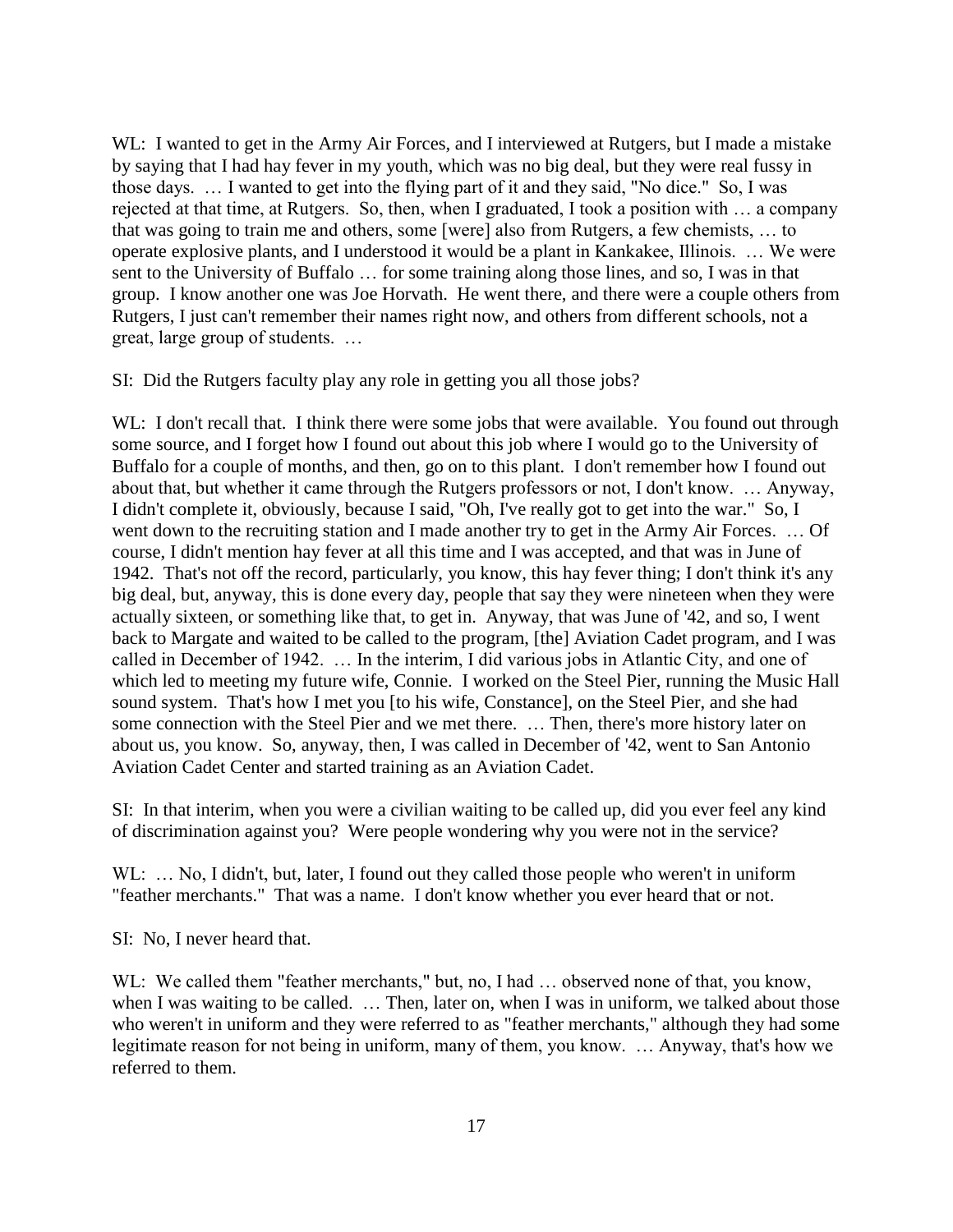SI: When you were called up, where did you first report to?

WL: To the San Antonio Aviation Cadet Center, where they screened the cadets to become navigators, bombardiers or pilots, and I guess, because of my background in science and everything, I was chosen to be a navigator. So, I proceeded on to navigation training.

SI: Were you happy with being a navigator? Had you wanted to be a pilot?

WL: Well, everybody wanted to be a pilot, I guess, really, and so, [it was] sort of a disappointment in a way, but I was satisfied to proceed with navigation.

SI: Before World War II, had you had any interest in aviation at all as a child?

WL: Not a great deal, really, not an awful [lot], you know. ... I wasn't in Civilian Pilot Training or anything like that. [Editor's Note: Beginning in 1939, the Civilian Pilot Training Program offered college students the opportunity to complete a pilot training course, in anticipation of possible wartime aviation needs.] So, I didn't have any particular interest. … I was just motivated by the war and wanting to get in, get in uniform and do something.

SI: What attracted you to the Army Air Forces initially?

WL: I don't know. I just chose [it]; rather than the Navy, I just chose the Army, and that's all I thought about, didn't consider any other service. I just chose the Army Air Force and proceeded that way.

SI: In San Antonio, you were classified as a navigator.

WL: Yes.

SI: Were you sent to Hondo then?

WL: No, actually, I was sent to Ellington Field for, what  $\lceil d \circ \rceil$  you call it? preflight training, and they had [the] pre-flight navigators, bombardiers and pilots, different groups there. … That was in the Spring of '43, and then, I was sent to Hondo Army Airfield for actual navigation training, where you actually flew as a navigator [for] training. ... Then, it might have been early '43 that I went to Ellington, but I know it was, like, three or four months at Hondo and I graduated in August of 1943 … and got navigator wings and was commissioned a second lieutenant.

SI: Did you take well to the navigation training?

WL: Yes, yes. I liked it very much and, you know, I passed and became a navigator. ... The one thing that I always remember, sort of an aside, we saw the officers' club there and that it was forbidden for us to go in there, of course, as cadets, but, once we put on the gold bars of a second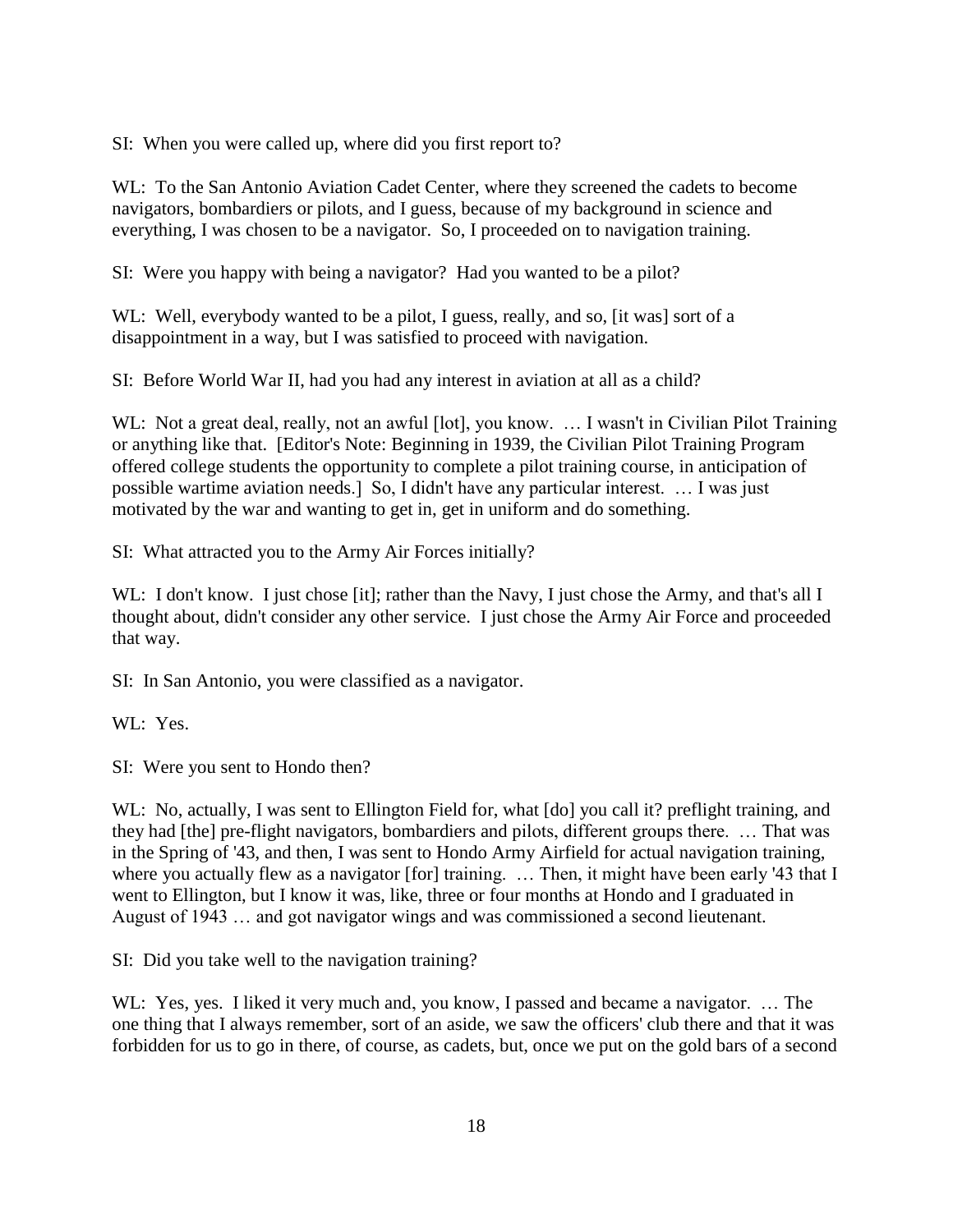lieutenant, we headed for the officers' club. We just thought it was a great thing that we could go to the officers' club. So, that's the sort of thing that I remember.

SI: While you were flying these training missions, were there any accidents or any problems with navigating, getting lost?

WL: No, not really, only getting sick. Some initial flights, I did get airsick, several times, but, you know. … Well, there was some not doing things correctly, and so forth, … as part of training, but we just flew in routes in South Texas and various places, and so, that was it, … just learning, first, dead reckoning, and then, later, celestial navigation.

SI: Once you were commissioned, where were you assigned next?

WL: I was assigned to Biggs Army Airfield near El Paso, Texas, and assigned to a B-24 bomber crew as a navigator, and then, we went through some training there … as a crew. … That was in late '43, and then, toward December of '43, we were transferred to Topeka Army Airfield, to actually pick up our own B-24 in preparation for going overseas. … I remember being there over Christmas, in Topeka and Kansas City and those environs. Then, we left in January '44 to proceed to overseas.

SI: Did you ever get a chance to come home on leave before you went overseas?

WL: Yes. Let me think. The leave was between going from El Paso, Biggs Field, to Topeka Army Airfield, when I got home. … That was a leave before going overseas. You knew you were going to go overseas. You knew you were going to Topeka, get an airplane and go overseas. So, that was the pre-going overseas leave, between Biggs Field and Topeka.

SI: What was it like coming back in uniform, and then, knowing that you would have to go out to a combat unit? You seemed sure you were going to do that.

WL: Yes, definitely.

SI: How did you feel at that point?

WL: Well, ready to go, really ready to do it, you know, just looking forward to the excitement of doing that and being part of the war effort. I mean, I don't want to get too … emotional about it, but it was just [that] we were young and we wanted to get in. … We're looking for the excitement of combat flying and that sort of thing, you know, serious about it.

SI: Can you tell me a little bit about your crew?

WL: Yes, … the pilot was a former Army officer and his name was Tom Ready and he was the crew commander. He was a first lieutenant. Oh, boy, he was above us, and he actually wasn't a great pilot, really, but we had a co-pilot who was a flight officer. They had flight officers in those days, and, later, they commissioned them all, Larry Mulldoon. … He was a really good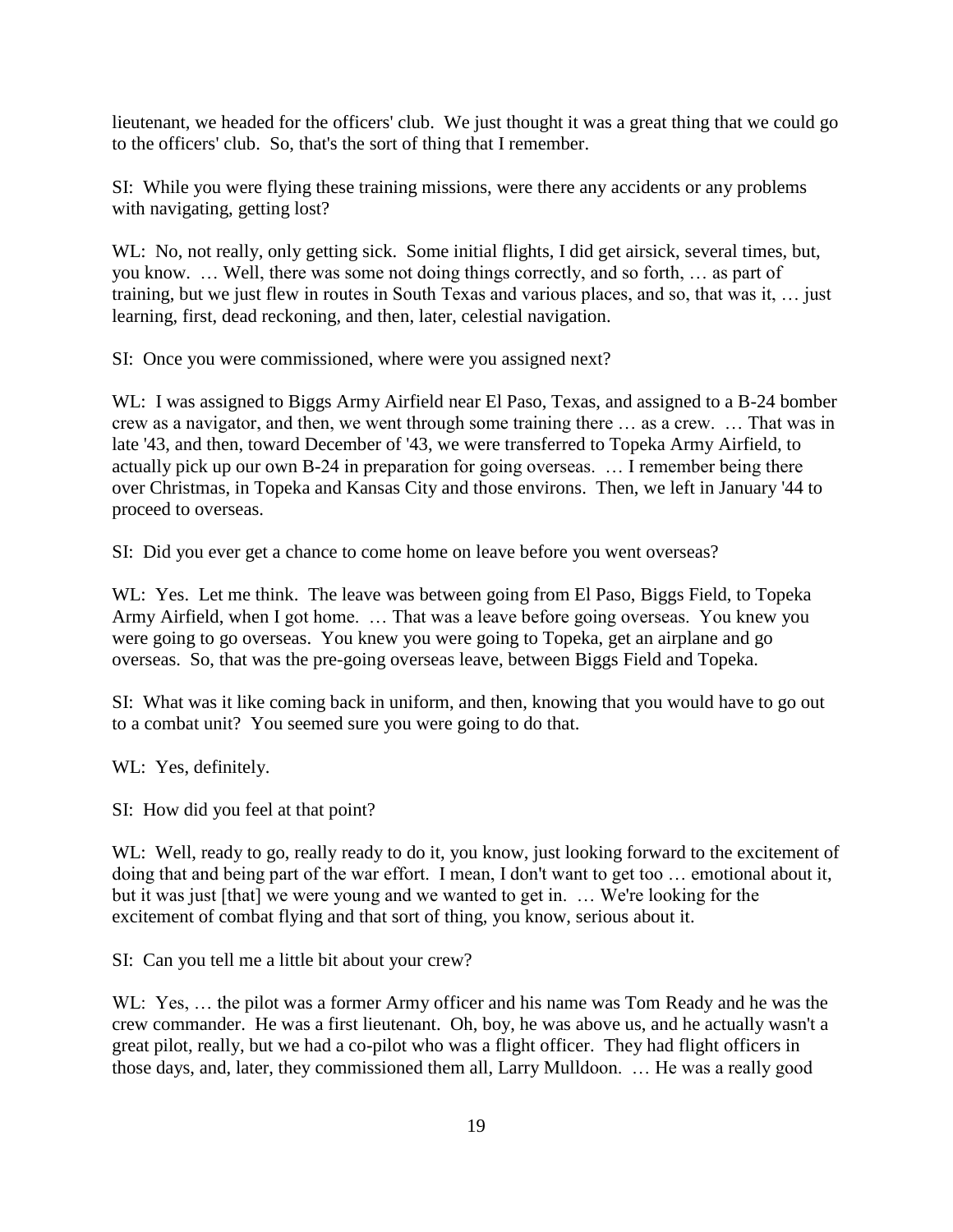pilot, and so, he kept Ready kind of honest, [laughter] in procedures. The bombardier was Bob Murphy. He was from Chicago. He was a little bit older than [us], not that much older, two or three years older than me and most others, and then, we had an engineer, radio operator and gunners. Let's see, I remember a gunner named Winkler, also Carnes. … If I took a little time, I could name some of those people, but [I] got along well with the crew. … We all got along very well and I really enjoyed meeting and serving with these people.

SI: How did the officers and the enlisted men relate? Was there a clear line between the two or were you all pretty much on equal terms?

WL: Well, there was a line, you know, as far as where you were billeted and ate, but there was friendship there. … The military structure was still there, but it wasn't offensive or anything or, you know, bothersome. … You realized you were an officer and they were enlisted and there were certain distances that were kept at certain times, but there was friendship there. …

#### [TAPE PAUSED]

SI: Take me through the steps of going from Topeka over to India.

WL: Yes, we flew from Topeka down to Morrison Field, West Palm Beach, and we were there a couple of days, getting some equipment. … One thing I remember about that. They had some trouble with crews going through there and hitting the officers' club … and overdoing it. So, what they did with us was to take our AGO [Adjutant General's Office] cards (our IDs). The commander confiscated them. So, if you didn't have your AGO, you couldn't get a drink at the bar. So, they kept us under control. Anyway, then, we went from West Palm Beach heading for Waller Field, Trinidad, but, on the way, there was sort of a dramatic event. We were instructed, … after we were out one hour, that we could open our orders. We didn't know where we were going … when we left. So, after the one hour out, Pilot Ready opened them and announced that we were going to India, to the Seventh Bomb Group. So, for all we knew, we … might have been going to Europe by way of the southern route or something, you know. Anyway, … for some reason, we stopped at St. Lucia. I do recall, the pilot was a little worried about gas consumption, for some reason. I guess it was a longer flight to Trinidad than was thought by the engineer. So, we landed … in St. Lucia, got some gas, and I remember getting some tropical drinks, non-alcoholic, of course, and some English money. St. Lucia was an English possession at that time. Soon, we proceeded to Trinidad, and then, from Trinidad, we went to Belem, Brazil, and that was just south of the Equator. I remember, when we crossed the Equator, I announced that to the crew, "We're crossing that line," you know, which is an invisible line, and I said, "We're now in the Southern Hemisphere." Then, from Belem, we went to Natal. It was on the coast of Brazil, and we spent the night there, as at the other places, and I remember, at Natal, everybody bought boots. They called them "Natal boots" and everybody that went through Natal got these boots, and so, everyone, after Natal, was walking around in Natal boots. So, that's just an aside. Then, from Natal, we went down to Ascension Island, down in the South Atlantic. Ascension, what a terrible place; we got there in time for lunch and we had fish, and then, … for dinner, guess what? we had fish and, for breakfast, we had fish. … Then, we took off and headed for the African Coast. Now, Ascension, when you took off, the end of the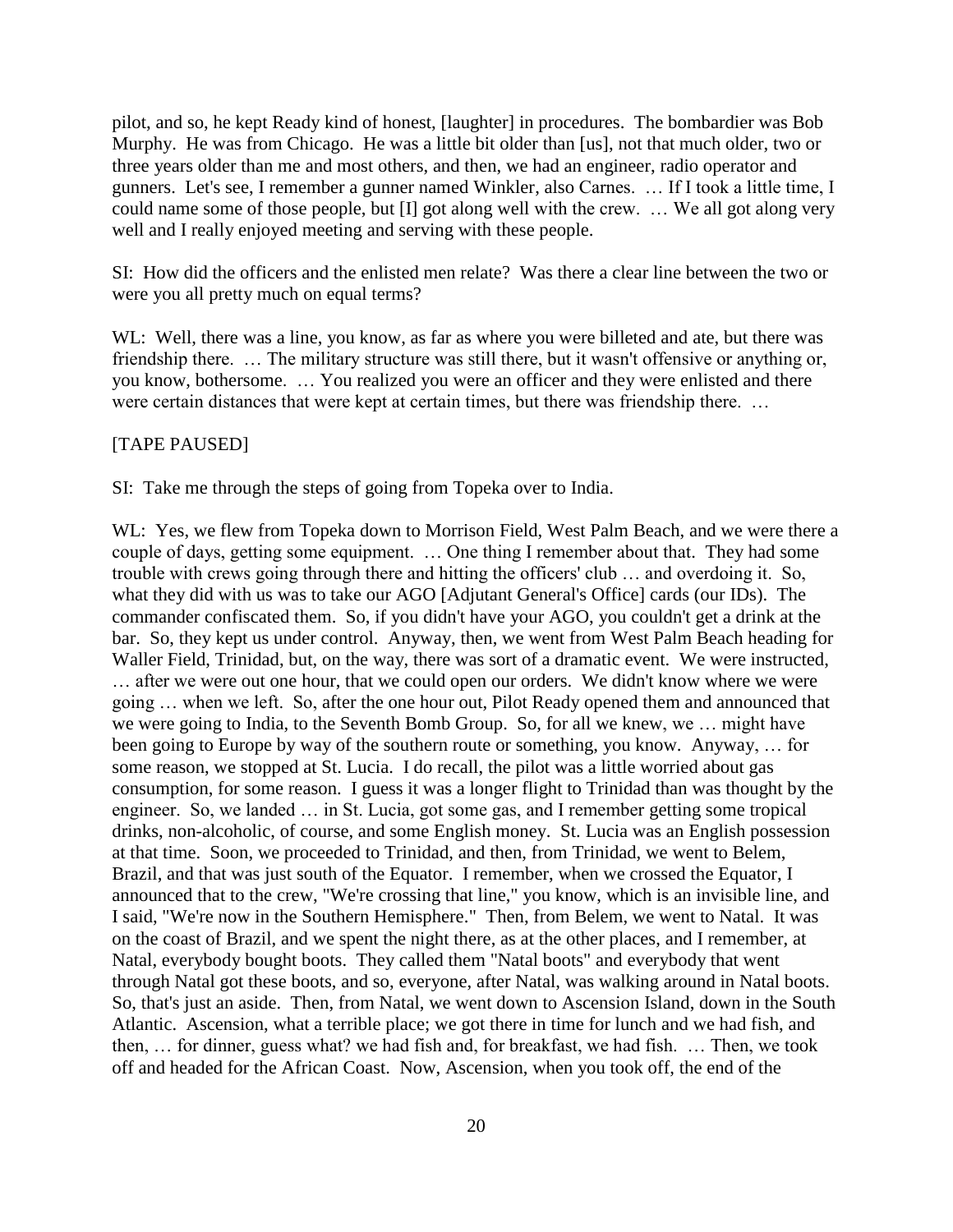runway was nothing. It was just the end of the runway and, you could see, it was rocks, you know, down to the sea. So, you'd better get off before then. I always remember that. So, we went to, of all places, where Barack, President Obama, has been recently, Accra, on the Gold Coast. [Editor's Note: President Barack Obama visited Accra from July 10 to July 11, 2009.] We went there and spent some time there, a night or two, and then, went to Kano, which is in interior Africa. I think that's in Nigeria, and we spent a night there, and then, we headed for Khartoum, but we didn't make Khartoum. We had engine trouble and we landed at a place called El Fasher, and it was, at that time, Anglo-Egyptian Sudan. … We spent, oh, two or three weeks there, as I remember, waiting for an engine to be flown in from the United States. So, that … kind of interrupted our trip over to India. One thing about El Fasher, by the way, is that, today, it's in Darfur. That's where, you know, they had the terrible things going on there, with insurgents and whatnot. [Editor's Note: Since 2003, the Darfur region of Sudan has been the site of a civil war that has displaced millions and led to hundreds of thousands of civilian deaths.] I remember, Luise Rainer, the Viennese actress, who was, you know, acting out of Hollywood, was there on a … USO tour (at El Fasher) and gave a show there. We went to it, and I remember going to the dressing room afterwards to see Luise, and some others, not [just her], a couple other people there. … When you started overseas, you had what they call a "short snorter." You took a dollar bill and you had three people in various locations … sign it, and then, you gave each one of them a dollar. So, I needed one more signature. I asked Luise to sign it and she did, but she wouldn't take the dollar. You would tack on currency from any place you visited, on to your short snorter. So, anyway, we did get our engine and we went on to Khartoum, spent some time there. … I don't know how much time you want me to take on this, but, anyway, then, we went to a place called Steamer Point, which is on the southern tip of the Arabian Peninsula [in Aden], and spent a night or two there, and then, we proceeded to a place called Masirah Island, [Oman], which is further on to the north, and we spent a night there. It's someplace off the Arabian Peninsula, not off, but part of it, near the coast. From there, we went to Karachi, India, spent a couple nights there, and then flew down to Bangalore in Southern India, beautiful place, at higher ground. … It was always cooler there than other places in India, and … then, we dropped our plane off there. They did some modification … to the B-24 there. So, we never, as far as we know, saw that plane again. I can't be sure of that, but I don't think so. Then, they flew us up to our base in India, which was about a hundred miles northwest of Calcutta, a place called Pandaveswar. That was the headquarters of the Seventh Bomb Group.

SI: One thing that strikes me when I interview navigators who went to either Europe or Africa or the CBI along the same basic route that you went is, they spent all this time training in Texas and the Southwest, where there are very clear skies and many visual markers on the ground that can help you. Then, all of a sudden, you are flying over vast bodies of water. Did you find it to be a new challenge or difficult?

WL: Oh, yes. Well, that's when you use celestial, you know, when you're flying over water. So, I used that to get from Natal to Ascension and Ascension to Accra on the Gold Coast. Yes, that's what you used, depended on celestial navigation, and we were trained in that. So, [we] managed to get there. …

#### SI: Was it difficult?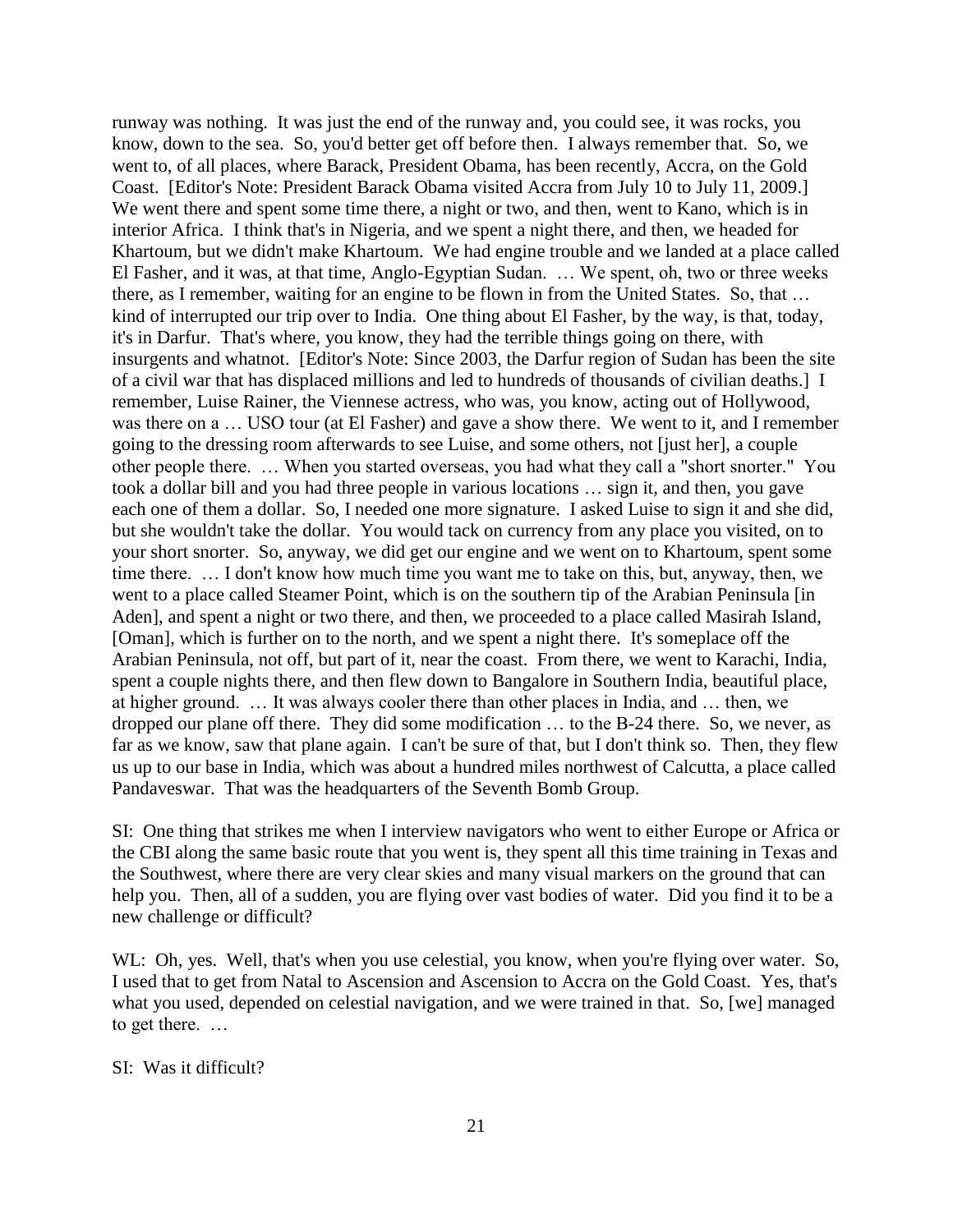WL: No, not particularly. There's always a worry about hitting an island, you know, but it was just [that] we were trained to use celestial and that's what we did, you know, the sun and the stars. I think we flew in the daytime, so, it was mostly sun shots, you know, to determine your course.

SI: When you first arrived at Pandaveswar, what was the state of the base? Was it a developed base? I have seen some pictures online. It does not seem like there was a lot there.

WL: It was pretty well developed. It had been there for awhile, a year or more, and it was pretty well developed, you know, with good quarters and everything. So, it seemed to be functioning well.

SI: Do you know if you were replacing a crew that had been shot down or were they just augmenting the force there?

WL: Just augmenting as far as [I know]. It could have been crews that had done their time and were going back, and it could have been a replacement. I think it was more of a replacement, extra crew, I think that's what we were. They had four squadrons and … they weren't building another squadron or anything. It was just a replacement crew, I would say.

SI: Which squadron did you join?

WL: It was the 493rd. There were four, the 493rd, 492nd, the Ninth and I think the 436th. They had four squadrons and ... I think we had the Ninth and the 493rd were at Pandaveswar and the other two were at another base nearby.

SI: How long did you have to get acclimated before you flew your first combat mission?

WL: Not too long. I remember, it was a night mission and it happened to be a full moon, too, and so, it was helpful, you know, for observing … rivers and main ground features, but just a bombing mission. I'm not sure, might have been an airfield. I can't remember what we were bombing that first mission, but it's probably an airfield.

SI: Do you remember roughly where it was or what country?

WL: Well, oh, that was in Burma, Central Burma, yes, yes, definitely. I should remember the name of that town, but I just can't think of it right now.

SI: For your first combat mission, what was going through your head and how did you prepare for it?

WL: Well, it was just, you know, exciting, that we weren't shot at. It was a night mission and we weren't shot at, but we possibly could have been, you know. So, it went pretty smoothly, really.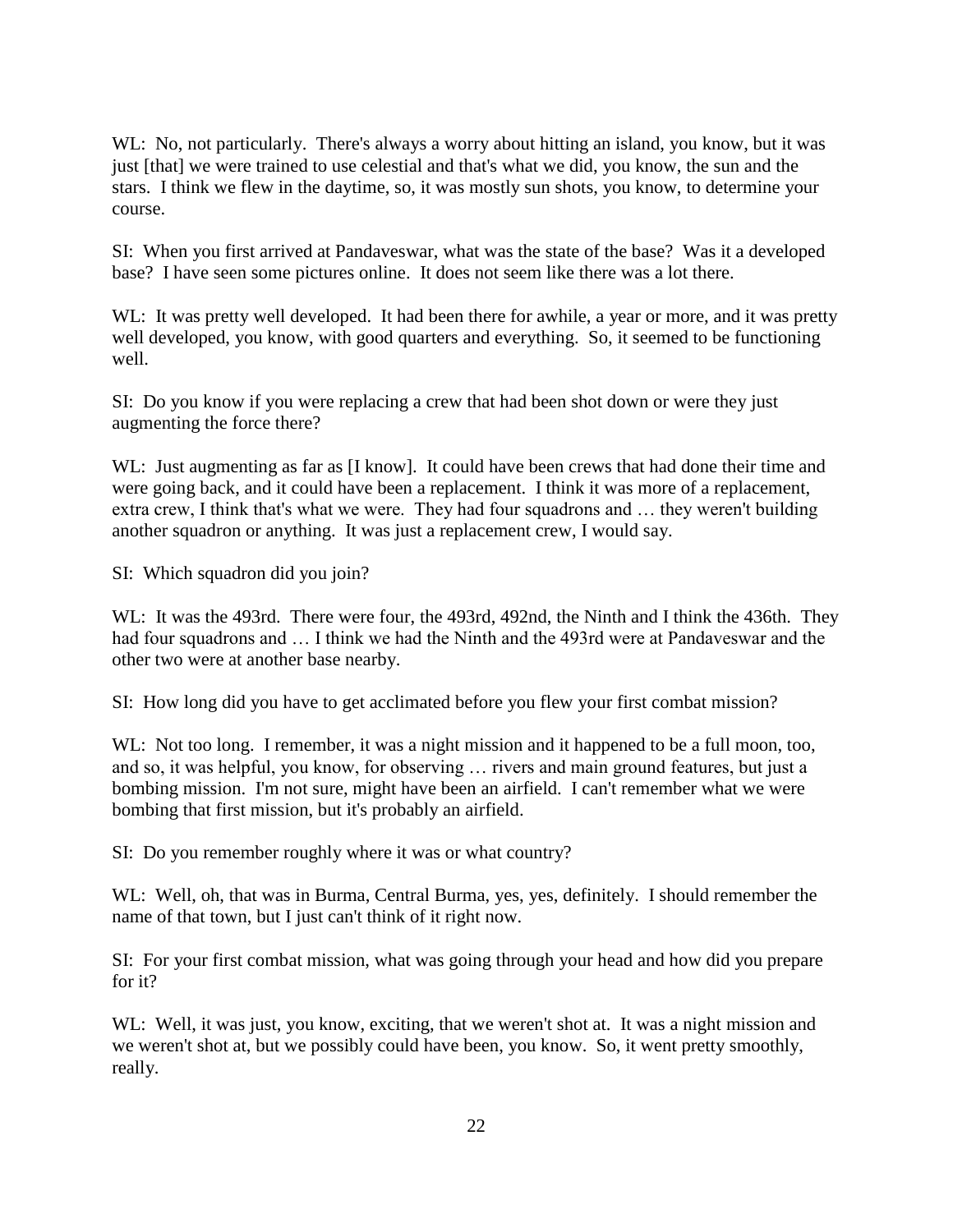SI: I am familiar a little bit with how squadrons operated in the Pacific and in Europe. They flew in formation in Europe, they did not always fly in formation in the Pacific. How did your squadrons fly? Were they in formation or some other arrangement?

WL: In daytime, we were in formation. At night, we flew alone, but there were daytime missions where we'd fly in formation, you know, at four or five planes, you know, as a unit. … I remember, one time, I was the [lead navigator]. Then, they'd have a lead plane, would be leading the group, the squadron planes. I remember, one time, I was a lead navigator and, boy, I'll tell you, that puts pressure on you. I remember, you know, "Geez, am I going to do it right?" all these planes, you know. I looked back once and I saw these planes behind and I didn't look again; I just concentrated on navigation. … We managed okay on that mission, but that's what it was; daytime was formation and nighttime was single.

SI: Again, from talking to other navigators, I am thinking particularly of the ones who served in England, they trained them in the Southwest, where everything was clear and sunny. When they got to England, the different weather systems really affected their job. Do you remember having to relearn things or incorporate what was actually happening in the field into your work?

WL: No. The weather was a factor in the Summer of 1944, when the monsoon [began]. Generally, the weather was okay, I mean, you know, you could see, visual bombing. Well, I'll get into something later on about an assist for bombing, but, anyway, in the Summer of 1944, the monsoon had taken over. So, that wiped us out for bombing, because you couldn't see, and so, what we did [was] put extra tanks in the B-24 and we flew gas up to the 14th Air Force in China, flew to various places in China, over "the Hump" [the Himalayas], you know, and they'd go up pretty high. That's the famous Hump. We flew over that, and the B-24 … was made to fly high, so, twenty thousand feet or so, and then, we would go to various bases and drop off gas, saving enough for us to get back to India. We were [at] a little different base at that time; we moved to a base near Dacca in the Summer of '44, in flying those missions, … but no bombing during the Summer of '44.

SI: What was the mission quota that you had to fulfill before you could rotate home?

WL: Fifty missions, ... and I did complete fifty missions, I think four hundred hours of combat flying. We had long missions, because the B-24 was a long-range bomber. So, we had some really long missions, you know, like eleven, twelve hours.

SI: Were the fuel flying missions included in your missions or were they in addition to them?

WL: You know, I don't remember that. ... It was still combat flying. We're flying over enemy territory. The Japanese had kept the Burma Road and there's always a chance of enemy action. I think … they counted. I think they did count. You know, I never knew, I don't know for sure, but I think those hours and missions did count, because I know one of the bases we went to, it was a place called Nanning, in down toward, well, in Southern China, and we delivered gas there one time. The Japanese were coming in and they got the planes out and the Japanese did take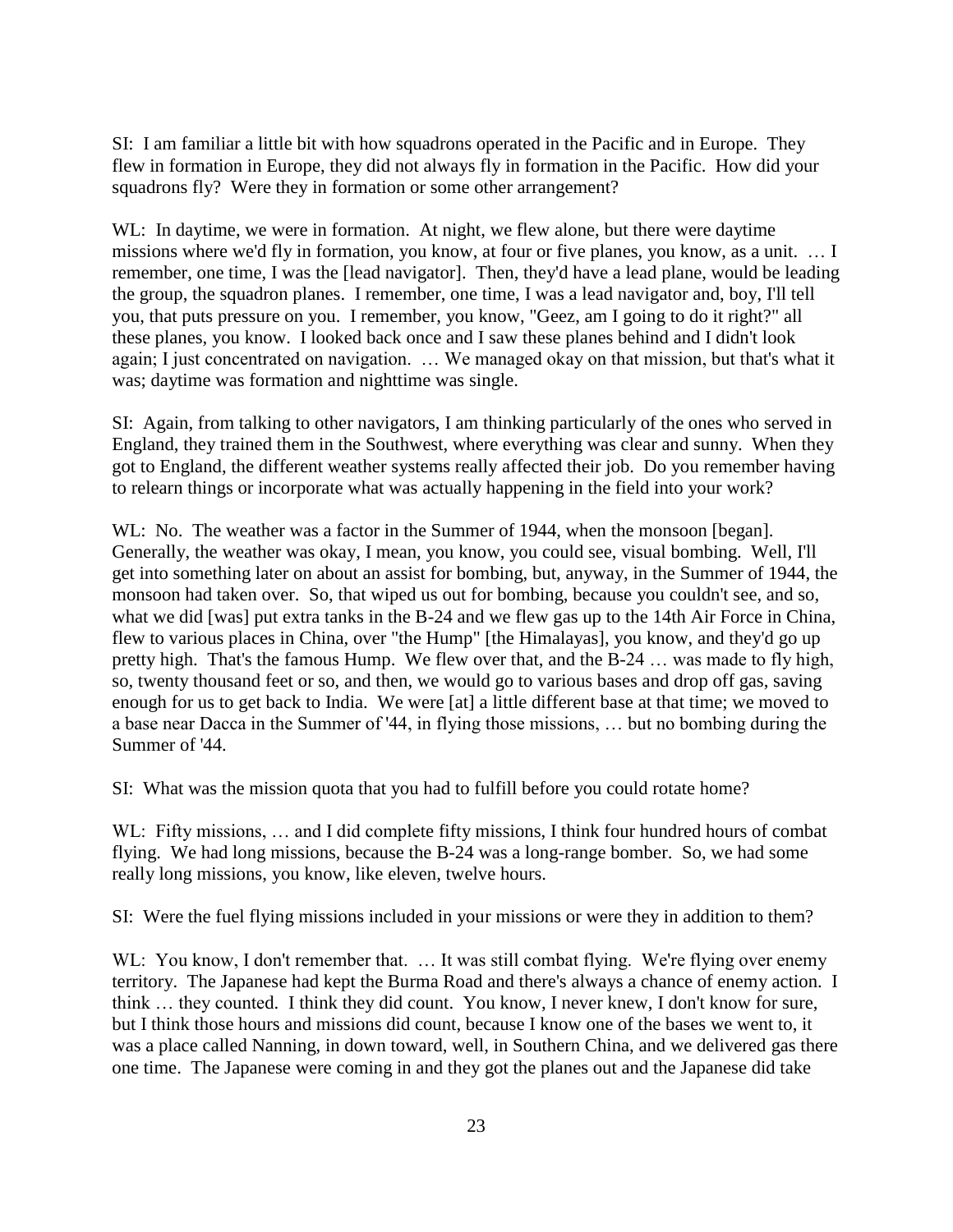over that base. … So, we supplied gas to some bases that were taken over, but, then, … the Chinese got them back, later on. … In the Summer of '44, there was a Japanese offensive in China where they recovered some land that they had lost to the Chinese. [Editor's Note: From April to December 1944, Japanese forces in China executed Operation Ichi-Go, a major offensive in Southern China that pushed back the effective range of the 14th Air Force.]

SI: You flew your first mission in; was it January of 1944?

WL: Probably getting into February, because [of] that time we had the time in El Fasher, you know, where we had to wait for the engine, then, get down to Bangalore, and then, we'd get to our base, get organized, get, you know, signed in and briefed, and so forth. … I think it was in February, I would say, that first mission, of '44.

SI: Once you started flying combat missions, how frequently would you fly a mission?

WL: Oh, I would think every week or so. You know, I don't remember exactly the frequency. Every week or two weeks, you'd be on a mission.

SI: First, could you take me through what you typically did on a mission, what you would have to prepare, where you would sit in the plane, what you would actually do?

WL: Well, I was just the navigator and took data to keep track of the position of the airplane, and that was basically it, really, you know. … Of course, we … would go up high and we had oxygen masks on, flak jackets, they were bulky things, and we had helmets, you know, like doughboy helmets. … You know, we were pretty well-equipped for "ack-ack," which we ran into, you know, flak.

SI: How cold would it get on these high-altitude missions?

WL: Pretty cold. We had heavy jackets, pants, gloves, and it got pretty cold, very. You noticed it. I don't know, probably down to zero range, or I'd have to, you know, think about that, but definitely cold.

SI: Were the suits heated?

WL: There was some heat, we did have some heat, but ... it wasn't always effective, you know, but, yes, there was heat in the airplane.

SI: One thing that strikes me about the Air Force is that mechanical failures and other factors could be as dangerous as being in combat. Do you remember anything like that, engines failing or navigational systems going out?

WL: No, not really. We were fortunate. The only engine failure was the one, you know, on the way to India, that we had to stop in Africa. No, I don't remember we ever had engine trouble. The B-24 had good engines. They had Pratt [and] Whitney engines, which were well thought of.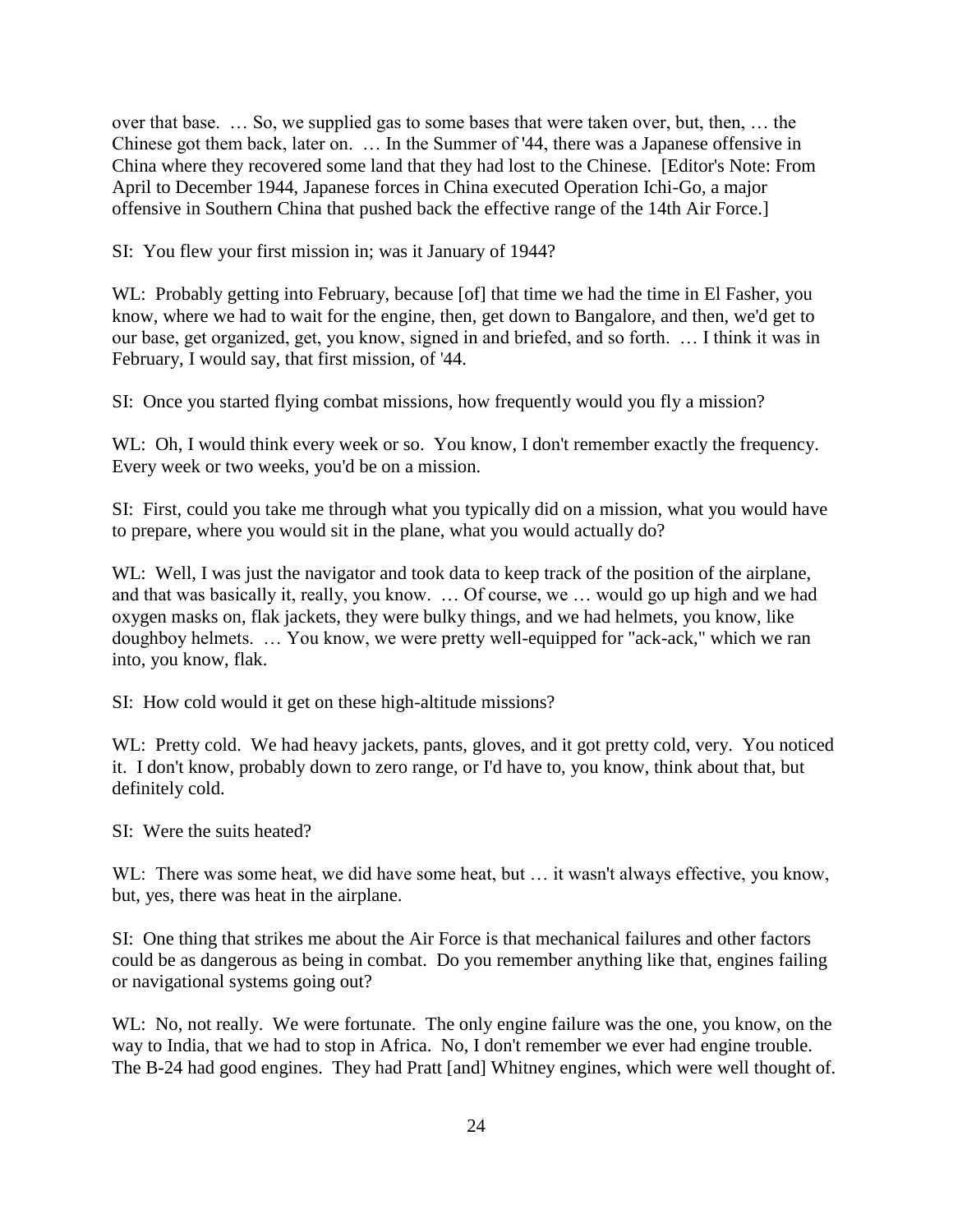They were much more reliable, … as I understood it, than the Wright engines on the B-17. So, … we had good engines and we didn't have much engine problems.

SI: Do you remember when you first came under attack on these missions? Do you remember the first time you were under flak attack or fighter attack?

WL: Yes. Well, I remember one night mission, we had made a run not far from Rangoon at an airfield and we were up around twenty thousand or so, … but made our bombing run. … I remember, we got caught in the lights, the Japanese caught us in their searchlights, and then, there would be, you know, "ack-ack" fire at us, but the most scary thing was that … I was not in the very nose; well, yes, okay, yes, I was right behind the nose, right where the bombardier sat, but I could see out, and there's also an astrodome where you take celestial shots. I saw tracers go right over the airplane and it was a night fighter that had picked us up, because we were in the lights, and so, the pilot was twisting and turning, trying to get out of the lights, and then, the night fighter would make another pass, another stream of tracers. … So, finally, the pilot put the B-24 on its nose and made a horrendous dive and I was just sort of [pinned]. You couldn't move. I was just pinned to my seat, and … then, he pulled the plane out, maybe at ten thousand or lower, but he got us out of the lights and the airplane held together. So, that was one of the dramatic things I remember, was being under fire there by this night fighter and the antiaircraft guns and being lit up like a Christmas tree, you know. So, when you get caught in the lights, I mean, it's just a blinding light. It's really a startling thing, but we had a good pilot there. He lives in this area here. He wasn't our regular pilot, Irv Kuchnast is his name, and we would get together now and then, talk about that. … He was very good and he's the guy that saved us, really.

SI: Would you often fly with your own crew or were the crews kind of broken up after awhile?

WL: Mostly with our own crew, although, no, I flew with a lot of different pilots, for some reason. I don't know, it depended on who was available. Maybe sickness might have been a factor or something, somebody was grounded for a little while or something, but I flew with some different pilots, it seemed, and I don't know, it seemed that our crew, basically, was together, but with different pilots. That's what I recall.

SI: Do you remember times when your plane would come back and you would find holes in it, or any time that you actually knew that you were hit by a piece of flak?

WL: No, fortunately not. I don't think we were ever hit by flak or by fighters, and I remember one mission, we went down to Port Blair in the Andaman Islands with another squadron and my job, as a navigator, was to call out fighter passes. I would stick my head up in the astrodome and I would call out, you know, "Coming in at twelve o'clock high," that just comes to mind because of the movie [*Twelve O'Clock High* (1949)], but whatever, you know, "Coming in low at two o'clock," or something. I would call out fighter passes, and I remember, at the Andaman Islands, we were attacked by Japanese Oscar fighters [Nakajima Ki-43s]. … There were some passes, but, finally, the fighters isolated one plane in another squadron, and then, they left us and jumped on this plane and they did shoot the plane down. We saw a plane [that] was actually shot down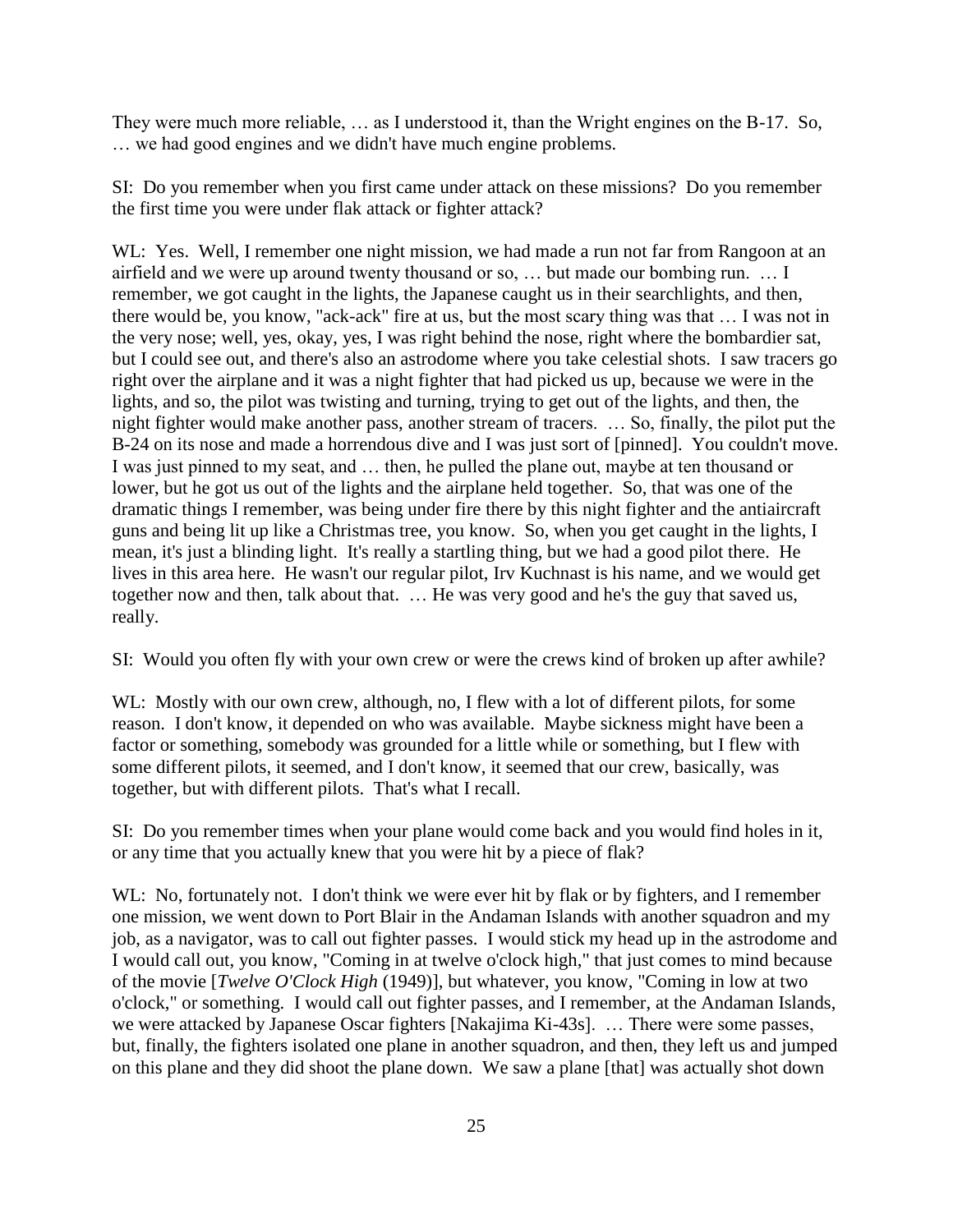and [went] into the ocean. So, I did see that, but we escaped without being hit by the fighters.

SI: Do you have any idea, roughly, how often your unit took casualties, lost planes or had men injured in the planes?

WL: Yes, well, it turned out that one of our gunners was assigned to another plane when I first went to Pandaveswar in India, … a guy named Warren Winkler, and he was on a flight and they were shot up and he was hit by ground fire. I don't know, it must have been a lower level mission and the ground fire damaged the airplane and very severely injured one of Winkler's legs. So, he bled profusely and there's nothing they could do for him and he died. They actually had to ditch in the Bay of Bengal, ... but a flying boat was able to get there before the Japanese could get at the plane and picked these people up and brought them back, but Winkler didn't make it. ... I always remember him fondly. He was a very outgoing person and, you know, always had a smile on his face. So, I remember him as being killed, you know, on that mission. Then, there was another mission that I wasn't on, … and maybe I wouldn't … be here if I were, but it was a mission down to Mandalay. … We had most of the planes, I think it was a half a dozen planes, but three of them from our squadron went there and they ran into furious fighter attack. … One plane was shot down from our squadron and two others collided in all this, you know, because of being under attack. Three planes went down from our squadron. Now, that was a tremendous loss, really, and I knew those people. It's a funny thing, but, when that plane was shot down at Port Blair, I didn't know those people. … I felt, "That's awful," but, when the people from your own squadron are shot down, then, you really … feel that, you know. … It hit you real hard. There was one pilot who was Don Nutter. … He didn't go on that mission with his crew because he was grounded, because of some respiratory problem. He was a very dynamic guy, … but his crew went and was lost, and Nutter gave a tremendous [admonition] regarding visits to Asansol. … Asansol was the nearby town we would go to, bigger, much bigger, than Pandaveswar. In fact, we didn't go to Pandaveswar, weren't allowed, but Asansol was more civilization, movies and stuff, cafes, and he said, "Somebody must have been talking too much," and you had to be careful about that, you know, … anyway, but he gave us a "Be really careful" talk. That man, Don Nutter, later became the Governor of Montana, … but he wasn't governor very long when he was in a National Guard plane which was caught in bad weather and crashed and he was killed. Nutter was killed, but I remember him as a kind of a guy you're not surprised he became Governor, you know, one of those persons that really impresses you. [Editor's Note: Republican Donald G. Nutter was elected Governor of Montana in 1960. He was killed in a plane crash during a blizzard in January 1962.] So, anyway, that was the worst of it that I remember, that the three planes lost was a real disaster for us.

SI: Do you remember any cases of airmen who refused to go back up or needed to be reassigned due to not being able to handle the stress?

WL: No, I don't remember any of that, really, in our squadron.

SI: India was somewhat at the end of the US logistical supply chain in World War II. Did you feel like you were well supplied, that, when you lost planes, you would get replacement planes or that you had enough parts to keep the planes going?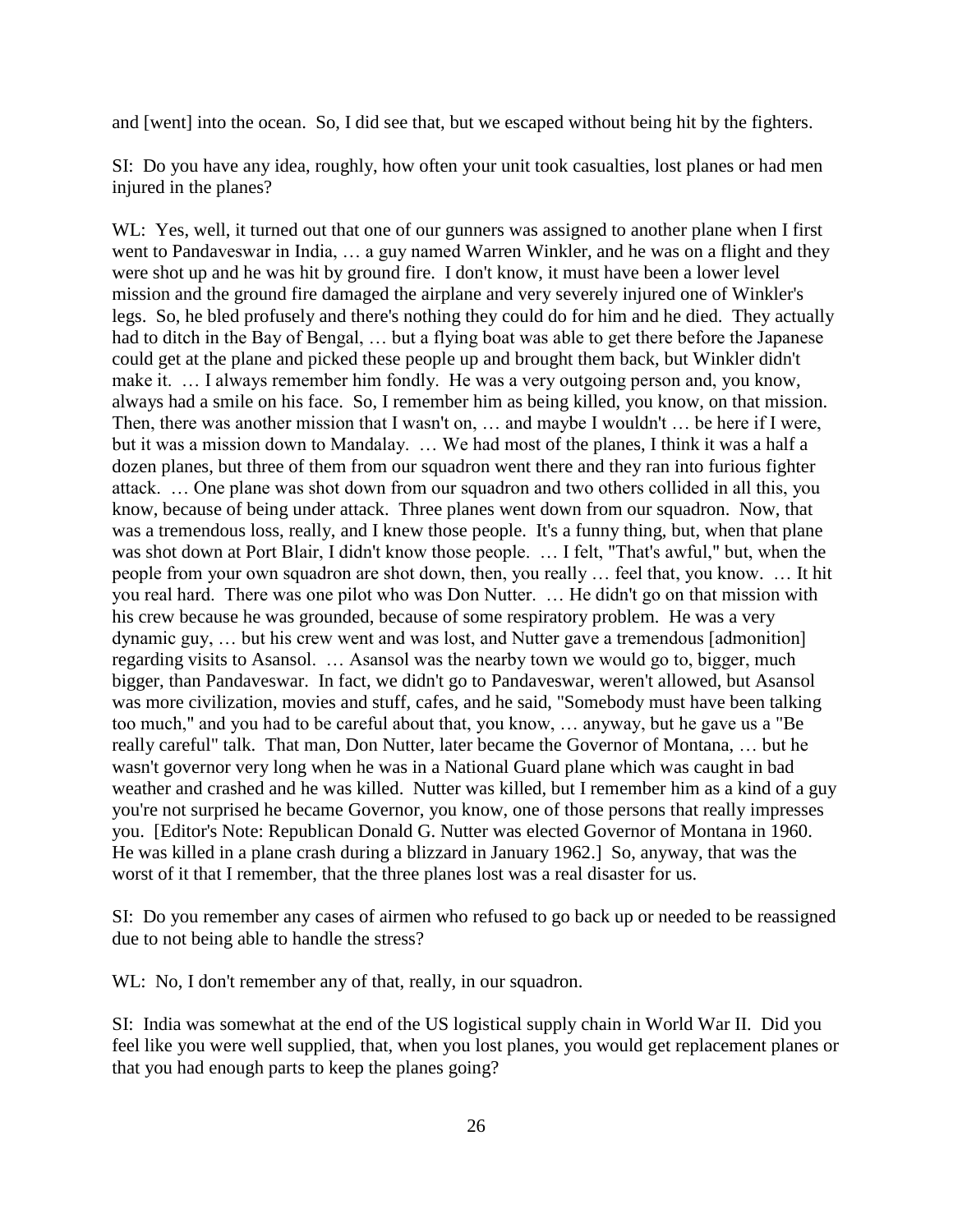WL: Yes, I didn't see any problem that way. I didn't observe any. ... There's no scuttlebutt about such things. … We got the supplies that we needed.

SI: What was life like on the base at Pandaveswar?

WL: Well, it was a nice base. We had fairly decent quarters and we were in one area, enlisted men [in] another area, and one thing, we were assigned bearers. That was the British system, that the officers were assigned bearers. … You would holler, "Bearer," when you wanted something and he would come and help you put on your boots or go pick up your laundry. … I always felt it was kind of discrimination, really, against the Indians and I kind of felt that, but we accepted it. … You know, you paid him a certain amount of money. … We weren't tough on them or anything. You know, we just [figured] it was the system, and so, he was just a servant for us. …

## [TAPE PAUSED]

SI: We were just talking about the bearers you had at the base. Was there a British military presence at that base?

WL: No, no. ... The British were around, but they weren't at our base. Actually, when we moved to this base near Dacca, we did visit an Army headquarters in the area. I remember going with, who else? Don Nutter. [laughter] He got some of us together and we went in, talked to the commander of the British unit, you know, just to touch base with him, but there was no British at our base at all.

SI: Aside from the bearers, did you have much interaction with the native population?

WL: No, not really too much, hardly anything, other than the bearers, though, sometimes, we would go out in the jeep, out and just sort of on a lark, … but, when the natives nearby saw the jeep lights, they would scatter, you know. They didn't [stay]. … We startled them. So, we didn't interact with them and we weren't trying to interact, really. It was just a kind of a lark, to just go out … at night and just, you know, probe around a little bit. So, it was mainly the bearers that we dealt with.

SI: Did you ever get a chance to go on leave while you were overseas? Did they have any rest periods, like a week off from combat?

WL: Yes, well, I went down to Calcutta on a leave one time and spent a few days there, sort of an R&R kind of a thing, but didn't go anywhere else. So, that was it, just a week's leave or something, you know.

SI: What was your general impression of India? Had you had any idea of what India might be like beforehand? What did you think of what you saw there?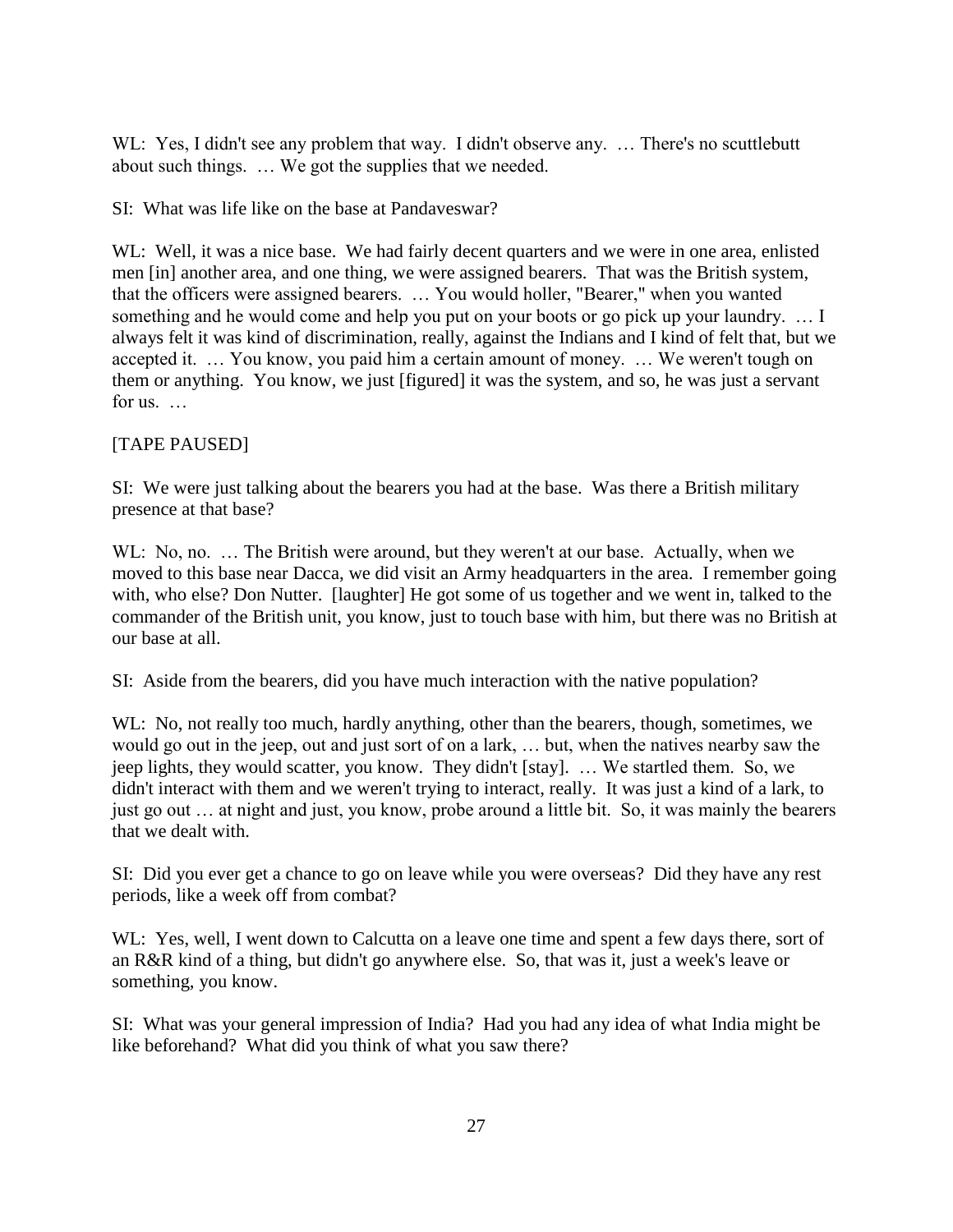WL: ... My impression was that the Indians ... had fine features ... and dark, very dark, similar to African natives, you know. They had sort of those fine [features], and the Anglo-Indian girls were very beautiful. They were light skinned, but, you know, not white by any means, but they were beautiful girls. I always remember that, and, you know, because it was still the British Raj and the British had been there for years, you know, … there had been interactions, which there would be, between Indian women and British soldiers, and this Anglo-Indian, that we called them, caste, you know, was produced by those connections. …

SI: Did you see a lot of the poverty and that sort of thing?

WL: No, I didn't observe too much of that. Now, another thing, I might mention that we were invited to join British clubs and, … as officers, we … became temporary members of the clubs. So, we could go there, … but the Indians, they weren't welcome. So, that was more discrimination, you know, against them, that they couldn't be members of these clubs. So, we would go there and I remember one incident, that we got a little bit rowdy in one of the clubs. … There was sort of knocking a little furniture around and everything. So, the British commander said, "All right, you Yanks," he said, "settle down." He said, "You've harassed the women, you've drunk all the liquor, you've just about wrecked the place," that wasn't quite true, you know, so, he said, "Now, cut it out." He used some other language we won't get into, but I always remember that. … He really chewed us out, and so, we just, you know, left. [laughter] That was just an incident that, you know, that happens, people get a little bit too much partying, and so, it's just an interesting sidelight.

SI: When you were flying missions, did you have anything that you might describe as a superstition? Did you keep any charms or would you have to do things a certain way?

WL: No, I didn't. I didn't have any superstitions that way, really. I just didn't think about anything but trying to do the job, you know. …

### [TAPE PAUSED]

SI: Does anything else stand out about your time flying your fifty missions, anything you would like to discuss? You mentioned some very vivid missions. Are there any other missions that you would like to discuss?

WL: No. ... Well, there was an accident at our base. Our pilot, Tom Ready, was killed in an accident. … They were just training, and he and another pilot. I mentioned that Ready wasn't the best pilot, you know, that you could find, … he was flying with another pilot who was not the greatest pilot, either. This is what, you know, … was said, and they were coming in for a landing and, … I don't know, there was a fight over the controls. "Should we go around or not?" and so forth, and they crashed and both the pilots were killed. So, Tom Ready, our pilot, was killed in that accident, and I remember, I think there was a bombardier onboard. He survived okay and I remember hearing about him, a man named Benshimol, and an engineer also was onboard, but I think that the pilots were the only ones that were killed. I'm not sure, but I know that Benshimol was there to get some flying time.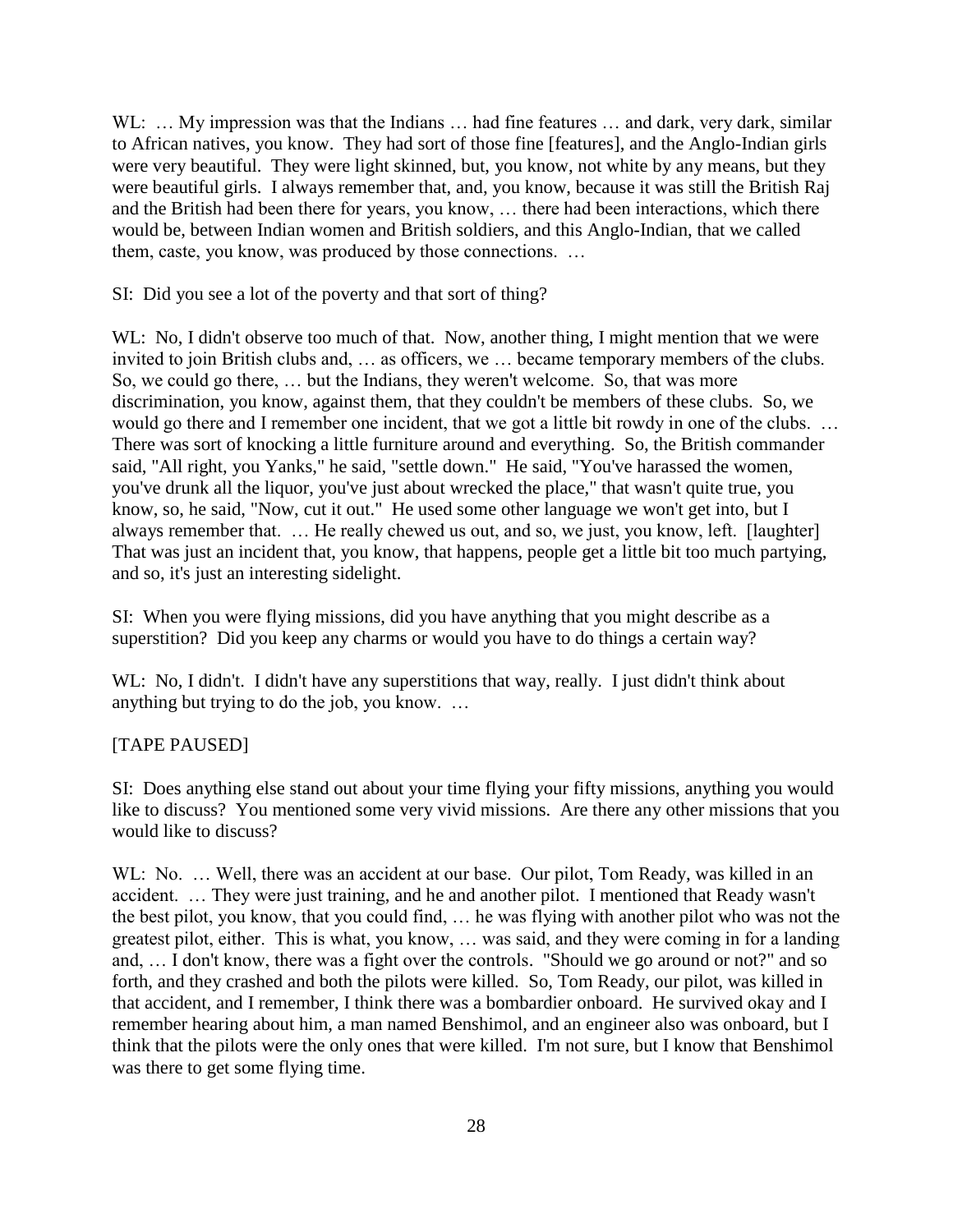SI: During your time overseas, how was your morale in general?

WL: Well, it was very good, really. You know, everybody was, you know, glad to be there, ... you know, and there was very little griping about missions there. I think we just went ahead and did the job and, … you know, we had our fun on the side, partying, and so forth. … There wasn't any dissatisfaction, really.

SI: There was never a sense of, "I am not going to make fifty missions; something is going to happen to me," that you recall.

WL: No, no, not that I recall. Nobody thought that way, that I know of, you know.

SI: What did you think of the higher officers, like the commander of the squadron and the bomb group, that you had interaction with?

WL: They were okay, really. They were all good officers and I don't have any real complaint about them. So, you know, they were good leaders, and so on.

SI: Could you tell me how you came home from India and what you did after that?

WL: Well, yes, I came back through Casablanca. Actually, we were flown to Karachi, a place called Malir Cantonment. It was a vast area there which was set up for the British Eighth Army, had Rommel taken Cairo. ... So, they had all kinds of units there, I guess, coming in, going out, and we went there, and then, we were flown out in a C-46. I know we went to Abadan, Iran, which is just the southern part of, well, on the Persian Gulf, and then, we went to Cairo, I think. I can't remember the geography exactly, but we did wind up in Cairo and we spent some time there. … I went to the Pyramids and saw the Sphinx, went in a Pyramid, and so, it was a very nice sightseeing stop, and then, we went on to the west. I don't know, we stopped somewhere else, maybe it might have been Benghazi, I'm not sure, but we did wind up in Casablanca. I'm not sure about Benghazi, but I think it was Abadan, Iran, and then, Cairo, and then, it might have been Benghazi another stop, and then, Casablanca. We were there, oh, a couple of weeks in Casablanca, waiting to either be flown out or go by ship. … It turned out that I was in a group that was put on a ship, and then, set sail for New York.

SI: How did you feel about coming home? What was that like?

WL: Well, I was anxious to get back and see family and friends. We had one incident on the way back. There was, apparently, a scare of a submarine attack and there was a lot of zigzagging and everything. … We were not actually attacked by the submarine, but, apparently, a sub was sighted. … We, you know, got through that okay, and then, docked in New York, took, oh, a week, ten days, I think, to get across. It wasn't a very fast vessel.

SI: Were you given a leave or were you given your next assignment right away?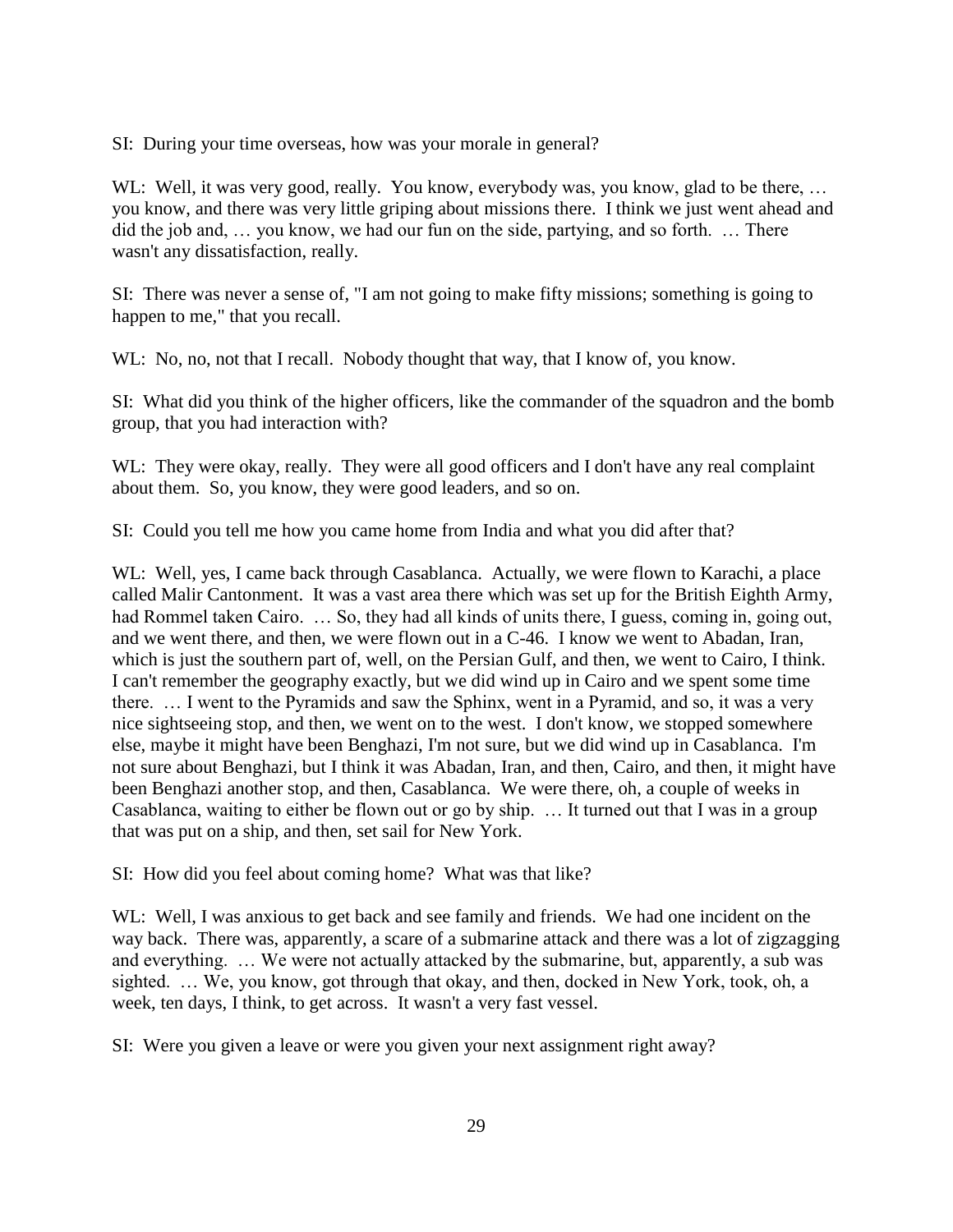WL: No, I was given a leave. I went, you could be assigned [to], they had redistribution stations, one of which was in Atlantic City, and the Army took over all the hotels there, another in Miami. … I was given leave, too, and, believe it or not, since I was going home on leave, I was thinking, "Gee, I hope I get to go to Miami," you know. It's just that, you know, a thought, but it turned out, and it's just as well, I was assigned to the Redistribution Station Number One, I think, in Atlantic City. So, I was on leave, and then, I was at the facility in Atlantic City, given a room in the Ritz Hotel, and that's where, … after the Summer of '42, when Connie and I first met on the Steel Pier, … we renewed our friendship. [To his wife] I called you up, you know, and we started dating there and I took you to the Ritz Hotel, to dinner and everything. You know, it was a big deal. So, anyway, that kept the romance alive, but it faltered a little bit later on, after I left, but, anyway, I was there, it might have been close to a month, with leave and … being at the redistribution center. … Then, I was transferred down to Ellington Field, near Houston, Texas, for refresher navigation training. [laughter] I'm not sure why, but, anyway, I guess they didn't know what to do with us for awhile, and then, I started training as a B-29 cruise control instructor. We were going to go to Clovis Air Force Base, no, Clovis Army Airfield, not Air Force Base at that time, and instruct B-29 engineers in how to manage the fuel consumption on a B-29. So, I did that, and with a refresher training in navigation, and then, the school, … that would have been, oh, getting toward the Summer of '45. … Then, you know, also in the summer, [I] transferred to Clovis Army Airfield and was going to be an instructor, but, somehow, they didn't have enough students. … I wasn't used as an instructor, so, we kind of [were] spinning [our] wheels there, waiting for classes to develop, and then, of course, the war was over. The war ended, you know, with the atomic bombing of Japan. What was the name of the [target city]? Well, Nagasaki was the second and …

SI: Hiroshima. [Editor's Note: Hiroshima was the target of the first atomic raid on August 6, 1945. Nagasaki was attacked on August 9, 1945.]

WL: Yes, Hiroshima was the first, yes, and that ended the war, and so, then, I was discharged in October of 1945.

SI: What do you remember about V-J Day, when the news of the surrender came through?

WL: Oh, a lot of celebration, major celebration there, that the war was over. Everybody wanted to get out right away, you know. Finally, I did, was put in the Reserves and sent home in October, somewhere, let's say mid-October of 1945. One thing I remember about Clovis, they had German prisoners of war working there, you know, cleaning quarters. … I remember some of them around the BOQ [bachelor officers' quarters] area. … At Clovis, there was a big celebration on V-J Day and I did some flying in a B-29 just to get flying [time]. We had to get flying time to keep up our ratings, keep up our flight pay. That was the main thing, I think, and I did fly in the B-29 several times and that was interesting, really. … There were B-29s in India before we got there, before I got there, but I never saw any, and then, of course, they moved them out to the Marianas, you know, to Saipan, Tinian, and so forth. They used to fly missions from India into Japan. … You know, they would stage in China, but, as I say, I never saw a B-29 in India when I was there. [Editor's Note: As part of Operation: MATTERHORN, B-29 bomber groups struck targets in Japan from bases in China, with logistical support from bases in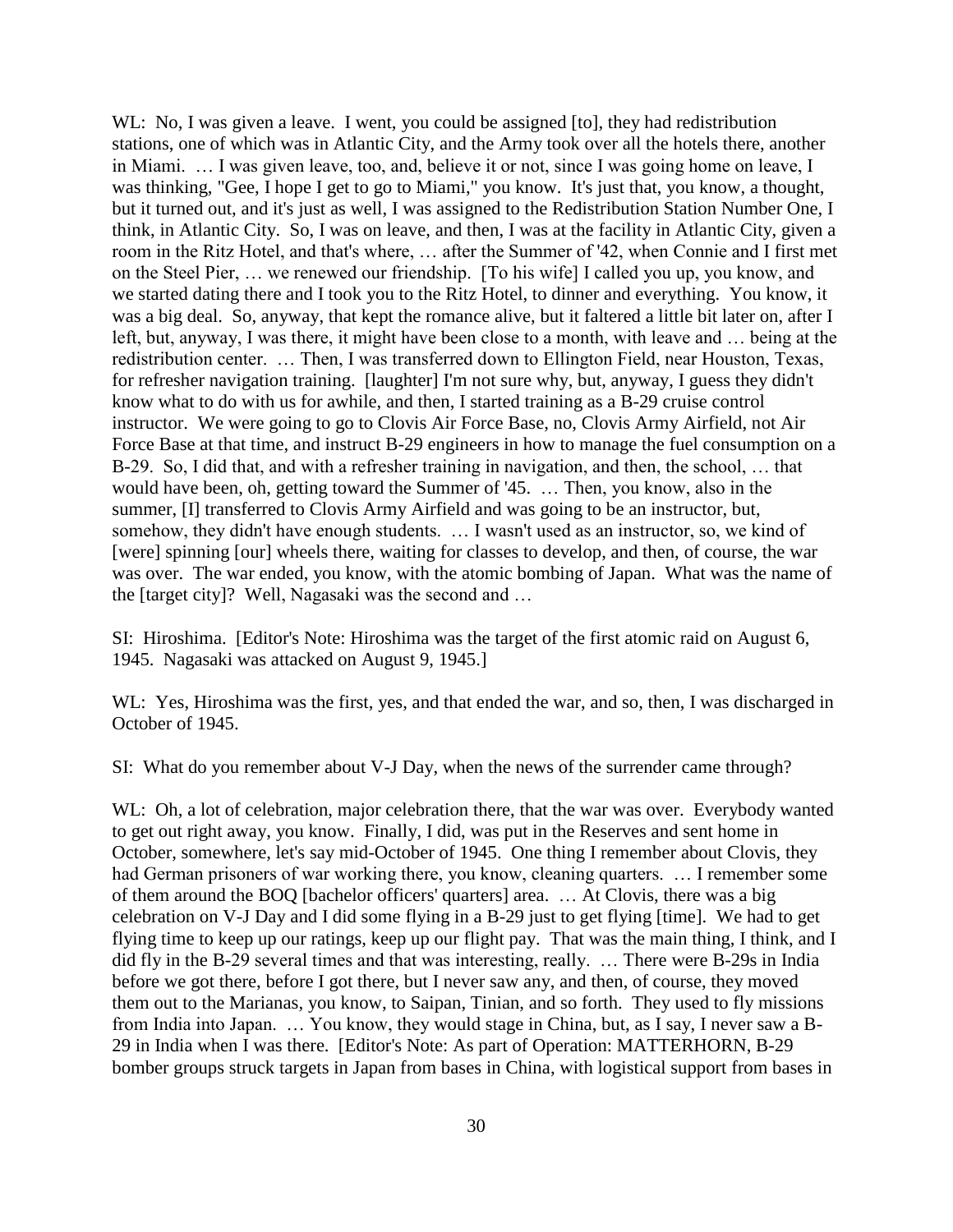India, from June 1944 to January 1945.]

SI: Did the B-29 have more navigational aids in it?

WL: Well, you know, actually, I didn't fly as a navigator. I just flew on training missions on that. So, I don't know if it had that much more than we had. You know, it had an astrodome there. I don't think there was a major difference, you know, in the navigation equipment; probably had more room for the navigator than a B-24 or a B-17 did. …

SI: When you were in India, did they have any electronic aids, like LORAN or anything like that?

WL: No, absolutely not, but I did mention, something that I said I was going to talk about, that they had a what they called Azon bombing aid. Now, it was a way to adjust the azimuth of a bomb, not the rate of it. … That sort of came later, but we were the first squadron in the Army Air Forces that used this system, and we had missions down [in Burma] that we would bomb the Burma-Siam Railroad, you know that, of *The Bridge on the River Kwai* fame. [Editor's Note: The first Azon bombing mission was flown on December 27, 1944, by B-24s from the 493rd Bomb Squadron against the railway bridge at Pyinmana, Burma. The 1957 film *The Bridge on the River Kwai* presented a fictionalized account of the construction of similar bridges on the Burma Railway by Allied prisoners used as slave labor.] … The bombardier, he would release the bomb and it, as best calculations [indicated], … would hit the target, but, if it got off to the right or the left, he could bring it back with this Azon system. There was radio control of that bomb by this Azon bombing system, and the bombardier could move it back on track, but he couldn't affect the rate of it. So, if he had missed the target too long or too short, that's too bad, couldn't do that, couldn't help that, but that's the only aid that I can think of. No, LORAN, that came later, and we didn't have any of that.

SI: After you were separated and placed in the Reserves, did you immediately start looking for another job or did you take some time off?

WL: Well, I took some time off, really, and not too much, but, then, I went to work for Sharp and Dohme, a pharmaceutical company. Bill Berglund also worked for them, as a bacteriologist. I worked for them as a chemist and, let's see, it was Fall of '45 [that I was released from active duty], I think it was probably early '46 that I went to work for Sharp and Dohme. I worked for a few months there. I don't know, … I loved chemistry, but I was not too happy working in a lab eight hours a day, and so, I don't know. … I stayed there, but, in November of 1946, I was listening to the Army-Notre Dame game, the famous nothing-nothing tie, and Red Barber was calling that game. … At halftime, he said, "The Army Air Forces is looking for former flying officers to train as meteorologists and, if you had a Reserve commission and you've had flying experience," and I guess it mentioned some other requirements, I'm not sure, then, the Air Force wanted to bring you back. So, I applied for that. … I was accepted and recalled and went to MIT in February of '47. We were married by that time, and drove up to Cambridge, Mass., and I was in the class with some other officers, pilots, bombardiers, navigators who were gotten together to train as meteorologists, and that's when I started, restarted, my military career. So,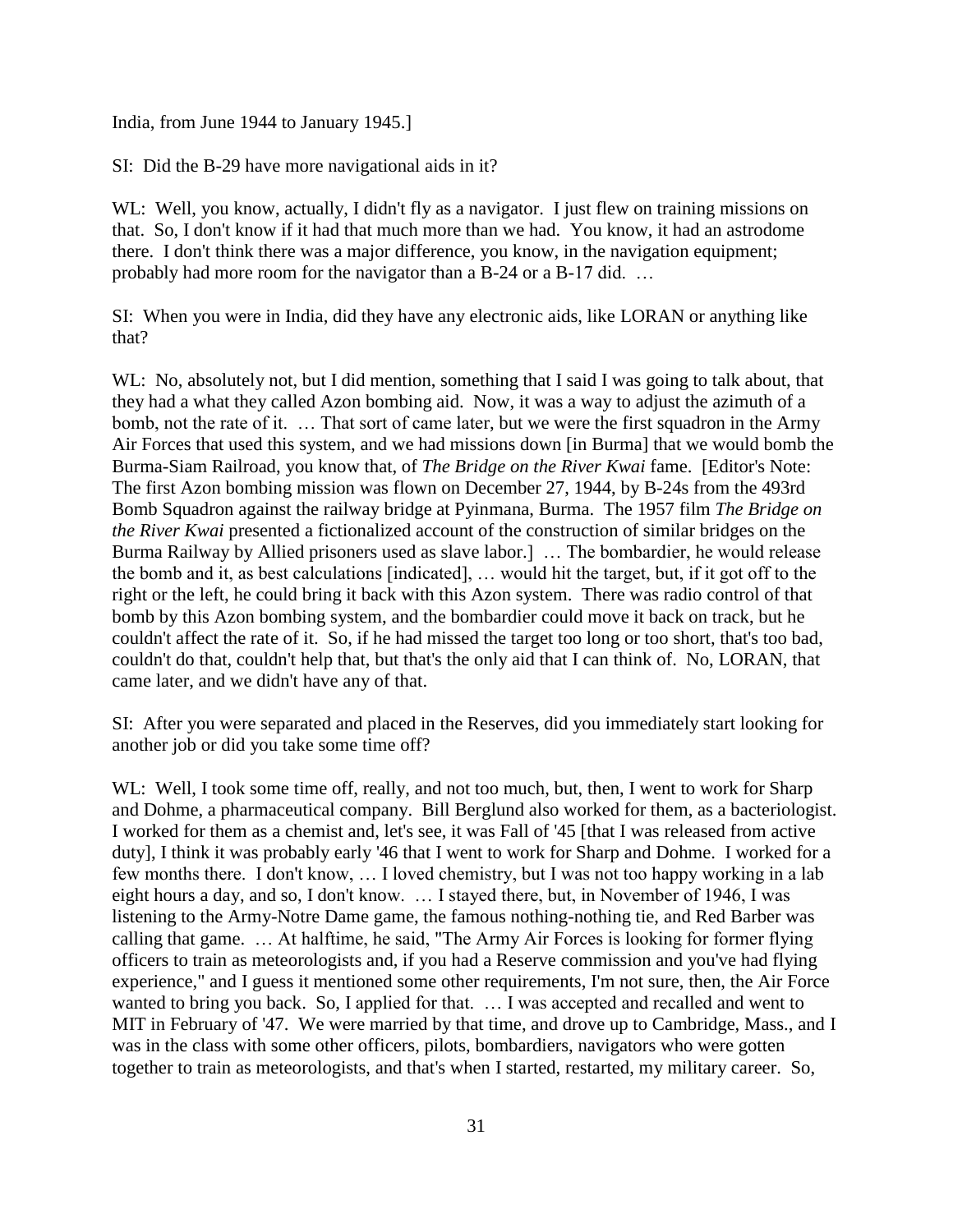that was the end of my career as a chemist. … So, I got where I wanted to go.

SI: After you finished training at MIT, where were you assigned?

WL: Then, ... this would have been in October of 1947, I was assigned to a weather reconnaissance squadron out, oh, between Sacramento and San Francisco. It was a place called Fairfield, to an airbase there, an Army airfield, [Fairfield-Suisun Army Air Base, now Travis Air Force Base]. ... I was trained as a weather observer in B-29s. I spent a period there, two or three months, training, several months, I guess it was, really, on into '48, and became a weather observer, and then, later, I was sent to Bermuda.

SI: I just want to clarify; when you were on these flights, were you only operating as a weather observer or a navigator/weather observer?

WL: I was basically a weather observer, but I was able to log navigation time also when I flew, you know, talk to the navigator. You know, positioning was important, and where you take a weather obv, you want to know where it is. … So, I sort of had close connection with the navigator, but I was not navigating. …

SI: How long were you at Fairfield before you were transferred to Bermuda?

WL: Well, let's see, I must have gotten there in October of 1947, and then, I was transferred to Bermuda, I don't know, it was like March of '48, probably. … Let's say March. Connie didn't come down with me. She came down later. I went first to get quarters and all that sort of thing. So, I'd say around March of 1948, and I was assigned to [the] 373rd Weather Reconnaissance Squadron … for hurricane reconnaissance, and then, in winter, the non-hurricane season, we would just fly patterns between Bermuda and the States, taking weather data. … I was sitting in the nose of the B-29, and [would] take these observations, visual and instruments.

SI: These flights were called "hurricane hunters?" Did you call yourselves "hurricane hunters?"

WL: Yes, we were called the "hurricane hunters," yes.

SI: What was involved in a flight like that? What would you have to look for or keep in mind when you were tracking hurricanes?

WL: ... We headed toward the hurricane, and then, we would come down to about fifteen hundred feet and we would get in near the center, but we wouldn't go into the center. We would be close to the center, and then, we would do a technique called boxing. We would fly a leg like this, a straight line. … At the point where I would observe a minimum drift, … the wind was right on our tail, I would mark that position and tell the navigator, and then, they would turn, and say you were going on a west leg, turn on a south leg and you did the same thing, got the minimum drift and, also, the minimum pressure, which pretty much coincided, and then, you do, say, an east leg and did the same, and then, you come [on] a north leg. … So, you have these four points, and then, … the navigator would establish where they were to the best of his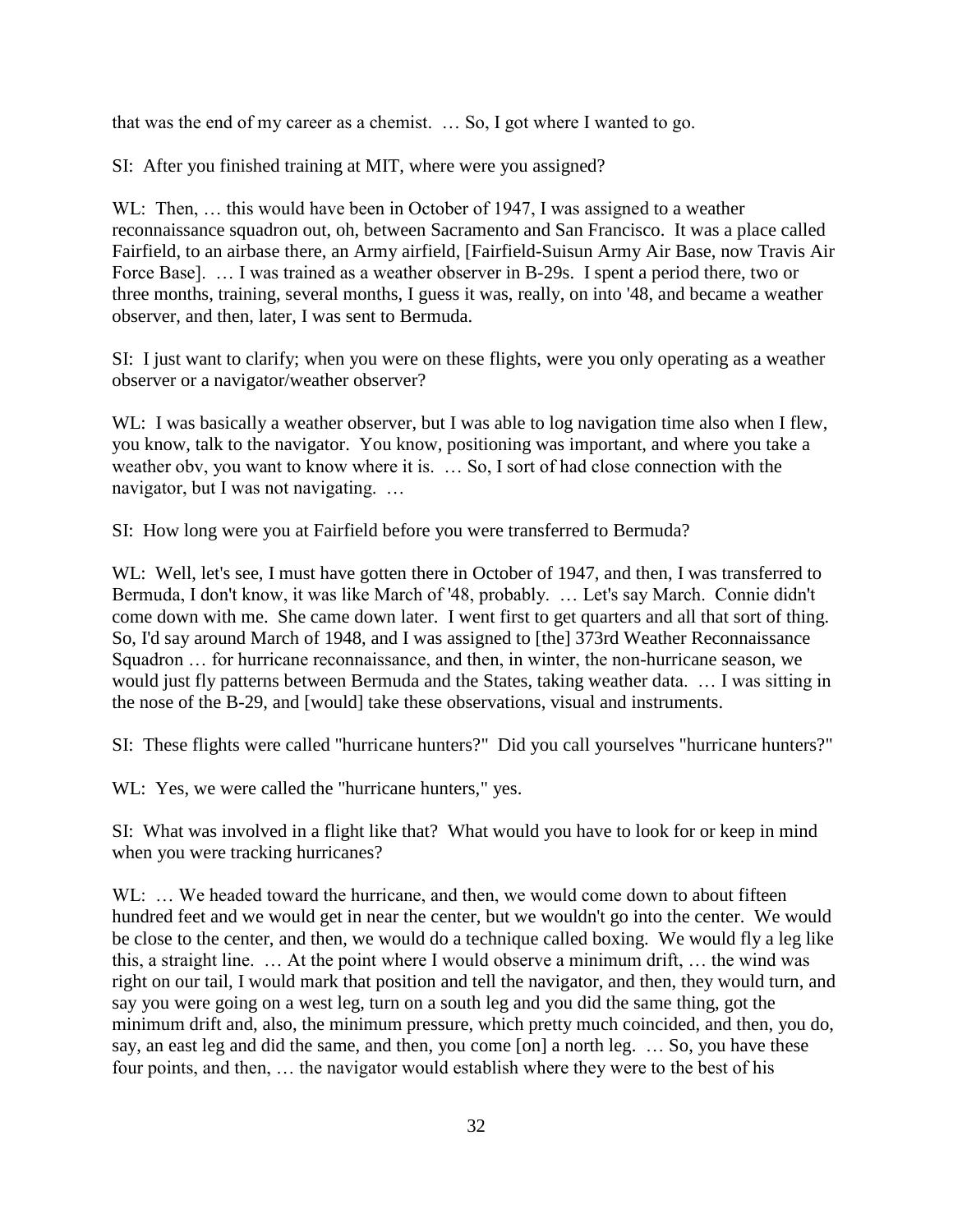calculations, and then, you have four vectors coming in. … They wouldn't hit at a point, you know, but they would hit at a small area, say a little, small box, and the center of that would be the center of the hurricane. … So, then, that information would be radioed back to the hurricane forecast center in Miami [the Weather Bureau's Miami office, which was designated the National Hurricane Center in 1967], and, of course, … wind measurements, also, would be sent back. You would also observe the state of the sea. You could get a pretty good idea of how strong the winds were by how much the sea was whirled up and, usually, it was just a complete white. You know, it was foam and, by the way, it was a very oppressive atmosphere at this low level. You would be bouncing all over the place; I mean, not tremendous up and down, but more like this, you know.

#### SI: Side to side.

WL: And it was hot and humid, yes, very hot and humid. It was a very oppressive atmosphere and you wound up sweating like mad. Then, we would also then go to the southern part of the storm and we would go up to ten thousand feet and would navigate our way in with radar, pick our way around thunderstorms, … [through] what they called the trailing quadrant. If a hurricane is going to the west, then, the trailing quadrant would be in the southwest, and that was the weakest quadrant. The right front was the strongest part of the hurricane, relative to the way it's going. So, we would go into the weak quadrant and pick our way in, getting a few bumps. It wasn't terribly bad to get in, and then, we'd circle back down to, you know, a thousand feet or so and observe. The wind wasn't absolutely calm in the eye. … There were winds of ten, fifteen knots or so, and we would observe that, and then, we would kind of edge toward the eye and try to estimate how strong the winds were around the eye, and then, we'd work our way up. … I would take pressure and temperature and humidity observations on the way up and the way down, to get some idea of the structure of the storm in the center. … By the way, when you're in there, it's called the "stadium effect." It's this wall of clouds all around, you know, and you're in a pretty clear area and that's why they call it a stadium. It's like you're sitting in the middle of a stadium and you've got all these seats around, you know, the central area. So, anyway, it was kind of dramatic to get into the storms.

SI: You said it was physically oppressive. Was it stressful? Did you ever think you might not make it?

WL: Well, there was always [danger], yes. ... You know, you were always worried about this turbulence and bouncing of the plane, and so forth, and you're always apprehensive about it, but they say that, down that low, down drafts kind of spread out, you know, when they hit. You weren't far above the ocean, so, it kind of spread them out. … You weren't pushed way down. They were dampened out, … but it was just turbulence, bouncing all the way around, which was really oppressive, you know, and you were apprehensive about getting out of there.

SI: How long did you fly these missions out of Bermuda?

WL: I went there in 1948, as I say, in the Spring, and left in February of 1951; better part of three years, about three years.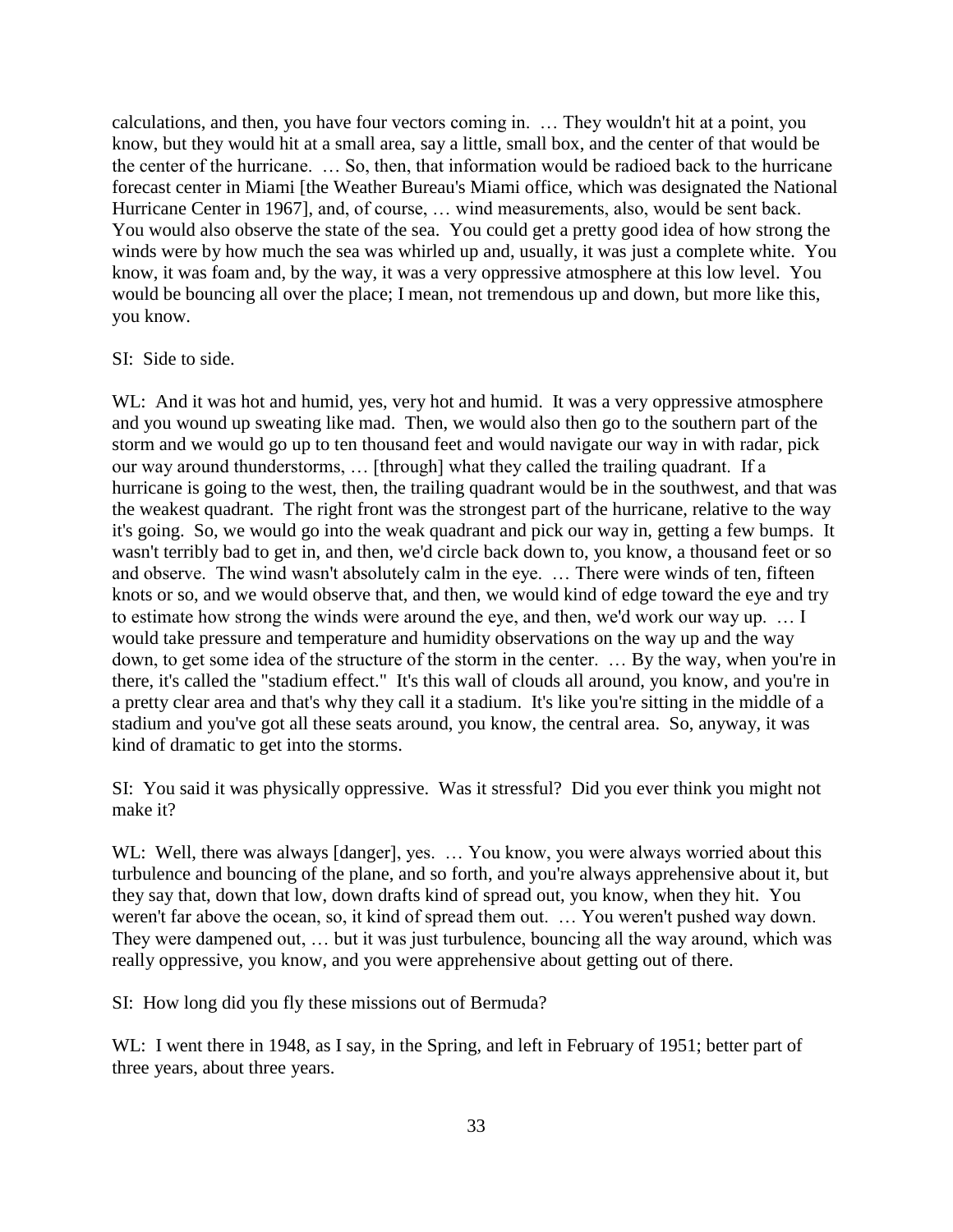#### SI: Where was your next assignment?

WL: Well, then, I was transferred to Westover Air Force Base, to the base weather station. I went there as a forecaster in the base weather station, and then, I applied to go back to MIT. ... I did go back to MIT, I think, in September of 1951. … I was there for a year in a Master's level program, got a Master's degree in meteorology from MIT. …

SI: Could you give me an overview of the rest of your career in the Air Force?

WL: Yes. Well, from MIT, in the Fall of '52, I was sent to the Air Force Weather Central at Andrews Air Force Base near Washington. … I was a forecaster there, preparing long-range forecasts for twenty-four, forty-eight, seventy-two [hours out], for awhile, and then, they formed a new unit called the Joint Numerical Weather Prediction Unit, where they were going to use computers for forecasting. … Let's see, this was '52, I think in '53, … let's see, no, it might have been February of '54. I was sent up to the Cambridge Research Center in Boston … for a couple months. … I was selected to go into the Joint Numerical Weather Prediction Unit and was sent up to Boston … for two months' training in the mathematics of computer forecasting, which was all upper air patterns, at that time. … Then, I came back, perhaps in the Spring of '54, and was assigned to the Joint Numerical Weather Prediction [Unit] in Suitland, Maryland, not far from Andrews, and where I … prepared data … to put into the computer, to make these forecasts of upper air patterns. So, … they had a mathematics section and they had an analysis section. I was in the analysis section, where I would prepare data … for the forecast, and to sort of get an idea of how good they were, from my knowledge of having forecasted weather patterns in the past. So, I was there until, I think it was July of 1957, when I was sent to Morocco, but I spent about three years with the Joint Numerical Weather Prediction Unit and it was very fascinating work, you know, producing these upper air forecasts by computer.

SI: Did they have other sources besides the planes now, such as high-altitude weather balloons, that you would get data from?

WL: ... Yes, they got [data] by what were called radiosondes, [which] were sent up by balloon and they took temperature, humidity and pressure measurements. Then, there were aircraft reports that were brought in and, of course, ground weather stations reports, although we didn't forecast ground weather patterns for [awhile]. It took awhile to get to do that by computer, but, yes, the data came in and it was punched up on cards, and then, fed into the computer. … This is one thing we did, monitor the data, make sure that it was basically okay, … look for major errors, typos and reports that … didn't fit in with other reports, you know, try to screen the data to a certain extent. … So, I did that for about three years.

#### SI: What did you do in Morocco?

LW: I was assigned as the chief forecaster of a forecast center in a place called Sidi Slimane [Air Force Base]. It was inland about, oh, I don't know, fifty miles from the coast, a place they used to call Port Lyautey. Now, they call it Kenitra. … I was originally supposed to go to Spain,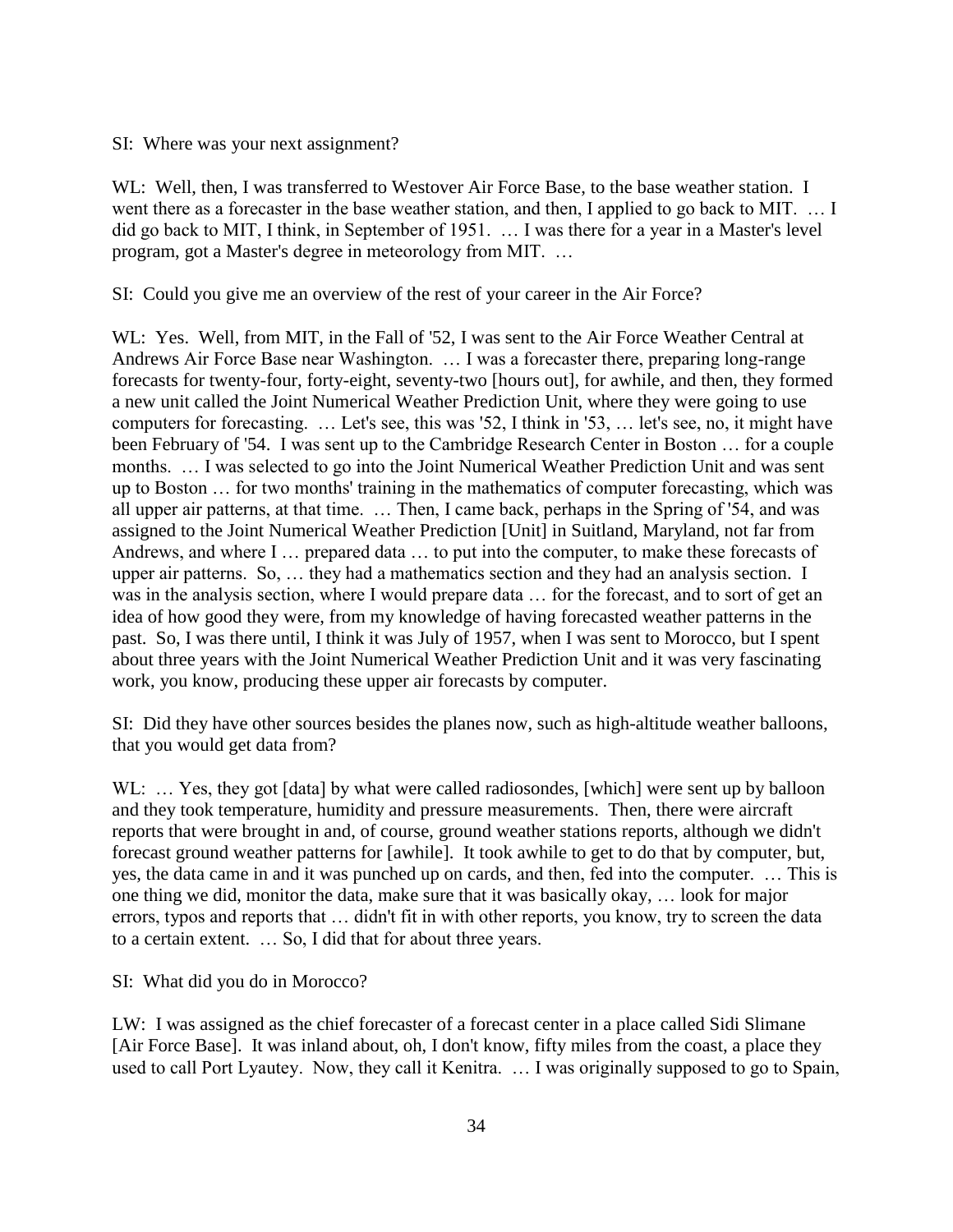but I went to Morocco because the Spanish facility was not ready for us. … I did get there, but … I first went to Morocco, July '57, and was the … chief forecaster of this forecast center, and we had B-47s coming over that were on the alert there. They [would] come over for, oh, a couple, three weeks at a time and be on the alert. This is during the Cold War. …

SI: Were these B-47 SAC [Strategic Air Command] bombers or were they weather observers?

LW: Oh, no, they were SAC bombers. They were on [alert]. This is during the Cold War and they had these bases … and they were always ready to go, should push come to shove with the Russians, you know. … So, we made forecasts for the B-47s. That was the main thing we were doing there, making forecasts for the B-47s. There was a second base … down near Marrakech and a third one at Zaragoza, which is, you know, Northern Spain. All three bases had B-47s.

SI: How long were you in Morocco and Spain all together?

W.L: Well, Connie came over in January of ... '58, and then, we drove to Torrejon Air Base, near Madrid. Actually, we lived in Madrid, and … that was in, as I say, January, it may have been February, of [1958]. ... Yes, January of '58, that's when we went to Spain and I was chief forecaster there at the forecast center, although, … for awhile, I was commander of the forecast center. When we moved up there, … I was a major then, but a lieutenant colonel from the States was programmed to come over, which he did do a couple months after we moved up there to take over as commander. … I was there about, well, until May of 1960, and then, transferred to Offutt Air Force Base, to technical services there. I was going to be a consultant, where I would go around [to] different weather stations and help them with their procedures. I was there [from] 1960 to '64 in that capacity. … An interesting assignment [was] one when I went to Vandenberg Air Force Base on the West Coast a couple of times and actually saw missiles go up, you know. … We would go into the safe area, and then, once it got up and was not going to blow up, we would come up, come out and we could see it, you know, receding. So, it was kind of exciting. So, I just basically went around different bases and helped them with their weather procedures.

SI: Did the Cuban Missile Crisis have an impact on what you were doing?

WL: Yes, oh, yes, definitely. We were given areas to go to and were put on the alert, really, during the Cuban Missile Crisis. … Of course, it didn't boil over, so, we didn't have to leave, but … we were supposed to go to a certain area and away from Offutt Air Force Base, because they're afraid that that would be a prime target.

SI: Is Offutt in Nebraska?

WL: Yes, it's near Omaha, Nebraska, very close. ... We didn't have to follow our escape plan, as you know, but it was planned.

SI: You were in this assignment at Offutt until 1964.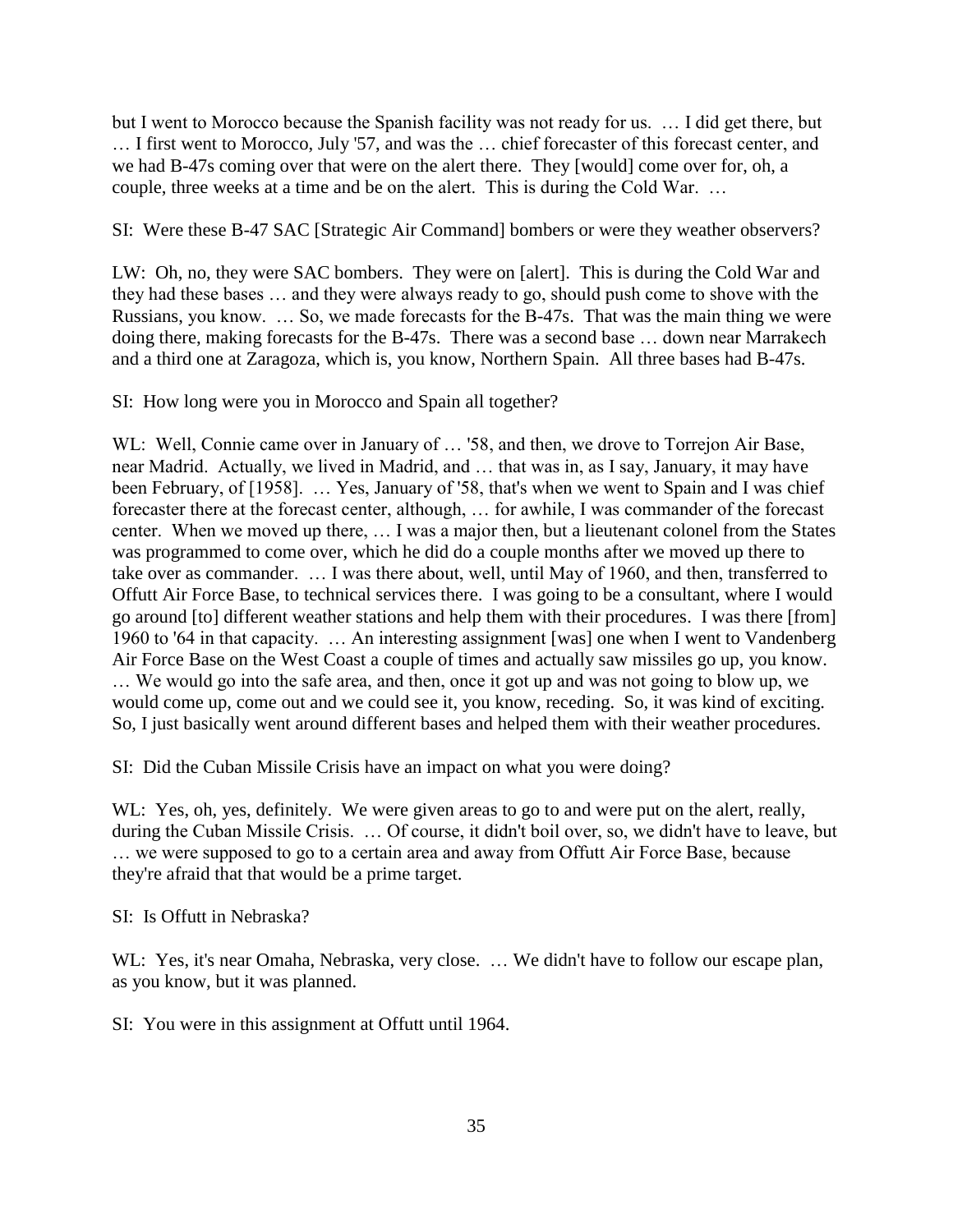WL: Yes, until the Spring of '64, and then, lo and behold, a request came through for a weather officer to be assigned to the Federal Aviation Administration in Atlantic City, that is, to a base right outside Atlantic City, an FAA Experimental Center. … Of course, I applied for that, which would take me right back home, you know, and I did get that assignment. So, I left Offutt and [I] was assigned to the FAA. This is in the Spring of 1964 and [I] was assigned to the FAA as a weather consultant and a research meteorologist. ... I was given that assignment, in uniform, for three years, doing research on fog and thunderstorms. … Then, the Air Force extended my tour. It was a three-year assignment and they extended me one year and said, "We're not going to extend you beyond that." … Actually, the FAA had twenty officers from different services, from the Coast Guard, Marines, Navy and Army, as well as the Air Force. … There was another meteorologist there from the Air Force when I was there, but the FAA decided to phase out all the military slots. So, the Air Force said, … "We're not going to extend you. So, you can [decide what to do]. So, we'll transfer you out or you can retire." Well, I decided to retire, because the FAA was converting my slot to a civilian slot, and so, I took a chance that I would get that slot. I bid on it, and did have the inside track, and had every reason to expect that I would get that assignment. So, I retired on 1 September of 1968, and I did get the slot with the FAA. … I guess I probably started in 1969, I would say in January of '69, as a research meteorologist for the FAA, doing pretty much what I'd done in uniform, you know, working on fog and turbulence studies. One, we advanced to having an aircraft fly into thunderstorms, instrumented, and then, I would take radar data, Doppler radar data, on the ground. … The idea was to compare the Doppler radar data with the instrumentation results from the aircraft and try to see if you could compare turbulence on the instruments and what the aircraft actually observed. … That did work out and the results were fed into the radar system we have today. Anyway, I was with the FAA for fifteen years as a research meteorologist, and then, I retired in, oh, about January of 1984, … '69 to '84. So, I was with the FAA as a research meteorologist for fifteen years. So, it didn't cost the Air Force a nickel to transfer me, because I stayed right in my house. So, that's one place I saved them money, but I was glad to do it, of course.

SI: It was right in the vicinity.

WL: Yes, that's the idea, sure.

SI: Is there anything else you would like to say about your time with the FAA? Were there any projects that you worked on or research that you did that you would like to talk about?

WL: Well, ... I've sort of covered that I did fog. We had a tower there where we took fog data and I analyzed that. I had been trained as an electronic … computer systems analyst at Offutt, so, I could program the IBM computers. … I programmed data to analyze fog data, and published a couple of small papers along that line, and then, this turbulence project, you know, having an airplane fly into storms and take data, I did some programming of data there. So, they were the main things, really, and I would go to some meteorology meetings … of the American Meteorological Society and I gave a couple of papers on radar. I think, I'm not sure, I did one on fog, but I know I gave a couple papers on my radar studies at some of these conferences. So, that was pretty much it, mainly radar, but some fog studies [also].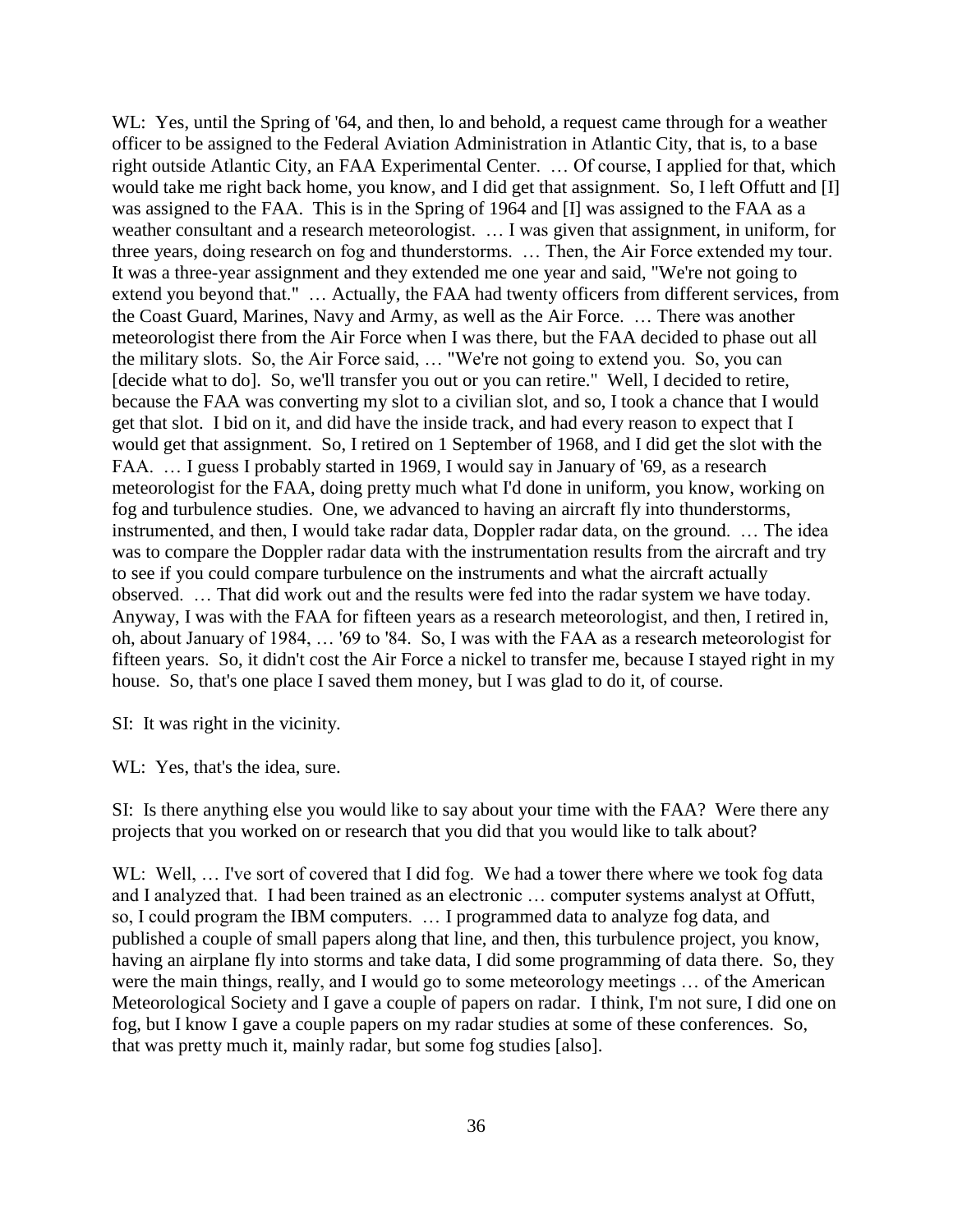#### SI: Would you like to say anything about your family? Did you have children?

WL: Yes, I will. Oh, I want to say one thing about the military. When I was at Sidi Slimane, B-47s on alert would practice take-offs. They would go to full power, but they wouldn't take off, and they had bombs onboard, atomic bombs. One time, one of the plane's outriggers, holding one of the wings, collapsed and the wing hit the runway and caught fire and there was a fire in that airplane, with a bomb onboard. So, we were ordered to evacuate and we went on toward Port Lyautey, toward the coast, on that evacuation, because they weren't sure what would happen to that bomb. A person who worked with those bombs told me, he said, "It melted and some of the uranium just, you know, pooled on the runway," but he said, "It really wasn't that strong [of a] chance of it, you know, blowing up," but it was a dramatic incident. … We were not allowed to report that in any mail for some time thereafter. So, anyway, now, about the family, I mentioned meeting Connie in the Summer of 1942, and then, I went in the service and we didn't correspond at all. There's another lady in the act, [to his wife], you remember Berenice, that I had sort of a relationship with. ... So, when I came back in 1945, I called Connie up and we dated. [I] also dated this other lady, ... you know, two of them, but, then, I left, as I said, ... somewhere toward the Summer of 1945, and then, went down to Ellington Field, and sort of lost track of Connie, lost track of her during this time. … Then, when I came back and got out of the Army Air Forces in October of 1945, I called her up, but couldn't seem to get in contact with her. Somehow, … you were working in Philadelphia, Connie, I think, and so, I don't know, … I called a couple of times and I just couldn't seem to get in contact with you. So, I was not; maybe I wasn't giving up, but I was, you know, sort of [thinking], "Well, okay, I don't know," but, then, a funny thing [happened]. … We were in one of the favorite watering holes that we went to after the war and I was with Berenice, who was also a girlfriend of Bill Berglund's, who he mentioned in his deposition, [interview with the Rutgers Oral History Archives]. Anyway, I saw Connie at the end of the bar with a lady friend of hers and I was so startled to see her that I said, "Oh, I know that girl and I want to say hello to her." I left Berenice, which was rude, and went over, said, "I've been trying to contact you," and she said, "Well, I've been out of town." I said, "Well, okay, I'll call you." I didn't spend much time [with her], you know, but I said, "By the way, you still have those green eyes." Why would I say that, you know, if I were not interested? [laughter] So, anyway, I went back and Berenice was not too happy, but she, I think, understood that Connie was an old friend. So, anyway, that got us back together again and we married in May of 1946. [laughter] Then, Susan was born, our daughter, in Bermuda on Flag Day of 1949. Then, in 1951, our first boy was born, Peter. He was born in Atlantic City in August of 1951, August 30th. … Then, after I went to MIT, she brought him up to Boston a little later, on the train, later in 1951. … Then, when I was stationed at Andrews [Air Force Base in Maryland], Paul was born in 1954, our second son, at Walter Reed Army Hospital. He was born … [on] October 25th, and that was around the time that Hurricane Hazel was threatening Washington and there was a question [of] whether he would be born right when Hurricane Hazel hit, but it didn't. It was very strong. We had a hundred-mile-an-hour winds, about October 15, 1954, but Paul held off and was born in Walter Reed … on October 25th of 1954. So, that kind of brings us up-to-date. Do you have anything else on the family? Yes, I want to mention that Paul was a student at Rutgers, graduating in 1976 with a degree in environmental science. He also played varsity football during that time.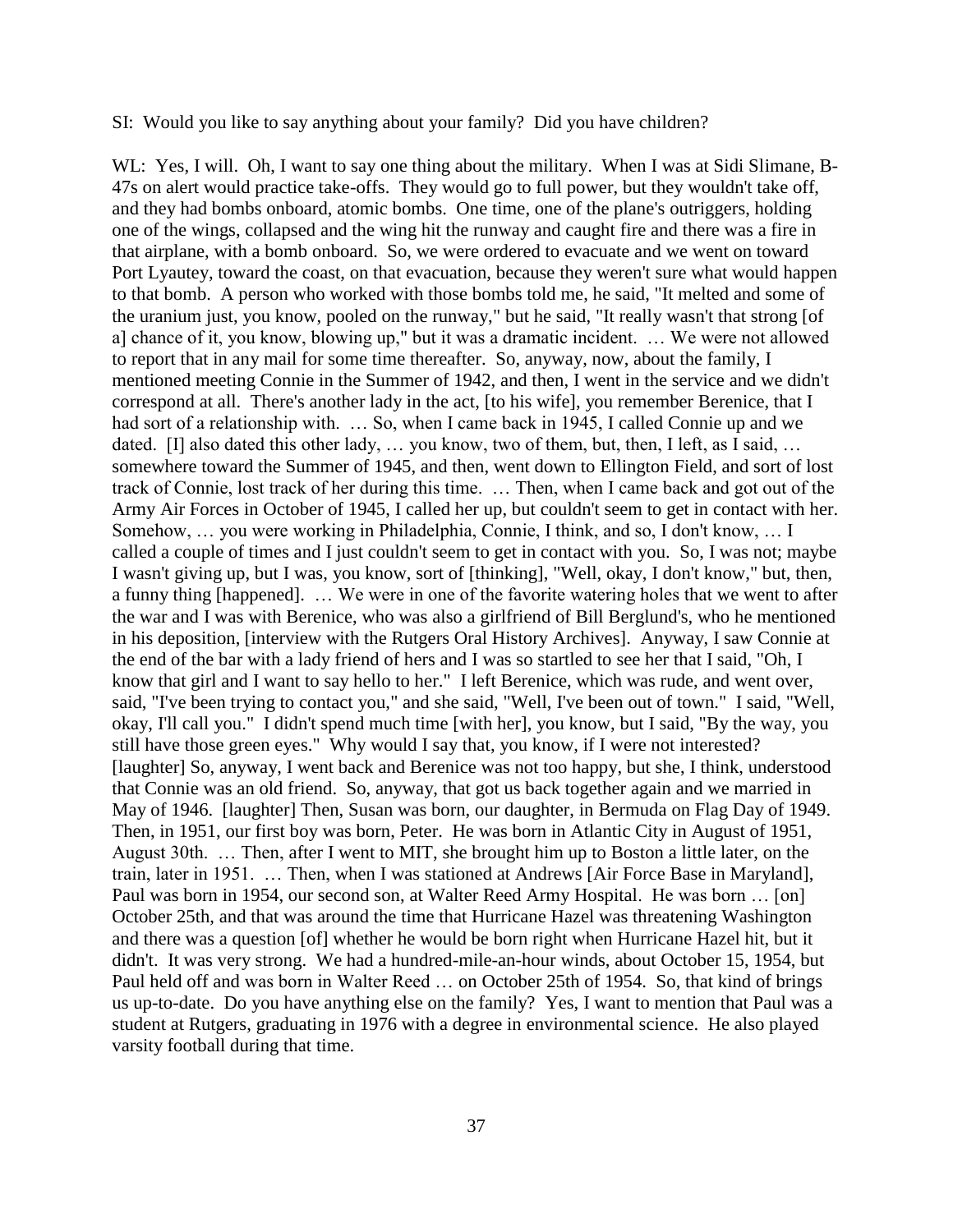SI: No, unless you want to add something. I just have a couple more questions on your time in World War II. When you were serving in World War II, how did you feel about the Japanese?

WL: ... Well, I definitely didn't like them, to put it bluntly, really, because of their brutality and everything, I particularly didn't like them. Of course, I was against the Germans, too, because they were our enemy, … but I wasn't as mad at them, shall we say, although if I'd have been transferred to the Eighth Air Force or the 15th Air Force in Europe, I certainly would have fought against them. … It's funny, … it's silly, but I could never buy a Japanese car. I just wouldn't do it. I mean, I bought Japanese cameras and electronics, that, you know, you almost had to buy, but I have no animosity whatsoever today. You know, that [faded away], but, for awhile, because I'd fought against them and I know that they shot down our planes and everything, I still had a certain animosity, but … that disappeared. I don't have anything like that today. I have no discrimination against them and, of course, I wasn't happy with the Germans when we learned about the Holocaust, but I don't have any animosity toward them. ... They understood that and they atoned as much as they could for it. So, anyway, that's my view on that.

SI: Did you have any lasting effects after World War II, such as nightmares, that sort of thing?

WL: No, not really. No, I can't say that I did.

SI: Most of the missions you described were attacking railways and bombing oil refineries, those kind of targets. Did you ever do any tactical attacks, direct support of troops on the ground?

WL: No, no. We weren't involved with that at all, as far as bombing installations where there were troop concentrations. To my knowledge, … we weren't involved in that at all. We just bombed the railroads and bridges in Burma and Siam, sometimes at a very low level. … Also, I remember going down at night to a place south of Mandalay called Mergui, where we went in to mine a harbor there at low level. … That was kind of dicey, since we were warned to watch out for cables that the Japanese may have strung across, but I don't remember actually seeing Japanese soldiers on the ground.

SI: Did your unit ever do any anti-shipping raids at sea?

WL: No. There were [some]. ... I never attacked a naval target or a ship, but it seemed to me that there had been … some attacks against navy ships, but I don't remember. Maybe it was before I got to India or whatnot. It was talked about, but never, to my knowledge, when I was there, did we attack ships. It was all ground targets, really.

SI: Was fuel consumption ever an issue on your missions? Did you ever run out of fuel or have to land elsewhere?

WL: No, no, we had pretty good track of fuel. The engineers were good and well trained and they kept track of fuel. So, no, there was never any great worry. As I said, we flew gas to China